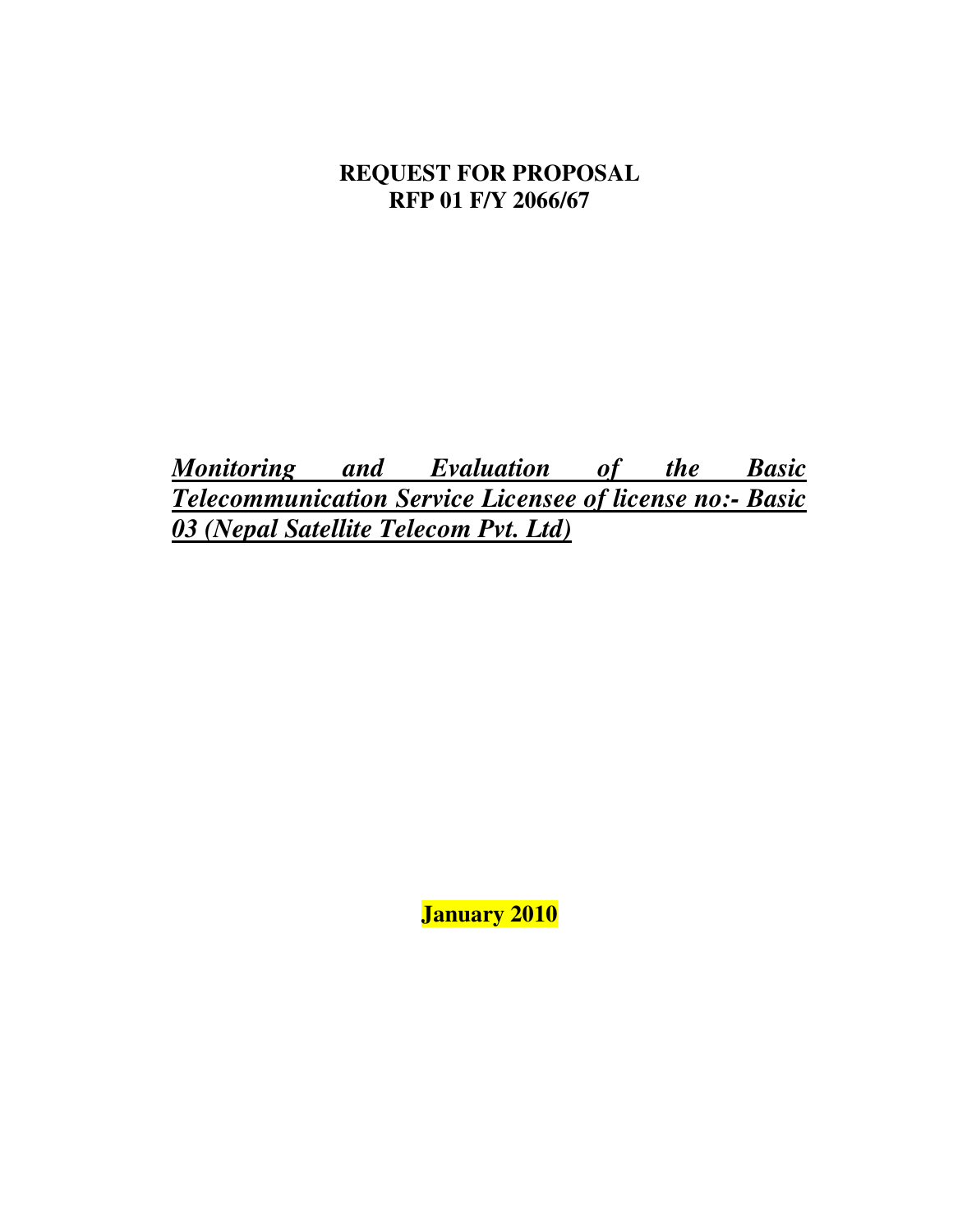#### **Section 1. Letter of Invitation**

Nepal Telecommunications Authority Bluestar Office Complex, Tripureshwor, Kathmandu

Dear Mr./Ms

1. **Nepal Telecommunications Authority (NTA)** invites proposals to provide the consulting services on Monitoring and Evaluation of the Basic Telecommunication Service Licensee of license no:- Basic 03 (Nepal Satellite Telecom Pvt. Ltd) with the objective to supervise the implementation of the Roll out Obligation of the Licensee. More details on the services are provided in the **Terms of References**.

- 2. A firm/consultant will be selected under **Least Cost Selection (LCS)** method and procedures described in this RFP
- 3. The RFP includes the following documents:

Section 1 - Letter of Invitation

Section 2 - Instructions to Consultants (including Data Sheet)

Section 3 - Technical Proposal - Standard Forms

Section 4 - Financial Proposal - Standard Forms

Section 5 - Terms of Reference

Section 6 - Standard Forms of Contract

- 4. Please inform us in writing at the following address before the closing date mentioned in this RFP
	- (a) Whether you will submit a proposal alone or in association which shall be in the form of a Joint Venture with joint and several liabilities.
- 5. NTA reserves all rights to accept or reject any or all proposals without assigning any reason whatsoever.

Yours sincerely,

Mr. Bhesh Raj Kanel Chairman, Nepal Telecommunications Authority Date :-  $27<sup>th</sup>$  January 2010

\_\_\_\_\_\_\_\_\_\_\_\_\_\_\_\_\_\_\_\_\_\_\_\_\_\_\_\_\_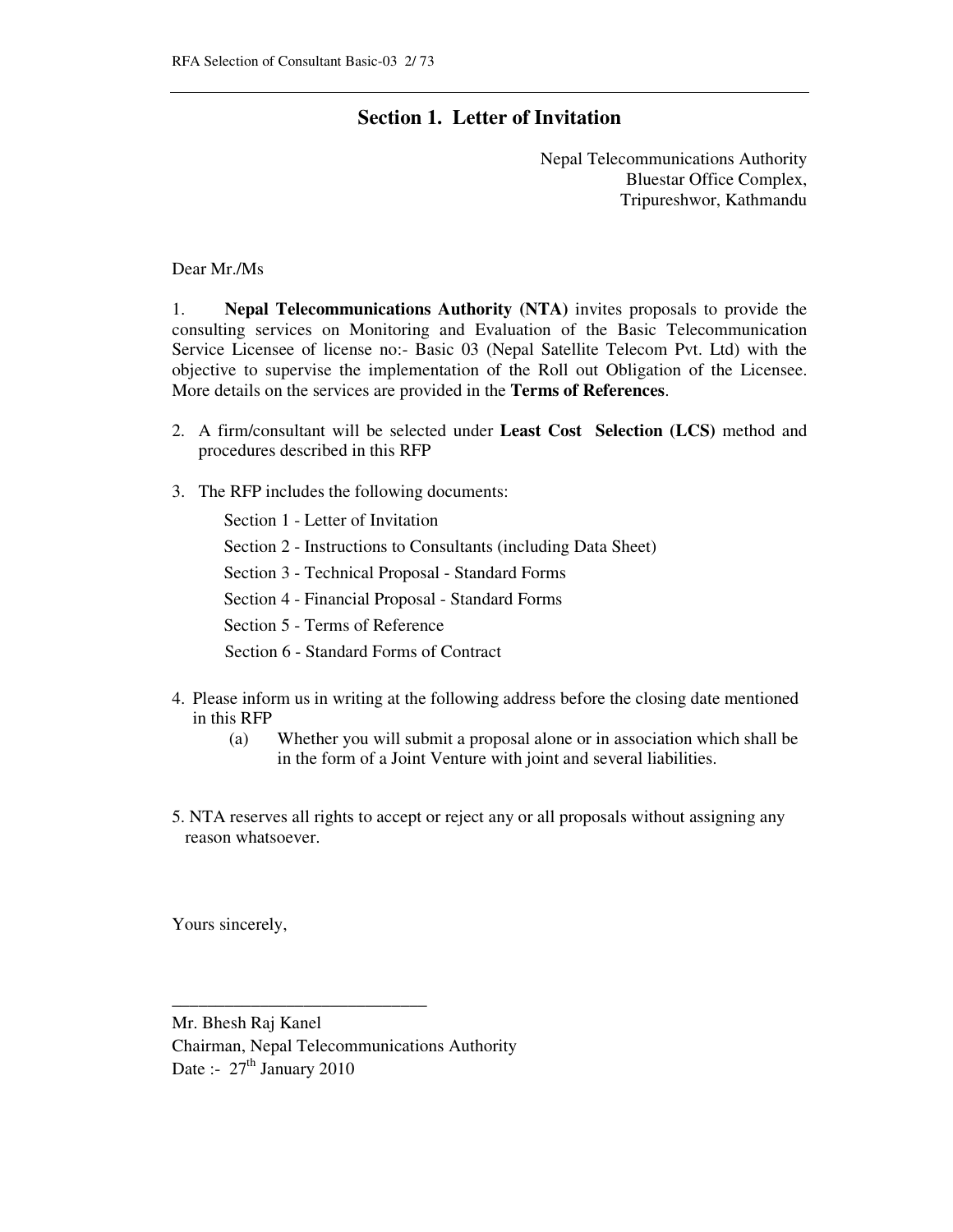#### **Section 2. Instructions to Consultants**

| <b>Definitions</b> | (a) | "Client" means the agency with which the selected Consultant<br>signs the Contract for the Services (i.e. NTA)                                                                                                                                                                                                                                                                                                                                                                                      |
|--------------------|-----|-----------------------------------------------------------------------------------------------------------------------------------------------------------------------------------------------------------------------------------------------------------------------------------------------------------------------------------------------------------------------------------------------------------------------------------------------------------------------------------------------------|
|                    | (b) | "Consultant" means any entity or person that may provide or<br>provides the Services to the Client under the Contract.                                                                                                                                                                                                                                                                                                                                                                              |
|                    | (c) | "Contract" means the Contract signed by the Parties and all the<br>attached documents listed in General Conditions (GC), the<br>Special Conditions (SC), and the Appendices.                                                                                                                                                                                                                                                                                                                        |
|                    | (d) | "Data Sheet" means such part of the Instructions to Consultants<br>used to reflect specific country and assignment conditions.                                                                                                                                                                                                                                                                                                                                                                      |
|                    | (e) | "Day" means calendar day.                                                                                                                                                                                                                                                                                                                                                                                                                                                                           |
|                    | (f) | "Government" means the government of the Client's country.                                                                                                                                                                                                                                                                                                                                                                                                                                          |
|                    | (g) | "Instructions to Consultants" (Section 2 of the RFP) means the<br>document which provides Consultants with all information<br>needed to prepare their Proposals.                                                                                                                                                                                                                                                                                                                                    |
|                    | (h) | "Licensee" means M/S Nepal Satellite Telecom Pvt. Ltd.                                                                                                                                                                                                                                                                                                                                                                                                                                              |
|                    | (i) | "LOI" (Section 1 of the RFP) means the Letter of Invitation<br>being sent by the Client to the Consultants.                                                                                                                                                                                                                                                                                                                                                                                         |
|                    | (j) | "Personnel" means professionals and support staff provided by<br>the Consultant or by any Sub-Consultant and assigned to perform<br>the Services or any part thereof; "Foreign Personnel" means such<br>professionals and support staff who at the time of being so<br>provided had their domicile outside the Government's country;<br>"Local Personnel" means such professionals and support staff<br>who at the time of being so provided had their domicile inside<br>the Government's country. |
|                    | (k) | "Proposal" means the Technical Proposal and the Financial<br>Proposal.                                                                                                                                                                                                                                                                                                                                                                                                                              |
|                    | (1) | "RFP" means the Request For Proposal to be prepared by the<br>Client for the selection of Consultants.                                                                                                                                                                                                                                                                                                                                                                                              |
|                    | (m) | "Services" means the work to be performed by the Consultant<br>pursuant to the Contract.                                                                                                                                                                                                                                                                                                                                                                                                            |
|                    | (n) | "Sub-Consultant" means any person or entity with whom the<br>Consultant subcontracts any part of the Services.                                                                                                                                                                                                                                                                                                                                                                                      |
|                    |     | (o) "Terms of Reference" (TOR) means the document included in                                                                                                                                                                                                                                                                                                                                                                                                                                       |

(o) "Terms of Reference" (TOR) means the document included in the RFP as Section 5 which explains the objectives, scope of work, activities, tasks to be performed, respective responsibilities of the Client and the Consultant, and expected results and deliverables of the assignment.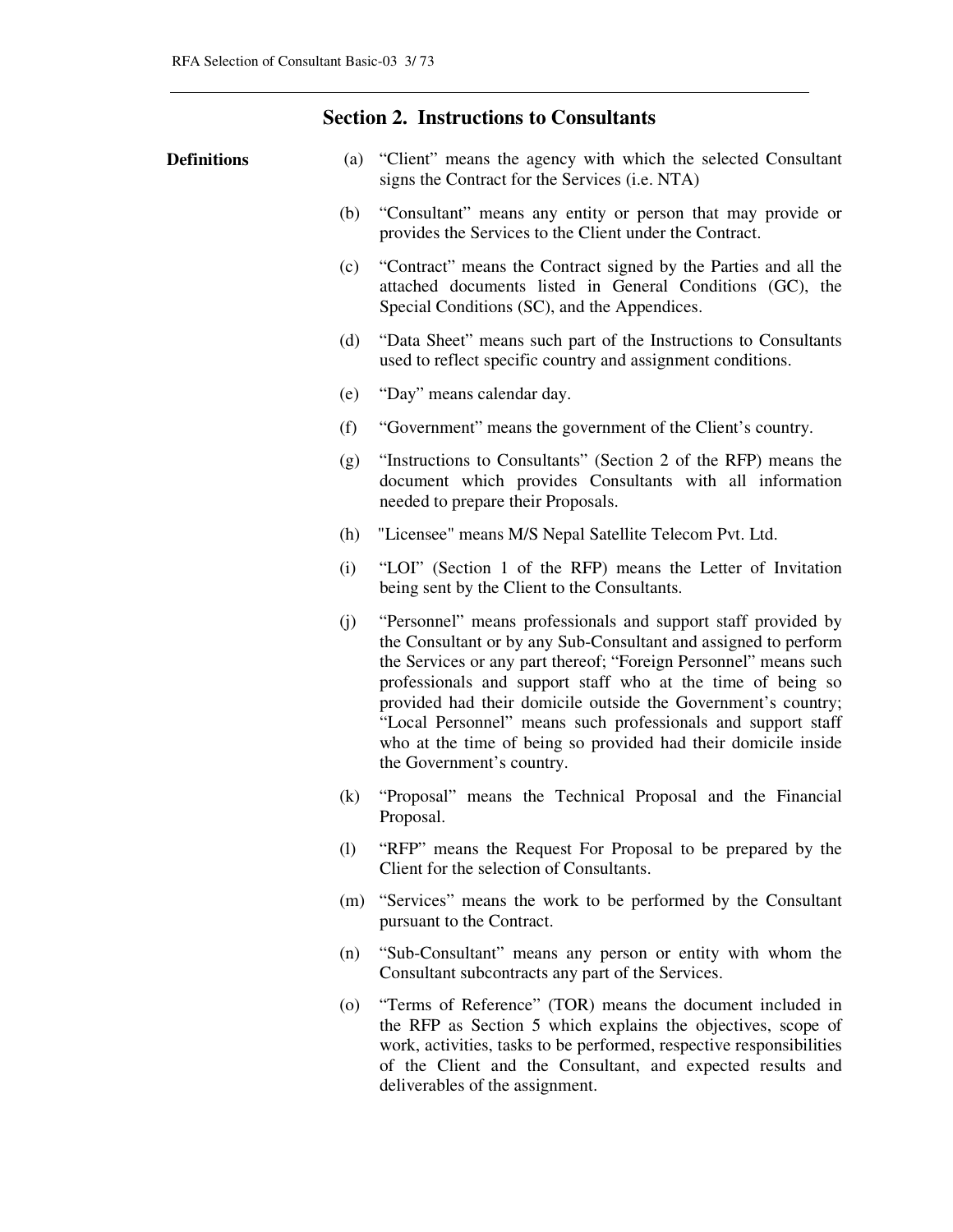| 1. Introduction                       | 1.1 | The Consultants are invited to submit a Technical Proposal<br>and a Financial Proposal, as specified in the Data Sheet, for<br>consulting services required for the assignment named in the<br>Data Sheet. The Proposals will be the basis for contract<br>negotiations and ultimately for a signed Contract with the<br>selected Consultant.                                                                                                      |
|---------------------------------------|-----|----------------------------------------------------------------------------------------------------------------------------------------------------------------------------------------------------------------------------------------------------------------------------------------------------------------------------------------------------------------------------------------------------------------------------------------------------|
|                                       | 1.2 | Consultants should familiarize themselves with<br>site<br>conditions and take them into account in preparing their<br>Proposals. To obtain first-hand information on the assignment<br>and local conditions, Consultants are encouraged to visit the<br>Client before submitting a proposal. Consultants should<br>contact the Client's representative named in the Data Sheet to<br>fix appointments to visit or to obtain additional information |
|                                       | 1.3 | The Client will timely provide at no cost to the<br>Consultants the inputs and facilities specified in the Data<br>Sheet, assist the consultant in obtaining licenses and permits<br>needed to carry out the services, and make available relevant<br>project data and reports (subject to availability & relevancy).                                                                                                                              |
|                                       | 1.4 | Consultants shall bear all costs associated with the<br>preparation and submission of their proposals and contract<br>negotiation. The Client is not bound to accept any proposal,<br>and reserves the right to annul the selection process at any<br>time prior to Contract award, without thereby incurring any<br>liability to the Consultants.                                                                                                 |
| <b>Conflict of</b><br><b>Interest</b> | 1.5 | Client's policy requires that Consultants provide professional,<br>objective, and impartial advice and at all times hold the<br>Client's interests paramount, strictly avoid conflicts with<br>other assignments or their own corporate interests and act<br>without any consideration for future work.                                                                                                                                            |
|                                       |     | Without limitation on the generality of the foregoing,<br>1.5.1<br>Consultants, and any of their affiliates, shall be<br>considered to have a conflict of interest and shall not<br>be recruited, under any of the circumstances set forth<br>below:                                                                                                                                                                                               |
| Conflicting<br>activities             |     | (i) a. A consultant, who has been engaged by the<br>Licensee to provide goods or works for a project, and<br>any of its affiliates, shall be disqualified for this<br>consultancy service. Conversely, overall objective of<br>consulting service is to<br>supervise<br>this<br>the<br>implementation of the Roll out Obligation of the<br>Licensee.                                                                                               |
|                                       |     | (b) Consultants or any of their affiliates shall not be<br>hired for any assignment which, by its nature, may                                                                                                                                                                                                                                                                                                                                      |

be in conflict with another assignment of the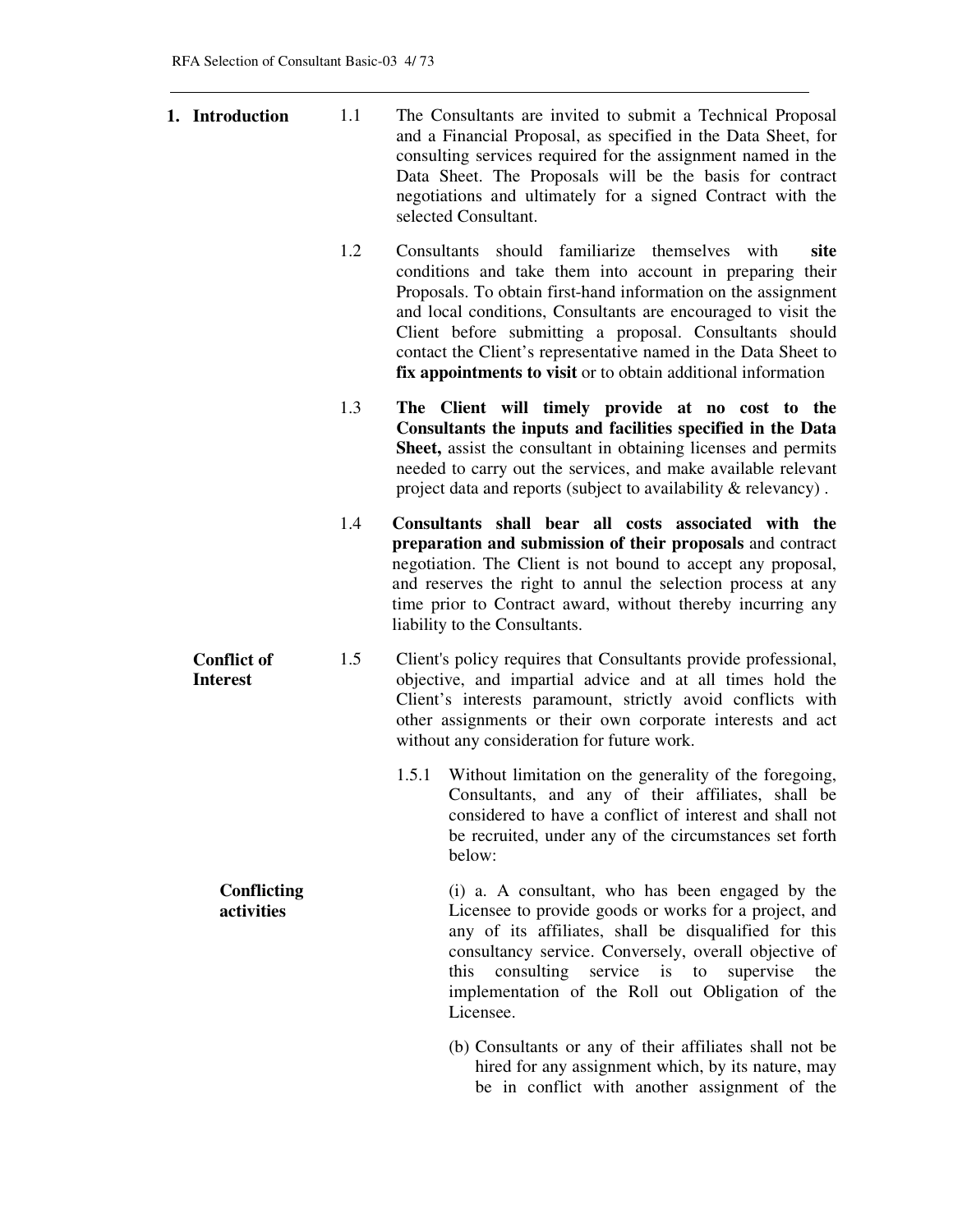consultants.

**Conflicting relationships**  (ii) A Consultant (including its Personnel and Sub-Consultants) that has a business or family relationship with a member of the Client's staff who is directly or indirectly involved in any part of (i) the selection process for such assignment, or (ii) supervision of the Contract, may not be awarded a Contract, unless the conflict stemming from this relationship has been resolved in a manner acceptable to the Client throughout the selection process and the execution of the Contract. 1.5.2 Consultants have an obligation to disclose any situation of actual or potential conflict that impacts their capacity to serve the best interest of their Client, or that may reasonably be perceived as having this effect. Failure to disclose said situations may lead to the disqualification of the Consultant or the termination of its Contract. 1.5.3 No agency or current employees of the Client/Licensee shall work as Consultants. Recruiting former employees of the Client to work is acceptable provided no conflict of interest exists. When the Consultant nominates any government employee as Personnel in their technical proposal, such Personnel must have written certification from their government or employer confirming that they are on leave without pay from their official position and allowed to work full-time outside of their previous official position. Such certification shall be provided to the Client by the Consultant as part of his technical proposal. **Unfair Advantage**  1.5.4 If a Consultant could derive a competitive advantage from having provided consulting services related to the assignment in question, the Client shall make available to all Consultants together with this RFP all information that would in that respect give such Consultant any competitive advantage over competing Consultants. **Fraud and Corruption** 1.6 It is the client's policy to require its implementing agencies, as well as Consultants under contracts, to observe the highest standard of ethics during the selection & execution of such contracts. In pursuance of this policy, the client: (a) defines, for the purpose of this paragraph, the terms set forth below as follows:

(i) "corrupt practice" means the offering, giving,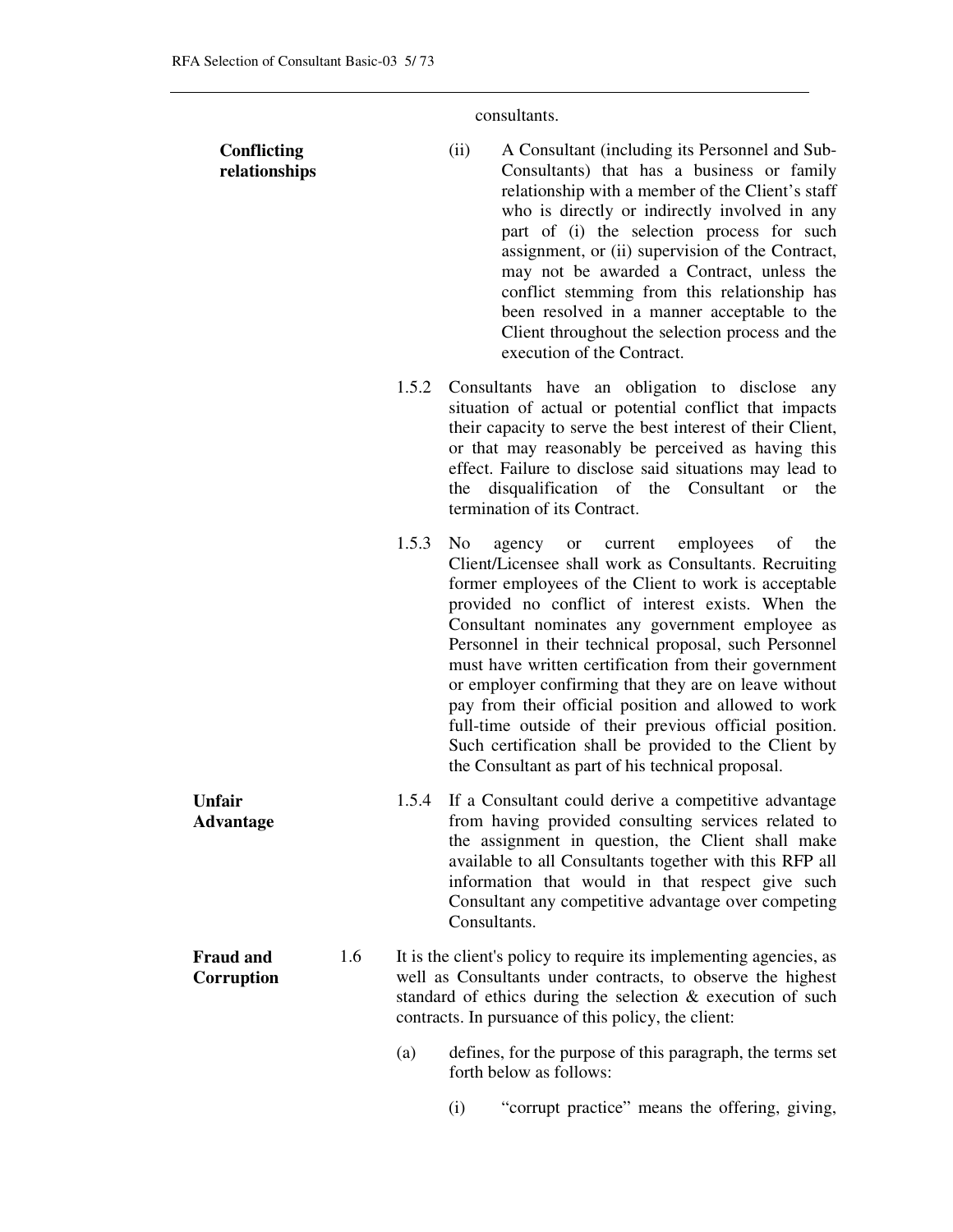receiving, or soliciting, directly or indirectly, of anything of value to influence the action of a public official in the selection process or in contract execution;

- (ii) "fraudulent practice" means a misrepresentation or omission of facts in order to influence a selection process or the execution of a contract;
- (iii) "collusive practices" means a scheme or arrangement between two or more consultants with or without the knowledge of the Borrower, designed to establish prices at artificial, noncompetitive levels;
- (iv) "coercive practices" means harming or threatening to harm, directly or indirectly, persons or their property to influence their participation in a procurement process, or affect the execution of a contract.
- (b) will reject a proposal for award if it determines that the Consultant recommended for award has, directly or through an agent, engaged in corrupt, fraudulent, collusive or coercive practices in competing for the contract in question;

(c) will sanction a Consultant, including declaring the Consultant ineligible, either indefinitely or for a stated period of time, to be awarded a contract if at any time determines that the Consultant has, directly of through an agent, engaged in corrupt, fraudulent, collusive or coercive practices in competing for, or in executing, a contract; and

- (d) will have the right to require that, a provision be included requiring Consultants to permit the client to inspect their accounts and records and other documents relating to the submission of proposals and contract performance, and have them audited by auditors appointed by the client.
- 1.7 Consultants, their Sub-Consultants, and their associates shall not be under a declaration of ineligibility for corrupt and fraudulent practices issued by the Client overall objective of this consulting service is to supervise the implementation of the Roll out Obligation of the Licensee in accordance with the above para. 1.6. Furthermore, the Consultants shall be aware of the provisions on fraud and corruption stated in the specific clauses in the General Conditions of Contract.
- 1.8 Consultants shall furnish information on commissions and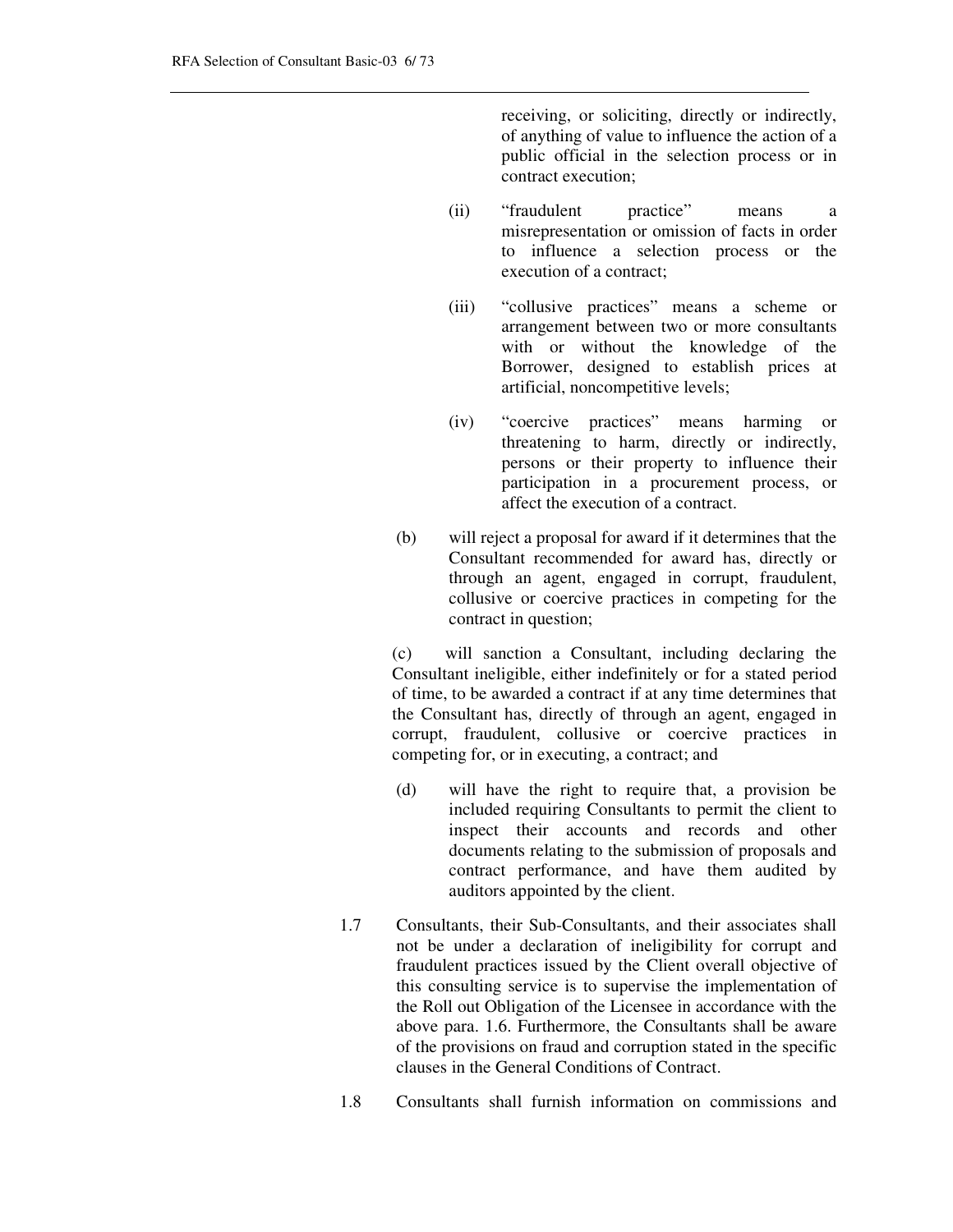gratuities, if any, paid or to be paid to agents relating to this proposal and during execution of the assignment if the Consultant is awarded the Contract, as requested in the Financial Proposal submission form (Section 4).

- **Only one Proposal**  1.9 Consultants may only submit one proposal. **If a Consultant submits or participates in more than one proposal, such proposals shall be disqualified.** However, this does not limit the participation of the same Sub-Consultant, including individual experts, to more than one proposal.
- **Proposal Validity**  1.10 The Data Sheet indicates how long Consultants' Proposals must remain valid after the submission date**. During this period, Consultants shall maintain the availability of Professional staff nominated in the Proposal.** The Client will make its best effort to complete negotiations within this period. Should the need arise, however, the Client may request Consultants to extend the validity period of their proposals. Consultants who agree to such extension shall confirm that they maintain the availability of the Professional staff nominated in the Proposal, or in their confirmation of extension of validity of the Proposal, Consultants could submit new staff in replacement, who would be considered in the final evaluation for contract award. Consultants who do not agree have the right to refuse to extend the validity of their Proposals.
- **2. Clarification and Amendment of RFP Documents** 2.1 Consultants may request a clarification of any of the RFP documents within the time limit indicated in the Data Sheet before the proposal submission date. **Any request for clarification must be sent in writing, or by standard electronic means to the Client's address indicated in the Data Sheet.** The Client will respond in writing, or by standard electronic means and will send written copies of the response (including an explanation of the query but without identifying the source of inquiry) to all Consultants, who have purchased the RFP document. Should the Client deem it necessary to amend the RFP as a result of a clarification, it shall do so following the procedure under para. 2.2.
	- 2.2 **At any time before the submission of Proposals, the Client may amend the RFP by issuing an addendum in writing or by standard electronic means.** The addendum shall be sent to all Consultants and will be binding on them. Consultants shall acknowledge receipt of all amendments. To give Consultants reasonable time in which to take an amendment into account in their Proposals the Client may, if the amendment is substantial, extend the deadline for the submission of Proposals.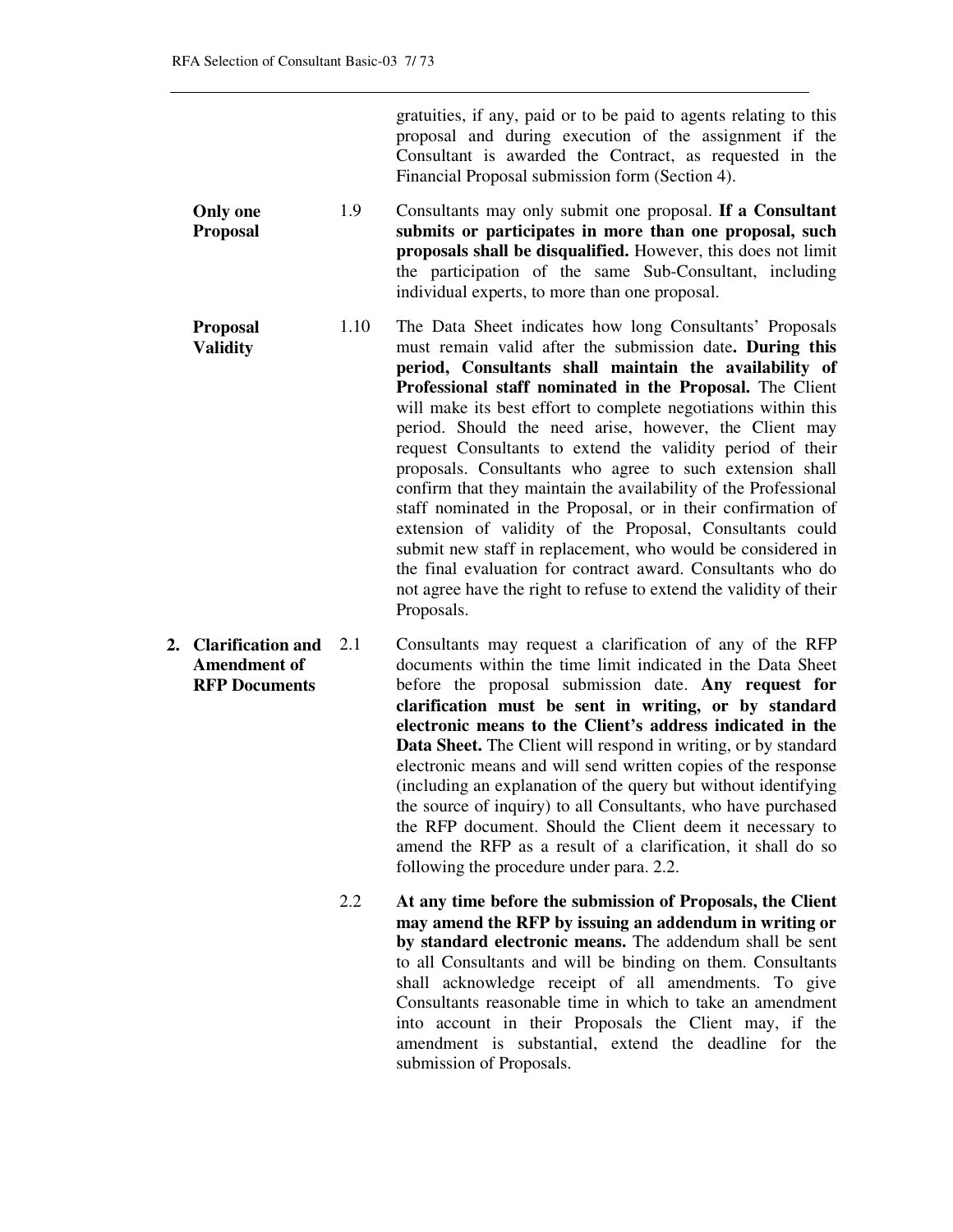| 3. Preparation of | 3.1 |        | The Proposal (see para. 1.1), as well as all related        |  |  |  |  |
|-------------------|-----|--------|-------------------------------------------------------------|--|--|--|--|
| <b>Proposals</b>  |     |        | correspondence exchanged by the Consultants and the Client, |  |  |  |  |
|                   |     | Sheet. | shall be written in the language (s) specified in the Data  |  |  |  |  |

- 3.2 In preparing their Proposal, Consultants are expected to examine in detail the documents comprising the RFP. Material deficiencies in providing the information requested may result in rejection of a Proposal.
- 3.3 While preparing the Technical Proposal, Consultants must give particular attention to the following:
	- (a) **A Consultant must first obtain the approval of the Client if it wishes to enter into a joint venture with other Consultant(s).** In case of such association the Consultant who is selected to perform the consultancy service shall act as association leader. In case of a joint venture, all partners shall be jointly and severally liable and shall indicate who will act as the leader of the joint venture.
	- (b) **The estimated number of Professional staff-months or the estimated budget for executing the assignment shall be shown in the Data Sheet, but not both.** However, the Proposal shall be based on the number of Professional staff-months or budget estimated by the Consultants.
	- (c) Alternative professional staff shall not be proposed, and only one Curriculum Vitae (CV) may be submitted for each position.
- **Language** (d) Documents to be issued by the Consultants as part of this assignment must be in the language(s) specified in the Reference Paragraph 3.1 of the Data Sheet.

3.4 Consultants are required to submit a Full Technical Proposal (FTP). The Data Sheet indicates the format of the Technical Proposal to be submitted. The Technical Proposal shall provide the information indicated in the following paras from (a) to (g) using the attached Standard Forms (Section 3). A page is considered to be one printed side of A4 or letter size paper.

> (a ) a brief description of the Consultants' organization and an outline of recent experience of the Consultants and, in the case of joint venture, for each partner, on assignments of a similar nature is required in Form TECH-2 of Section 3. For each assignment, the outline should indicate the names of Sub-Consultants/ Professional staff who

**Technical Proposal Format and Content**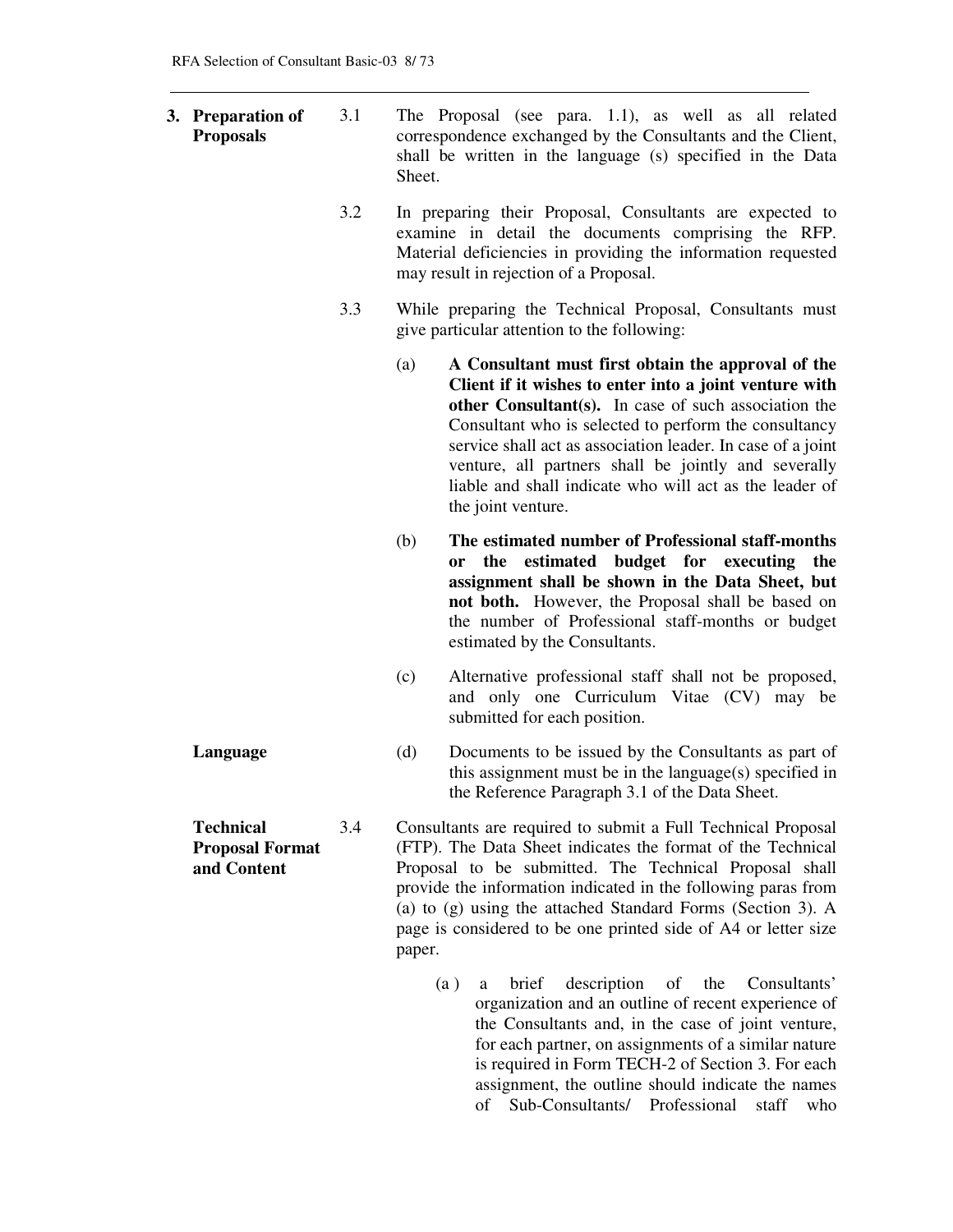participated, duration of the assignment, contract amount, and Consultant's involvement. Information should be provided only for those assignments for which the Consultant was legally contracted by the Party as a corporation or as one of the major firms within a joint venture. **Assignments completed by individual Professional staff working privately or through other consulting firms cannot be claimed as the experience of the Consultant**, or that of the Consultant's associates, but can be claimed by the Professional staff themselves in their CVs. Consultants should be prepared to substantiate the claimed experience if so requested by the Client.

- (b) Comments and suggestions on the Terms of Reference including workable suggestions that could improve the quality/ effectiveness of the assignment; and facilities including: administrative support data, etc. to be provided by the Client (Form TECH-3 of Section 3).
- (c) **A description of the approach, methodology and work plan for performing the assignment covering the following subjects: technical approach and methodology, work plan, and organization and staffing schedule**. Guidance on the content of this section of the Technical Proposals is provided under Form TECH-4 of Section 3. **The work plan should be consistent with the Work Schedule** (Form TECH-7 of Section 3) which will show in the form of a bar chart the timing proposed for each activity.
- (d) The list of the proposed Professional staff team by area of expertise, the position that would be assigned to each staff team member, and their tasks (Form TECH-5 of Section 3).
- (e) CVs of the Professional staff signed by the staff themselves or by the authorized representative of the Professional Staff (**Form TECH-6 of Section 3).**
- (f) A detailed description of the proposed methodology.
- 3.5 The Technical Proposal shall not include any financial information. **A Technical Proposal containing financial information may be declared non responsive**.

**Financial Proposals**  3.6 **The Financial Proposal shall be prepared using the attached Standard Forms (Section 4). The consultant shall propose the cost estimates for each of the activities**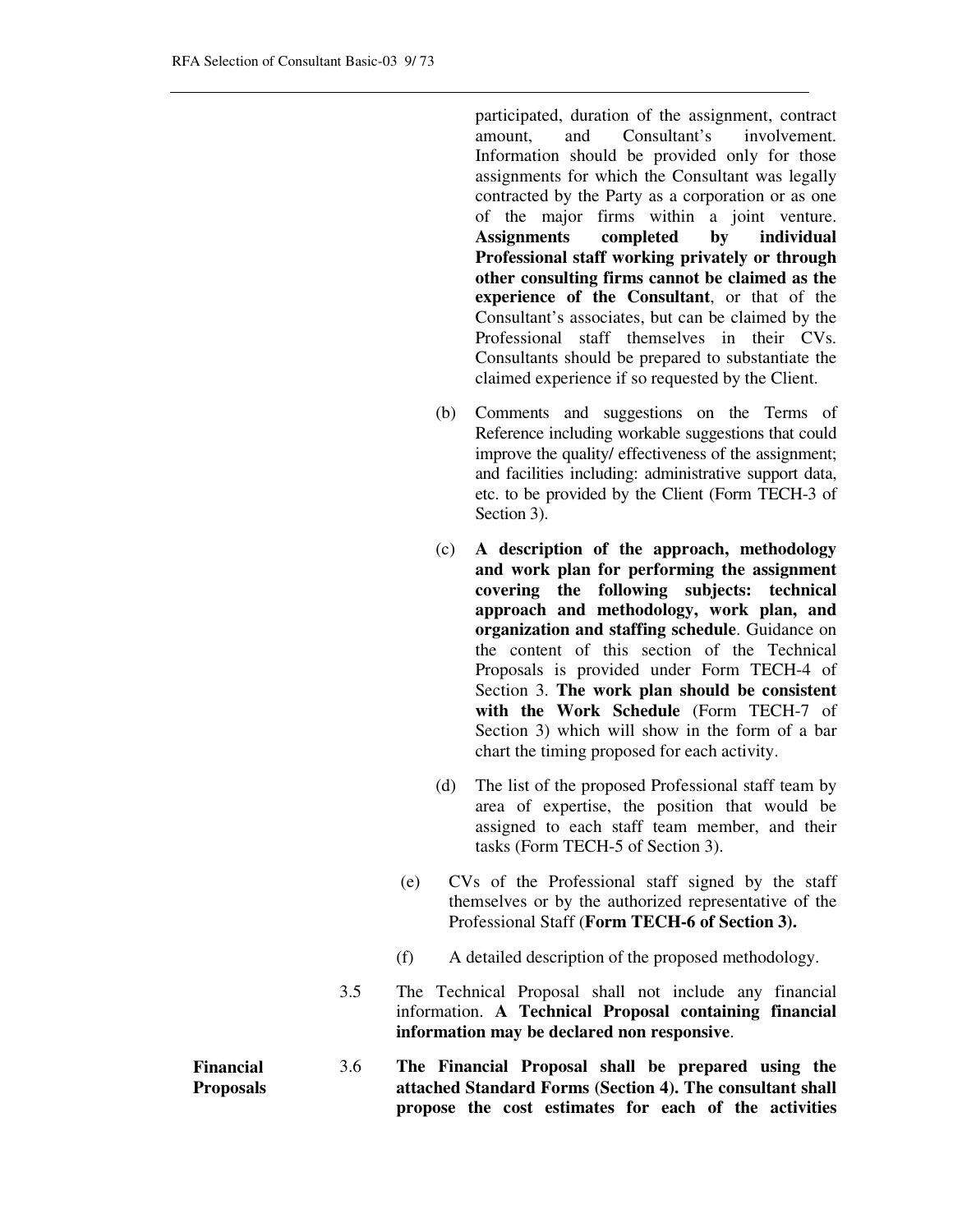**mentioned in Annex 1 of Terms of Reference (Section 5), cost shall be inclusive of all the costs (engineers, support staff, reporting, team leader's contribution, transportation, overheads etc.).**

**Taxes** 3.7 The Consultant shall be subject to local taxes (such as: value added or sales tax, social charges or income taxes on non resident Foreign Personnel, duties, fees, levies) on amounts payable by the Client under the Contract. Any such amounts shall not be included in the Financial Proposal as they will not be evaluated, but **they will be discussed at contract negotiations, and applicable amounts will be included in the Contract.**

- 3.8 Consultants shall express the price of their services in Nepalese Currency. Consultants shall be required to state the portion of their price representing convertible currency if required for payment to any foreign personnel.
- 3.9 Commissions and gratuities, if any, paid or to be paid by Consultants and related to the assignment will be listed in the Financial Proposal Form FIN-1 of Section 4.
- 3.10 The Data Sheet indicates how long the proposal must remain valid after the submission date. During this period, the consultant is expected to keep available the professional staff proposed for the assignment. The client will make its best effort to complete negotiations within this period. If the client wishes to extend the validity period of the proposals, the consultants who do not agree have the right not to extend the validity of their proposals.
- **4. Submission, Receipt, and Opening of Proposals**  4.1 (a) The original proposal (Technical Proposal and, if required, Financial Proposal; see para. 1.1) shall contain no interlineations or overwriting, except as necessary to correct errors made by the Consultants themselves. The person who signed the proposal must initial such corrections. Submission letters for both Technical and Financial Proposals should respectively be in the format of TECH-1 of Section 3, and FIN-1 of Section 4.

 **(b) The Original Proposal shall contain a Bid Bond of NRs 50,000.00 (Nepalese Rupees Fifty Thousand only) OR US\$ 750.00 (United States Dollar Seven Hundred Fifty only) issued by a reputed Commercial Bank in the format given in Section 7, valid for 90 days from the closing date.** 

4.2 **An authorized representative of the Consultants shall initial all pages of the original Technical and Financial Proposals**. The authorization shall be in the form of a written power of attorney accompanying the Proposal or in any other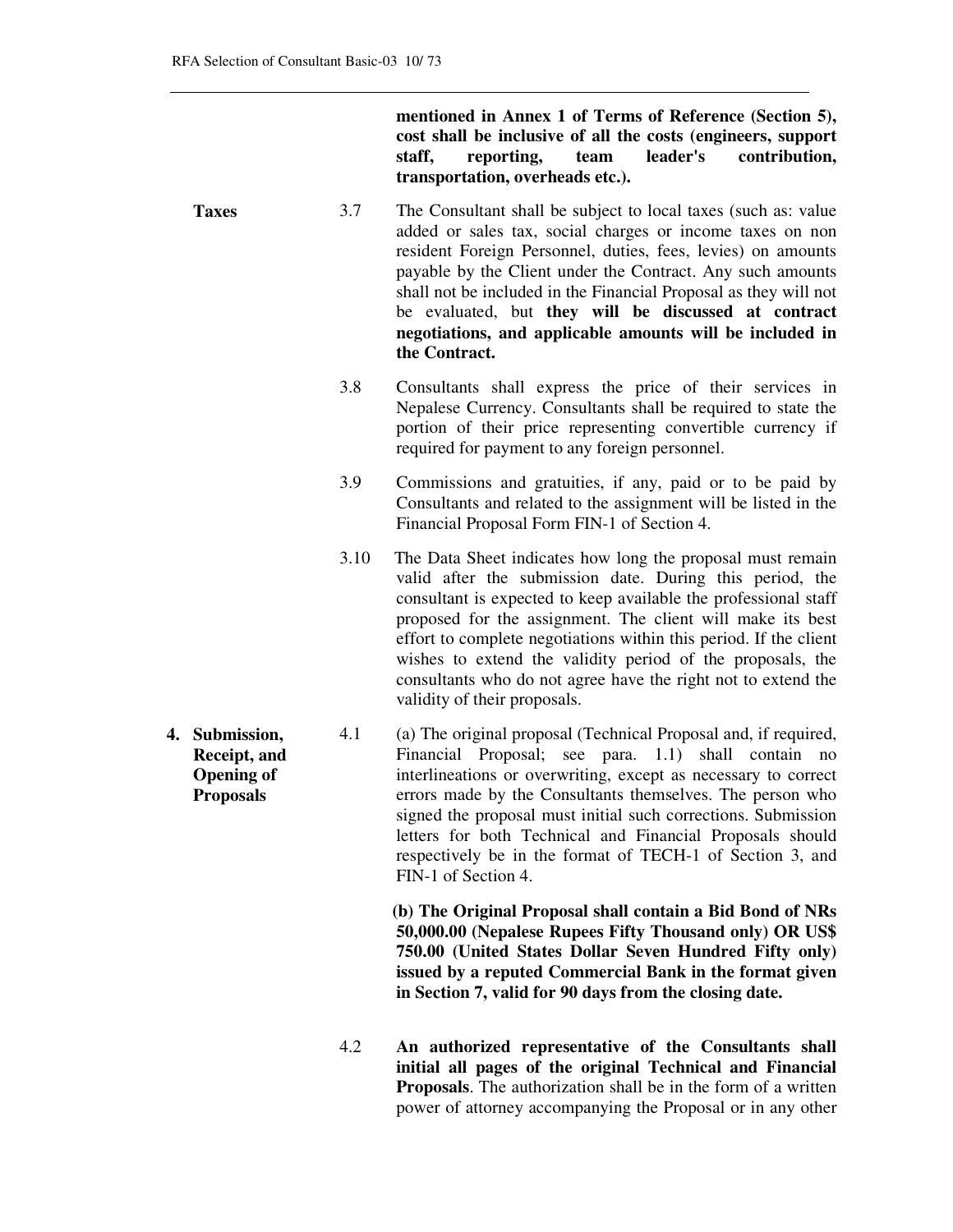form demonstrating that the representative has been duly authorized to sign. The signed Technical and Financial Proposals shall be marked "ORIGINAL".

- 4.3 The Technical Proposal shall be marked "ORIGINAL" or "COPY" as appropriate. The Technical Proposals shall be sent to the addresses referred to in para. 4.5 and in the number of copies indicated in the Data Sheet. All required copies of the Technical Proposal are to be made from the original. If there are discrepancies between the original and the copies of the Technical Proposal, the original governs.
- 4.4 The original and all copies of the Technical Proposal shall be placed in a wax sealed envelope clearly marked "TECHNICAL PROPOSAL" Similarly, the original Financial Proposal (if required under the selection method indicated in the Data Sheet) shall be placed in a wax sealed envelope clearly marked "FINANCIAL PROPOSAL" followed by the name of the assignment, and with a warning "**DO NOT OPEN WITH THE TECHNICAL PROPOSAL**." The envelopes containing the Technical and Financial Proposals shall be placed into an outer envelope and wax sealed. This outer envelope shall bear the submission address, reference number and be clearly marked "**DO NOT OPEN, EXCEPT IN PRESENCE OF THE OFFICIAL APPOINTED, BEFORE** [*insert the time and date of the submission deadline indicated in the Data Sheet*]". The Client shall not be responsible for misplacement, losing or premature opening if the outer envelope is not wax sealed and/or marked as stipulated. This circumstance may be case for Proposal rejection. **If the Financial Proposal is not submitted in a separate wax sealed envelope duly marked as indicated above, this will constitute grounds for declaring the Proposal non-responsive.**
- 4.5 The Proposals must be sent to the address/addresses indicated in the Data Sheet and received by the Client no later than the time and the date indicated in the Data Sheet, or any extension to this date in accordance with para. 2.2. **Any proposal received by the Client after the deadline for submission shall be rejected.**
- 4.6 **The Client shall open the Technical Proposal immediately after the deadline for their submission.** The envelopes with the Financial Proposal shall remain wax sealed and securely stored.
- **5. Proposal Evaluation**  5.1 **From the time the Proposals are opened to the time the Contract is awarded, the Consultants should not contact the Client on any matter related to its Technical and/or Financial Proposal.** Any effort by Consultants to influence the Client in the examination, evaluation, ranking of Proposals, and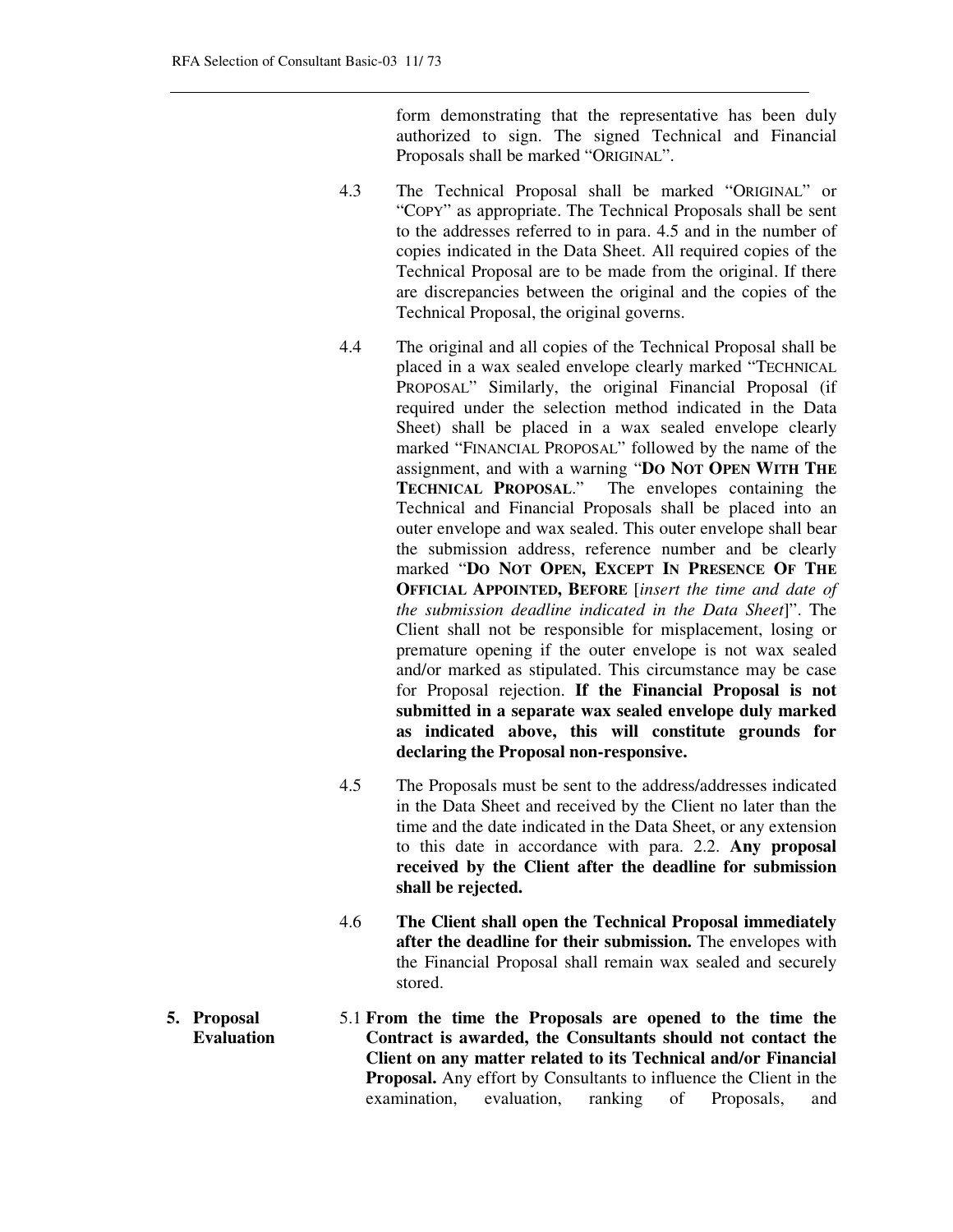recommendation for award of Contract may result in the rejection of the Consultants' Proposal.

#### **Evaluators of Technical Proposals shall have no access to the Financial Proposals until the technical evaluation is concluded**

**Evaluation of Technical Proposals**  5.2 The evaluation committee shall evaluate the Technical Proposals on the basis of their responsiveness to the Terms of Reference, applying the evaluation criteria, sub criteria, and point system specified in the Data Sheet. Each responsive Proposal will be given a technical score (St). A Proposal shall be rejected at this stage if it does not respond to important aspects of the RFP, and particularly the Terms of Reference or if it fails to achieve the minimum technical score indicated in the Data Sheet.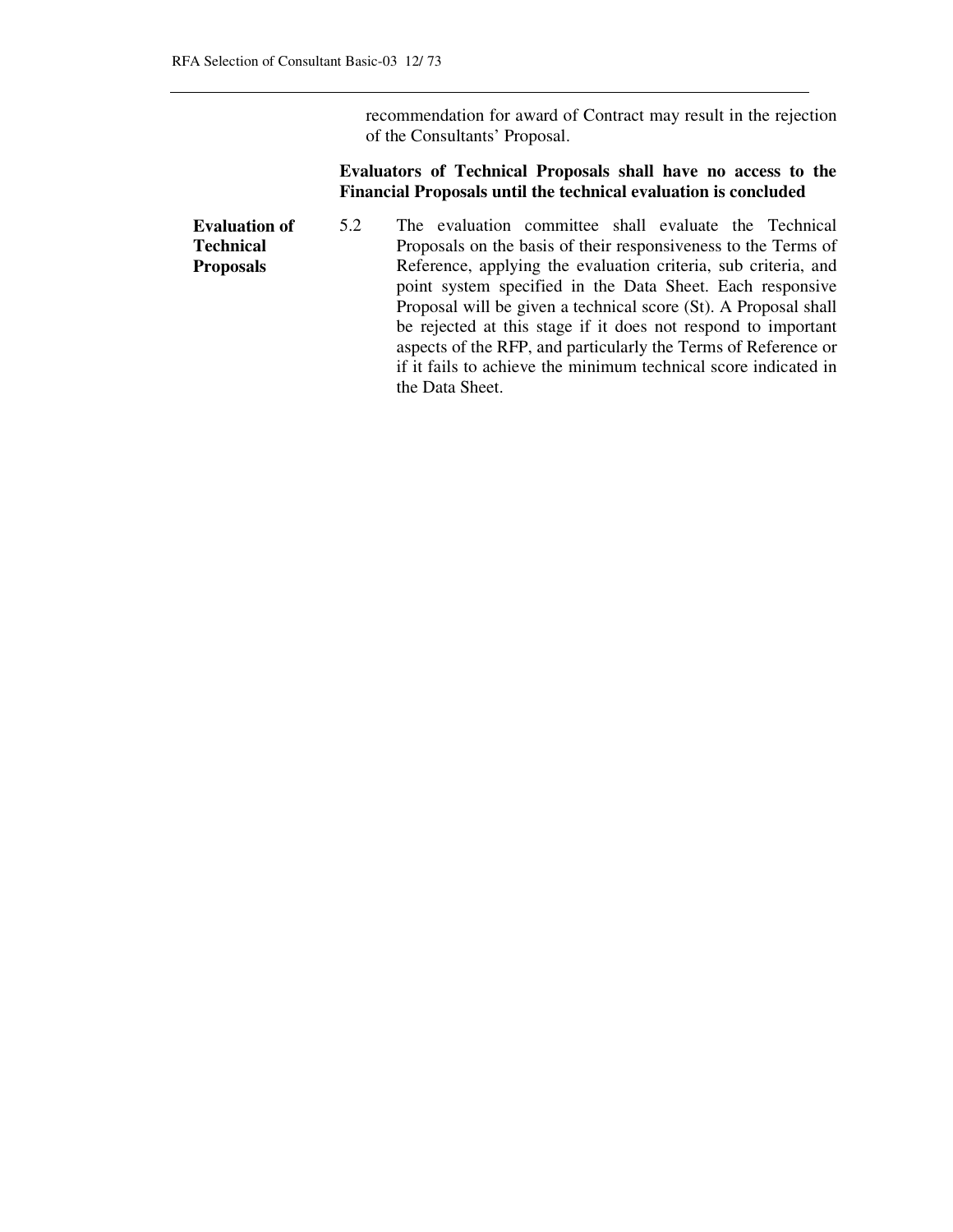**Public Opening and Evaluation of Financial Proposals** 

- 5.3 After the technical evaluation is completed, the Client shall inform the Consultants who have submitted proposals the technical scores obtained by their Technical Proposals, and shall notify those Consultants **whose Proposals did not meet the minimum qualifying mark or were considered non responsive to the RFP and TOR, that their Financial Proposals will be returned unopened after completing the selection process**. The Client shall simultaneously notify in writing Consultants that have secured the minimum qualifying mark, the date, time and location for opening the Financial Proposals. **The opening date should allow Consultants sufficient time to make arrangements for attending the opening.** Consultants' attendance at the opening of Financial Proposals is **optional.**
	- 5.4 **Financial Proposals shall be opened publicly in the presence of the Consultants' representatives who choose to attend**. The name of the Consultants and the technical scores of the Consultants shall be read aloud. The Financial Proposal of the Consultants who met the minimum qualifying mark will then be inspected to confirm that they are wax sealed and unopened. These Financial Proposals shall be then opened, and the total prices read aloud and recorded. Copy of the record shall be sent to all Consultants.
	- 5.5 **The Evaluation Committee will correct any computational errors.** When correcting computational errors, in case of discrepancy between a partial amount and the total amount, or between word and figures the formers will prevail. In addition to the above corrections, as indicated under para. 3.6, activities and items described in the Technical Proposal but not priced, shall be assumed to be included in the prices of other activities or items. In case an activity or line item is quantified in the Financial Proposal differently from the Technical Proposal, (i) if the Time-Based form of contract has been included in the RFP, the Evaluation Committee shall correct the quantification indicated in the Financial Proposal so as to make it consistent with that indicated in the Technical Proposal, apply the relevant unit price included in the Financial Proposal to the corrected quantity and correct the total Proposal cost, (ii) if the Lump-Sum form of contract has been included in the RFP, no corrections are applied to the Financial Proposal in this respect. **Prices shall be converted to a single currency (i.e. Nepalese Currency) using the selling rates of exchange, source and date indicated in the Data Sheet.**
	- 5.6 From among the proposals which have obtained minimum score for the technical proposal, the Client shall prepare a Ranking after financial evaluation as per Para 5.5. The financially lowest proposal will be ranked as No. 1, the second lowest will be as No. 2 and so on. The Client shall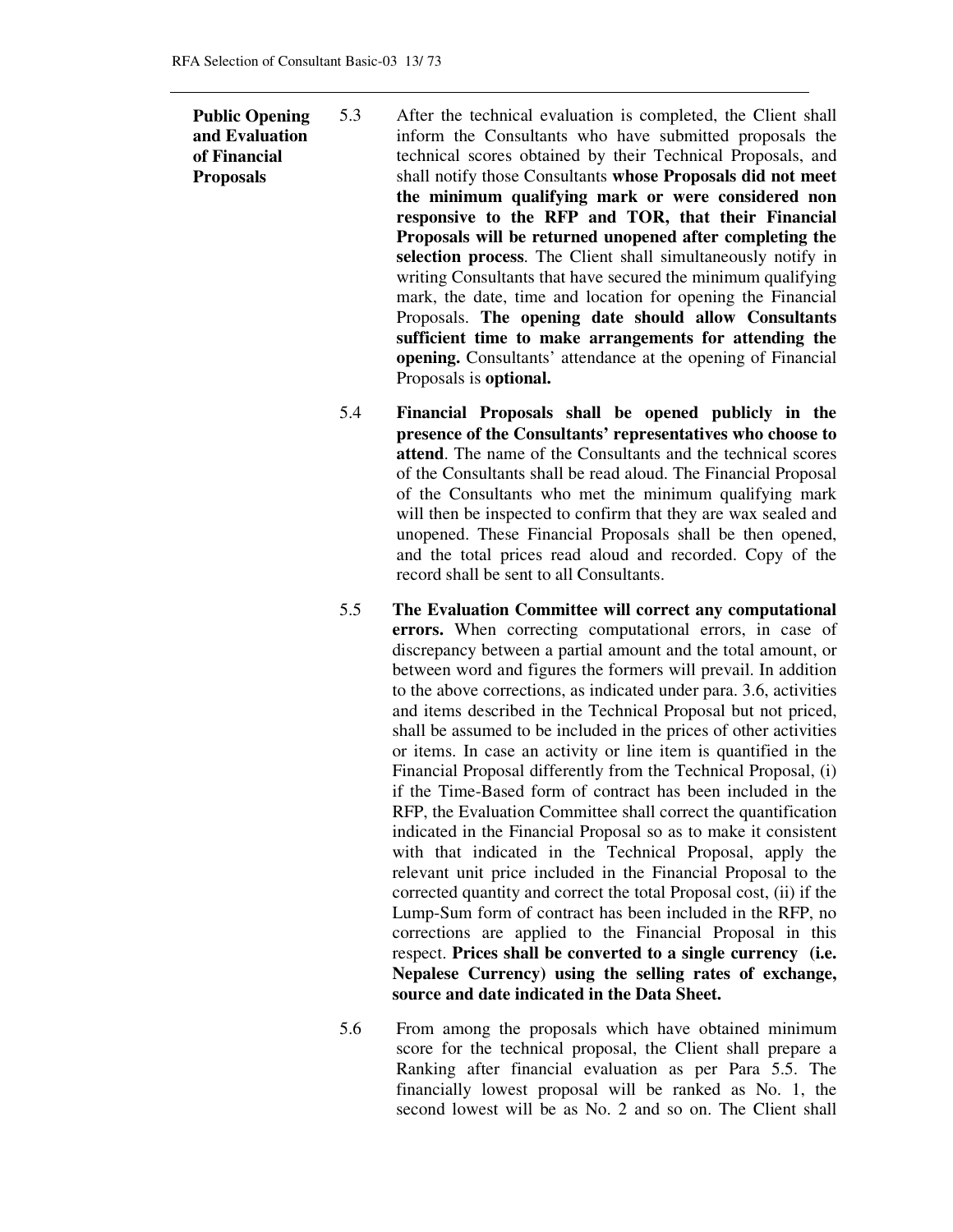invite for the contract negotiation the consultant who secures first position in such Ranking.

- **6. Negotiations** 6.1 **Negotiations will be held at the date and address indicated in the Data Sheet.** The invited Consultant will, as a prerequisite for attendance at the negotiations, confirm availability of all Professional staff. Failure in satisfying such requirements may result in the Client proceeding to negotiate with the next-ranked Consultant. **Representatives conducting negotiations on behalf of the Consultant must have written authority to negotiate and conclude a Contract.**
	- **Technical negotiations**  6.2 Negotiations will include a discussion of the Technical Proposal, the proposed technical approach and methodology, work plan, and organization and staffing, and any suggestions made by the Consultant to improve the Terms of Reference. The Client and the Consultants will finalize the Terms of Reference, staffing schedule, work schedule, logistics, and reporting. These documents will then be incorporated in the Contract as "**Description of Services".** Special attention will be paid to clearly defining the inputs and facilities required from the Client to ensure satisfactory implementation of the assignment. **The Client shall prepare minutes of negotiations which will be signed by the Client and the Consultant.**
	- **Financial negotiations**  6.3 It is the responsibility of the Consultant, before starting financial negotiations, to contact the tax authorities to determine the tax amount to be paid by the Consultant under the Contract. **The financial negotiations will include a clarification (if any) of the firm's tax liability,** and the manner in which it will be reflected in the Contract; and will reflect the agreed technical modifications in the cost of the services.
	- **Availability of Professional staff/experts**  6.4 Having selected the Consultant on the basis of, among other things, an evaluation of proposed Professional staff, the Client expects to negotiate a Contract on the basis of the Professional staff named in the Proposal. **Before contract negotiations, the Client will require assurances that the Professional staff will be actually available.** The Client will not consider substitutions during contract negotiations unless both parties agree that undue delay in the selection process makes such substitution unavoidable or for reasons such as death or medical incapacity. If this is not the case and if it is established that Professional staff were offered in the proposal without confirming their availability, the Consultant may be disqualified. Any proposed substitute shall have equivalent or better qualifications and experience than the original candidate and be submitted by the Consultant within the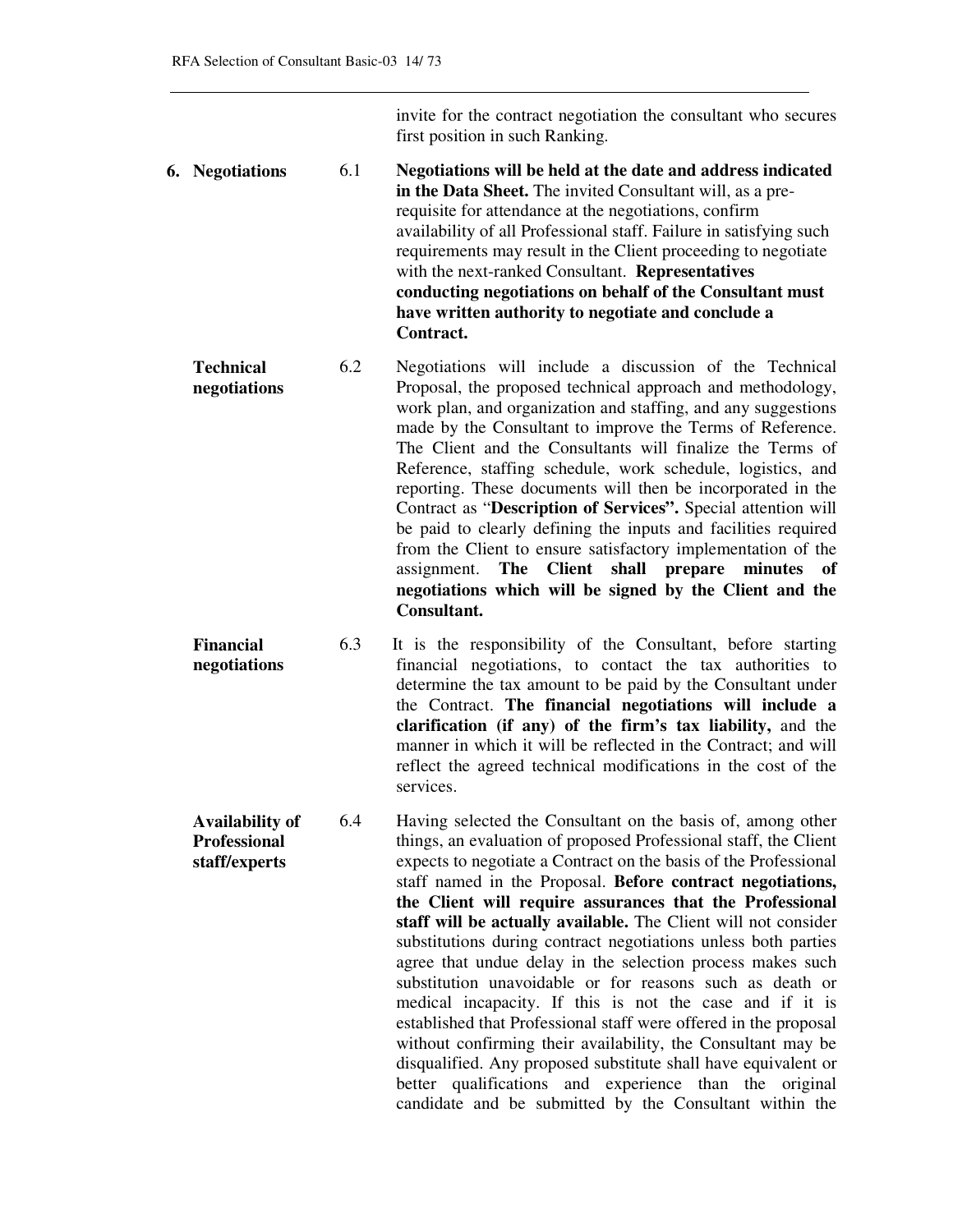period of time specified in the letter of invitation to negotiate.

- **Conclusion of the negotiations**  6.5 **Negotiations will conclude with a review of the draft Contract**. To complete negotiations the Client and the Consultant will initial the agreed Contract. If negotiations fail, the Client will invite the next ranked Consultant for negotiation and so on.
- **7. Award of Contract**  7.1 The contract will be awarded following negotiations. After negotiations are completed, the client will promptly notify other consultants that were unsuccessful & upon request, return the unopened financial proposals of those consultants who did not pass the technical evaluation (para 5.2) .
	- 7.2 **The Consultant is expected to commence the assignment on the date and at the location specified in the Data Sheet.**
	- **7.3 Before the signing of the contract, the consultant shall submit a performance Guarantee equivalent to 1.5 % of the contract Amount from a reputed commercial Bank. the format of such Performance Guarantee is given in Section 8.The validity of Performance Guarantee shall be one year.**

**The Performance Guarantee shall be forfeited by the client in the event that the Consultant fails to fulfil the obligation as specified in the Contract.** 

- **8. Confidentiality** 8.1 Information relating to evaluation of Proposals and recommendations concerning awards shall not be disclosed to the Consultants who submitted the Proposals or to other persons not officially concerned with the process, until the publication of the award of Contract.
- **9. Validity of the contract**  9.1 The validity of the contract awarded under this RFA shall be for one year period from the date of signing of the contract. However, The validity may be extended with mutual agreement.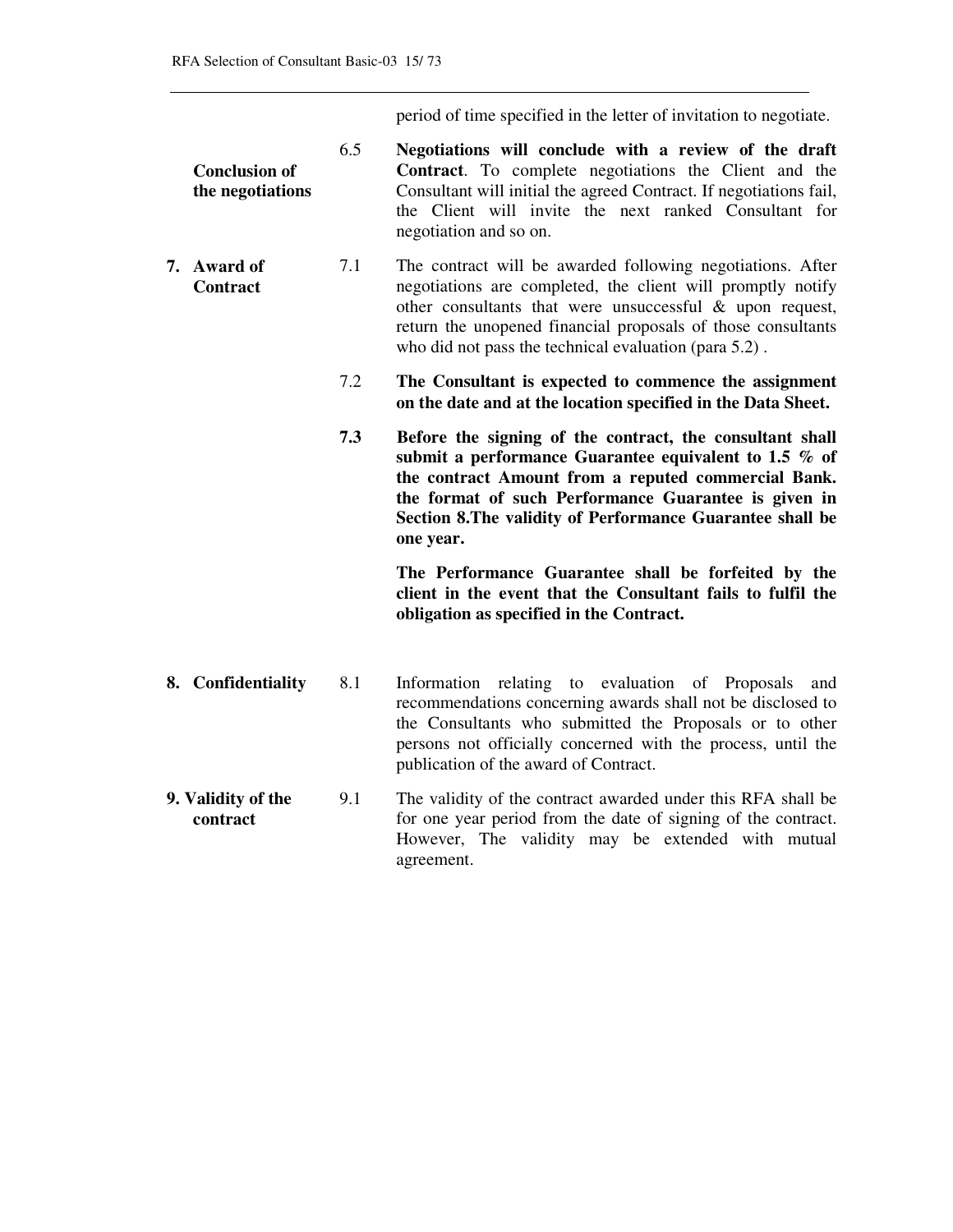#### **DATA SHEET**

| Paragraph<br><b>Reference</b> |                                                                                                                                                                                                                                                                                                                                    |
|-------------------------------|------------------------------------------------------------------------------------------------------------------------------------------------------------------------------------------------------------------------------------------------------------------------------------------------------------------------------------|
|                               | Name of the Client: <i>Nepal Telecommunications Authority (NTA)</i>                                                                                                                                                                                                                                                                |
| 1.1                           | Financial Proposal to be submitted together with Technical Proposal: Yes<br>Name of the assignment Monitoring and Evaluation of the Basic<br>Telecommunication Service Licensee of license no:- Basic 03 (Nepal<br><b>Satellite Telecom Pvt. Ltd):</b>                                                                             |
| 1.2                           | The Client's representative is: Mr. Bhesh raj Kanel, Chairman, Nepal<br><b>Telecommunications Authority (NTA)</b><br>Address: Bluestar Office Complex, Tripureshwor, Kathmandu, Nepal<br>Telephone: 977-1-4101030/31/32/33 Facsimile: 977-1-4101034<br>E-mail: chairman@nta.gov.np, ntra@nta.gov.np                                |
| 1.3                           | The Client will provide the following inputs and facilities:<br>For foreign personnel of the consultant, Assistance in obtaining<br>visa and permits needed to carry out the services in Nepal.<br>Facilitate access to Reports, Information's, Data's etc subject to<br>п                                                         |
|                               | <i>availability.</i>                                                                                                                                                                                                                                                                                                               |
| 1.10                          | Proposals must remain valid 90 days after the submission date, i.e. until: $f^{t}$<br><b>June 2010</b>                                                                                                                                                                                                                             |
| 2.1                           | Clarifications may be requested <i>not later than 15 days</i> before the submission<br>date.<br>The address for requesting clarifications is: Nepal Telecommunications<br><b>Authority (NTA)</b><br>Address: Bluestar Office Complex, Tripureshwor, Kathmandu, Nepal<br>Telephone: 977-1-4101030/31/32/33 Facsimile: 977-1-4101034 |
|                               | E-mail: chairman@nta.gov.np, ntra@nta.gov.np                                                                                                                                                                                                                                                                                       |
| 3.1                           | Proposals shall be submitted in the following language: English                                                                                                                                                                                                                                                                    |
| 3.3                           | Technically Qualified Consultants may associate with selected Consultant:<br>Yes<br>Estimated Budget is NRs 2,000,000.00                                                                                                                                                                                                           |
| 3.4                           | The format of the Technical Proposal to be submitted is: Full Technical<br><b>Proposal (FTP)</b>                                                                                                                                                                                                                                   |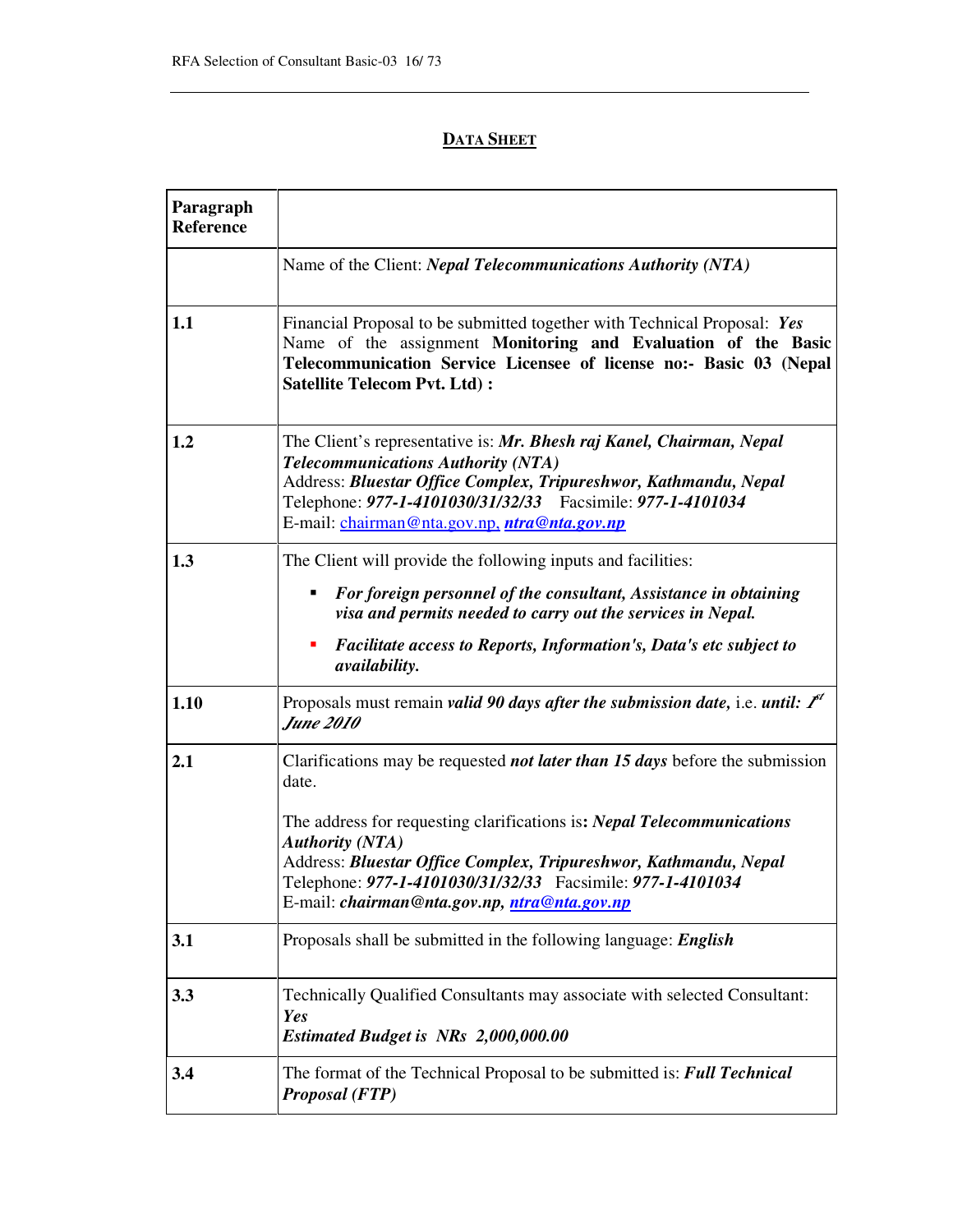| 3.8 | The consultant to state local cost in the national currency: Yes                                                                                                                                                                                                                                                                                                                                                                                                                                                                                                                                                                                                                                                                                                                                                                                                                                                                                                                                |
|-----|-------------------------------------------------------------------------------------------------------------------------------------------------------------------------------------------------------------------------------------------------------------------------------------------------------------------------------------------------------------------------------------------------------------------------------------------------------------------------------------------------------------------------------------------------------------------------------------------------------------------------------------------------------------------------------------------------------------------------------------------------------------------------------------------------------------------------------------------------------------------------------------------------------------------------------------------------------------------------------------------------|
| 4.1 | <b>Bid Bond:</b><br>The Original Proposal shall contain a Bid Bond of NRs 50,000.00<br>(Nepalese Rupees Fifty Thousand only) OR US\$ 750.00 (United States<br>Dollar Seven Hundred Fifty only) issued by a reputed Commercial Bank<br>in the format given in Section 7, valid for 90 days from the closing date.                                                                                                                                                                                                                                                                                                                                                                                                                                                                                                                                                                                                                                                                                |
| 4.3 | Consultant must submit the <i>Original and Two Additional Copies of the</i><br><b>Technical Proposal</b> and the Original of the Financial Proposal.<br>Technical Proposal and Financial Proposal shall be placed in separate<br>envelopes each wax sealed and clearly marked "TECHNICAL<br>PROPOSAL" and "FINANCIAL PROPOSAL" respectively and warning<br>with "Confidential, Do Not Open, Except in Presence of the Evaluation<br>Committee."                                                                                                                                                                                                                                                                                                                                                                                                                                                                                                                                                 |
| 4.5 | The Proposal submission address is: <i>Nepal Telecommunications Authority</i><br>(NTA), Bluestar Office Complex, Tripureshwor, Kathmandu, Nepal<br>Proposals must be submitted no later than the following date and time: $I^{\text{st}}$<br><b>March 2010 1500 Hrs</b>                                                                                                                                                                                                                                                                                                                                                                                                                                                                                                                                                                                                                                                                                                                         |
| 5.2 | Criteria, sub-criteria, and point system for the Full Technical Proposal (FTP)<br>evaluation are:<br>1. Specific experience of the consulting firm related to the assignment $-10$<br>Experience in preparation of monitoring, evaluation and certification method to<br>$\bullet$<br>evaluate the progress of Rural Utility Projects $-10$ (2*5 Years)<br>Adequacy of the proposed work plan and methodology in responding to the Terms<br>2.<br>of Reference-30<br>Methodology proposed - 15<br>Responsiveness to ToR -10<br>Work Plan - 5<br>Qualification and experience of Key Staffs - 60<br>3.<br>Team Leader/ Monitoring and Evaluation Consultant $-30$<br>(Education:- Graduate 8 + Additional degree 2)<br>(General experience: - 0.5*10 Years)<br>(Specific Experience in Nepalese Rural Environment:- 2*5Years)<br>(Experience as Team Leader 1*5 projects)<br>Monitoring Consultant -30<br>(Education:- Graduate 8 + Additional degree 2)<br>(General experience: - 0.5*10 Years) |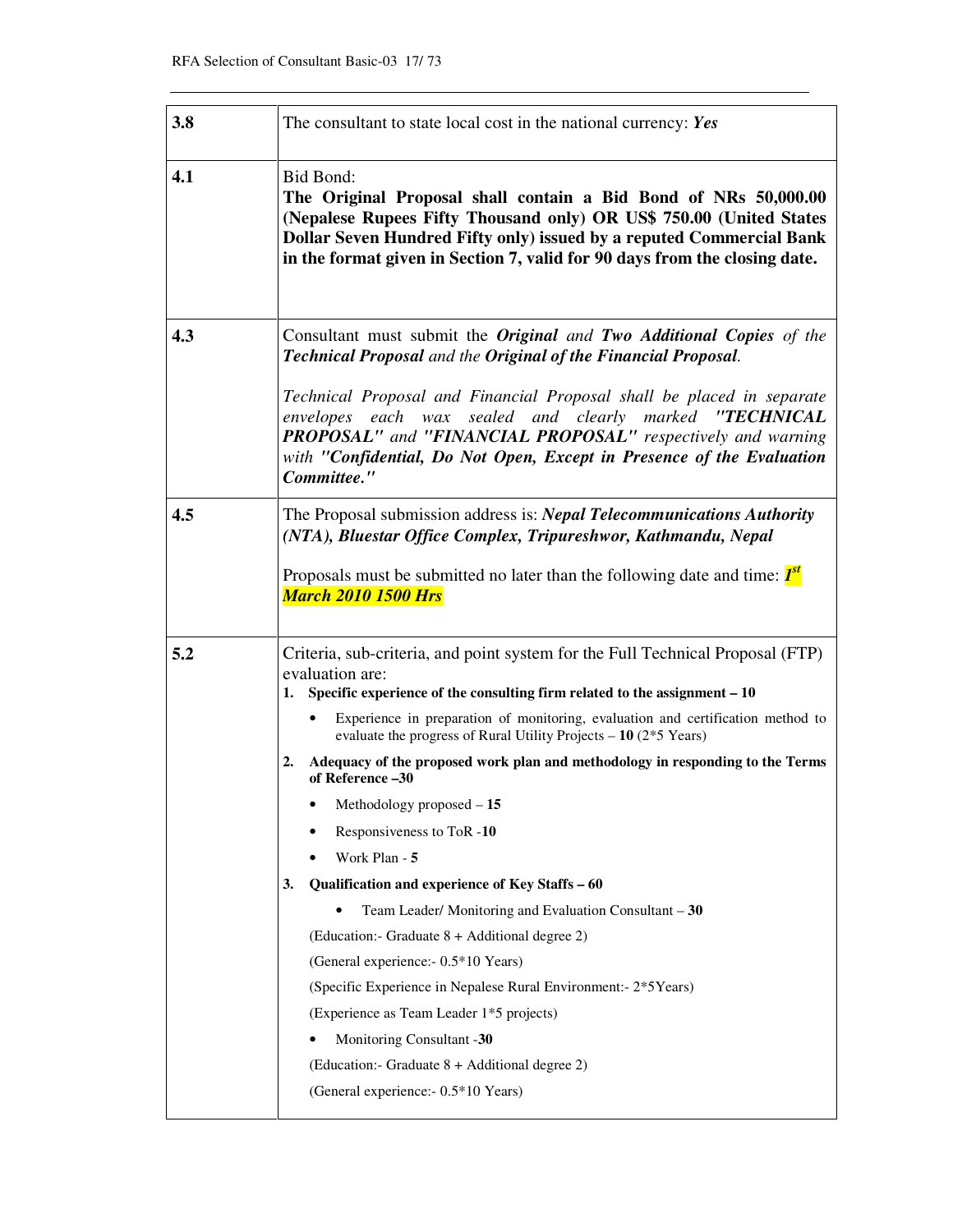|     | (Specific Experience in Nepalese Rural Environment:- 2*5Years)                                                                                                                                                                                                        |
|-----|-----------------------------------------------------------------------------------------------------------------------------------------------------------------------------------------------------------------------------------------------------------------------|
|     | (Experience as Team Leader/Project Associate 1*5 projects)                                                                                                                                                                                                            |
|     | Note: Minimum Technical Score (St) as described in 5.2 of Section 2 is 50 $\&$ the applicant<br>who secures more than 50 marks in the Technical Evaluation will be eligible for the<br>evaluation of the Financial Bid.                                               |
| 5.5 | The single currency for price conversions is: <i>Nepalese Rupees (NRs.)</i>                                                                                                                                                                                           |
|     | The source of official selling rates is: <i>Nepal Rastra Bank</i> , <i>Foreign</i><br><b>Exchange Department</b>                                                                                                                                                      |
|     | The date of exchange rates is: The last date of submission of the proposals.                                                                                                                                                                                          |
| 6.1 | Expected date and address for contract negotiations: <i>March 2010</i><br>Address: Nepal Telecommunications Authority (NTA), Bluestar Office<br>Complex, Tripureshwor, Kathmandu, Nepal                                                                               |
| 7.2 | Expected date for commencement of consulting services:<br>Within 5 days of signing the contract at NTA office, Bluestar Office<br>Complex, Tripureshwor, Kathmandu, Nepal                                                                                             |
| 7.3 | Performance Guarentee:<br>Before the signing of the contract, the consultant shall submit a<br>Performance Guarantee equivalent to 1.5 % of the contract Amount<br>from a reputed commercial Bank. The format of such Performance<br>Guarantee is given in Section 8. |
| 9.1 | Validity of Contract:<br>The validity of the contract awarded under this RFA shall be for one<br>year period from the date of signing of the contract. However, The<br>validity may be extended with mutual agreement.                                                |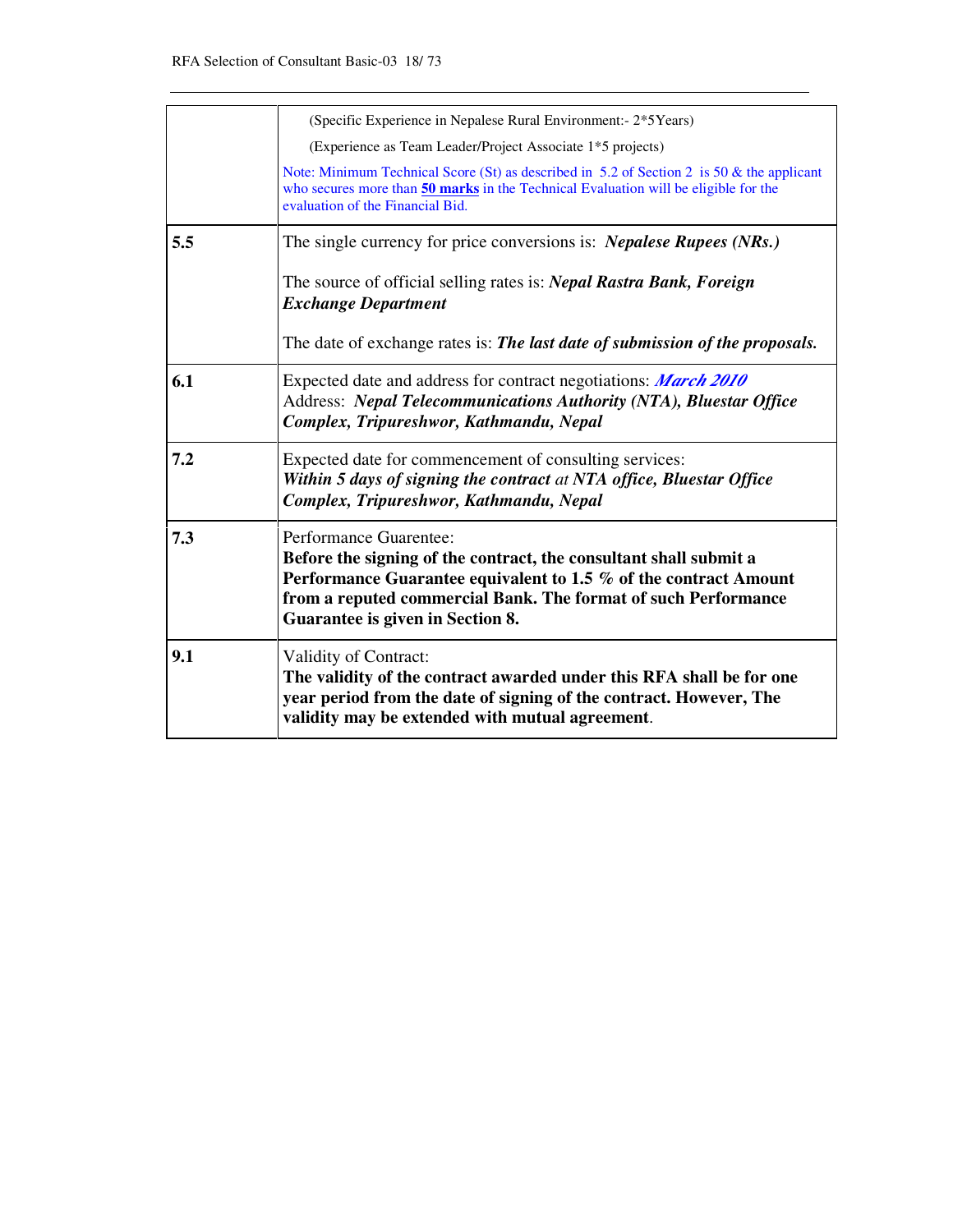#### **Section 3. Technical Proposal - Standard Forms**

Refer to Reference Paragraph 3.4 of the Data Sheet for format of Technical Proposal to be submitted, and paragraph 3.4 of Section 2 of the RFP for Standard Forms required and number of pages recommended.

- TECH-1 Technical Proposal Submission Form
- TECH-2 Consultant's Organization and Experience
	- A Consultant's Organization
	- B Consultant's Experience
- TECH-3 Comments or Suggestions on the Terms of Reference and Facilities to be provided by the Client
	- A On the Terms of Reference
- TECH-4 Description of the Approach, Methodology and Work Plan for Performing the Assignment
- TECH-5 Team Composition and Task Assignments
- TECH-6 Curriculum Vitae (CV) for Proposed Professional Staff
- TECH-7 Work Schedule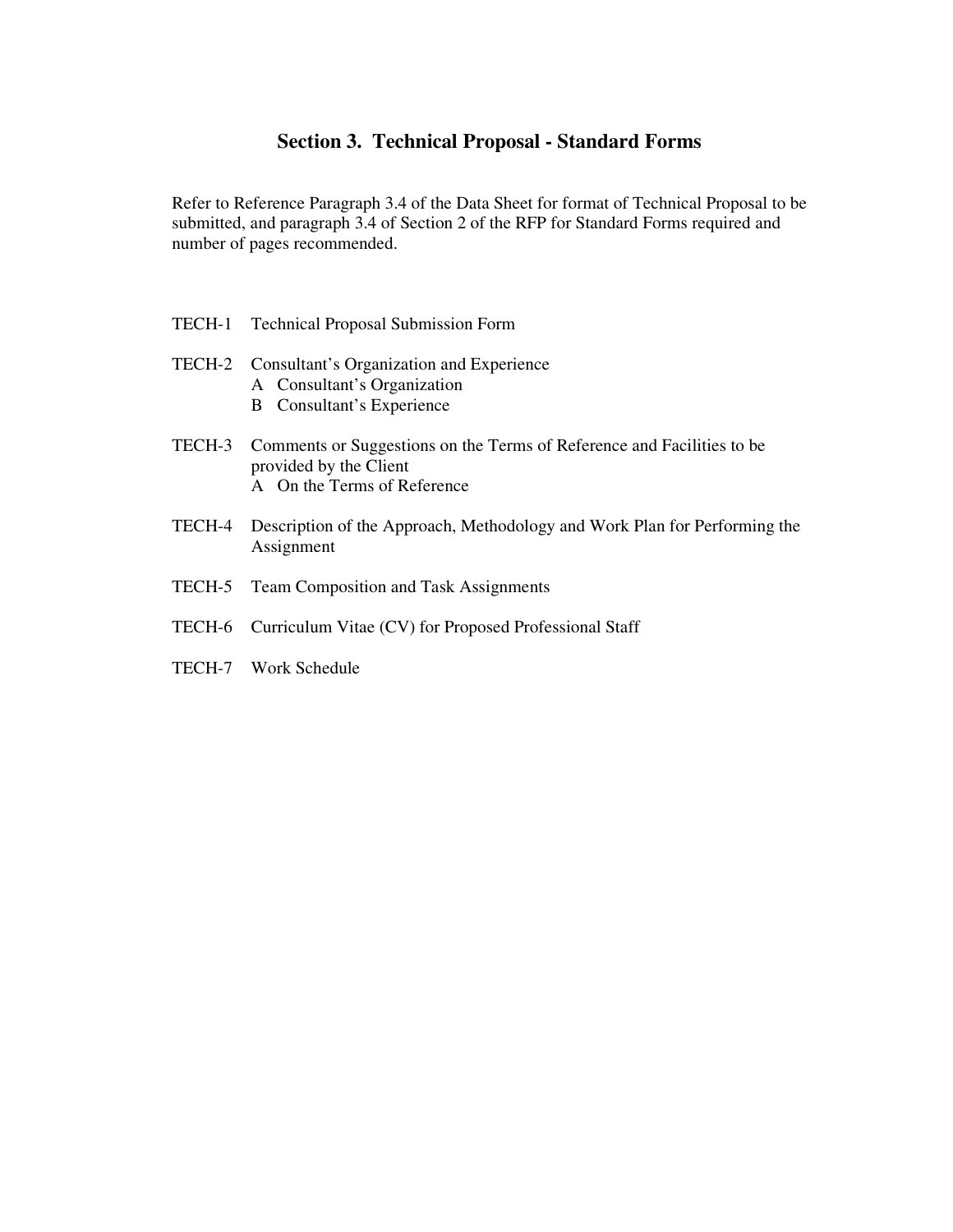#### **FORM TECH-1 TECHNICAL PROPOSAL SUBMISSION FORM**

[*Location, Date*]

To:

Nepal Telecommunications Authority (NTA), Bluestar Office Complex, Tripurehwor, Kathmandu, Nepal.

Dear Sirs:

 We, the undersigned, offer to provide the consulting services for Monitoring and Evaluation of the Basic Telecommunication Service Licensee of license no:- Basic 03 (Nepal Satellite Telecom Pvt. Ltd) in accordance with your Request for Proposal dated**…………….., 2008** and our Proposal. We are hereby submitting our Proposal, which includes this Technical Proposal, and a Financial Proposal wax sealed under a separate envelope.

 We have enclosed herewith a Bid Bond of NRs 50,000.00 (Nepalese Rupees Fifty Thousand only) OR US\$ 750.00 (United States Dollar Seven Hundred Fifty only) issued by a reputed commercial Bank in the format given in section 7, valid for 90 days from the closing date.

 We are submitting our Proposal in association with: [*Insert a list with full name and address of each associated Consultant, if applicable*]

We hereby declare that all the information and statements made in this Proposal are true and accept that any misinterpretation contained in it may lead to our disqualification.

 If negotiations are held during the period of validity of the Proposal, i.e., before the date indicated in Paragraph Reference 1.10 of the Data Sheet, we undertake to negotiate on the basis of the proposed staff. Our Proposal is binding upon us and subject to the modifications resulting from Contract negotiations.

 We undertake, if our Proposal is accepted, to initiate the consulting services related to the assignment not later than the date indicated in Paragraph Reference 7.2 of the Data Sheet.

We understand you are not bound to accept any Proposal you receive.

We remain,

Yours sincerely,

| Authorized Signature [In full and initials]: |  |
|----------------------------------------------|--|
|                                              |  |
| Name of Firm:                                |  |
| Address:                                     |  |
|                                              |  |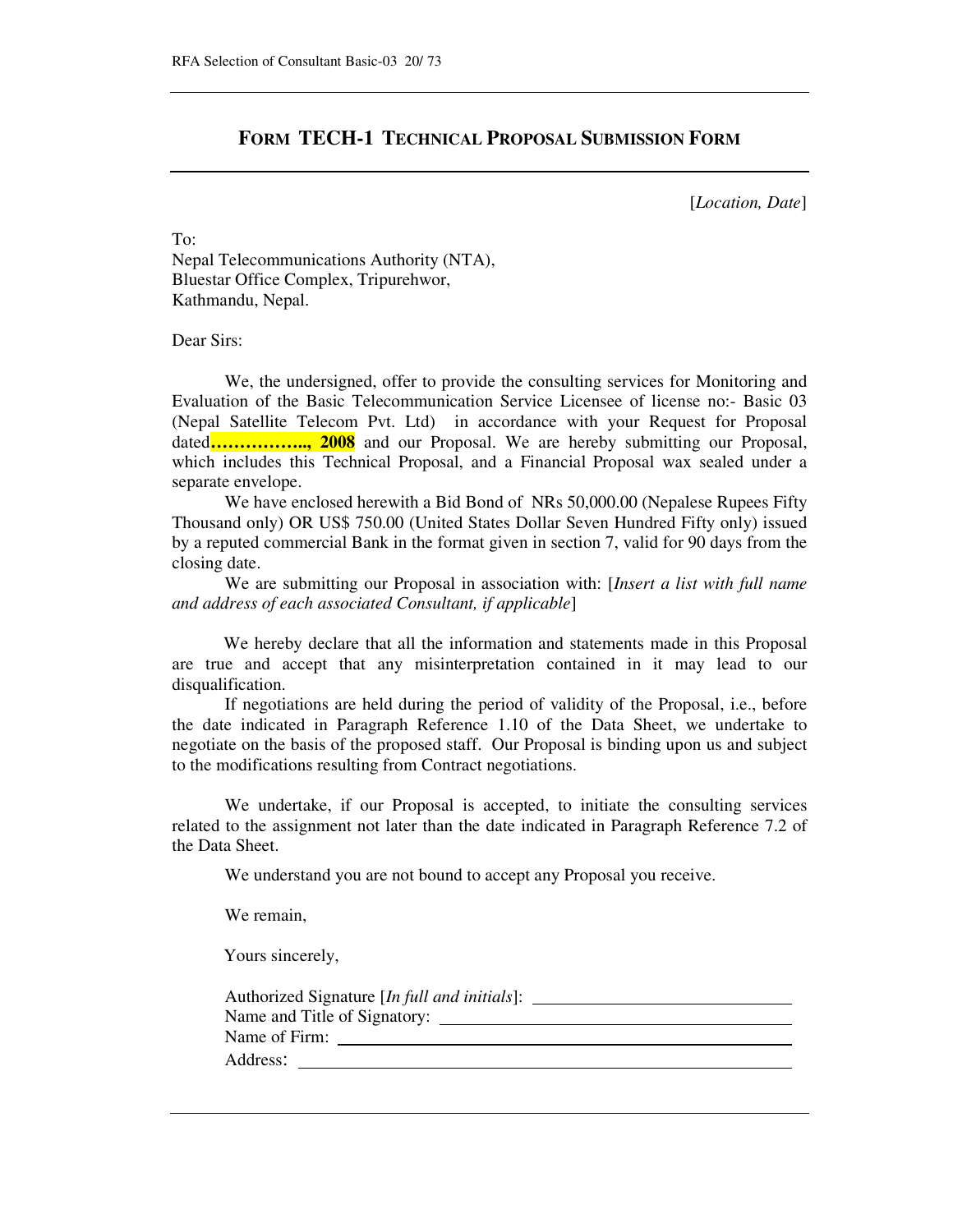## **FORM TECH-2 CONSULTANT'S ORGANIZATION AND EXPERIENCE**

## **A - Consultant's Organization**

[*Provide here a brief (two pages) description of the background and organization of your firm/entity and each associate for this assignment.*]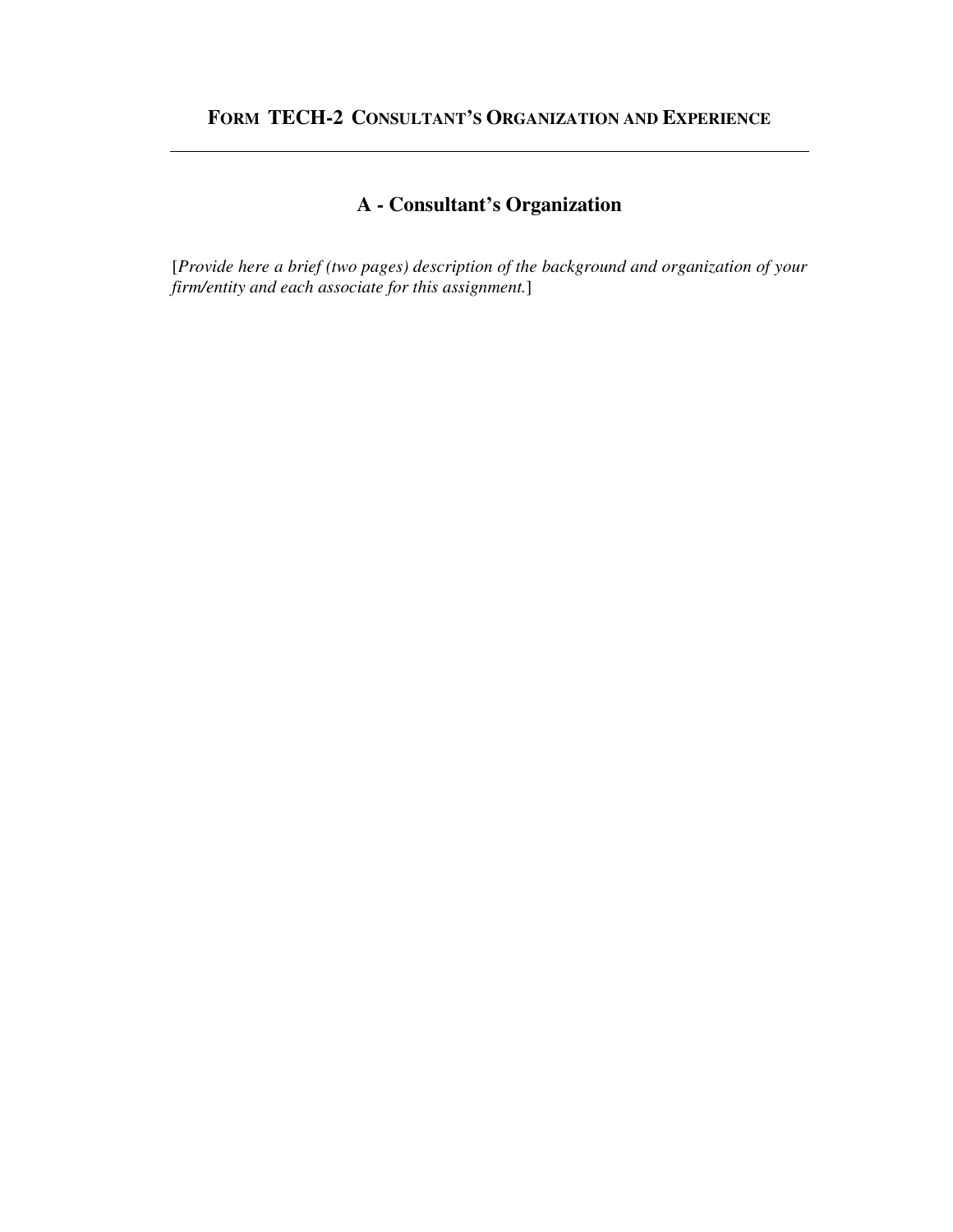## **B - Consultant's Experience**

[*Using the format below, provide information on each assignment for which your firm, and each associate for this assignment, was legally contracted either individually as a corporate entity or as one of the major companies within an association, for carrying out consulting services similar to the ones requested under this assignment. Use about 10 pages.*]

| Assignment name:                                                             | Approx. value of the contract                                                                                                                                                    |
|------------------------------------------------------------------------------|----------------------------------------------------------------------------------------------------------------------------------------------------------------------------------|
| Country:<br>Location within country:                                         | Duration of assignment (months):                                                                                                                                                 |
| Name of Client:                                                              | Total $N^{\circ}$ of staff-months of the assignment:                                                                                                                             |
| Address:                                                                     | Approx. value of the services provided by your firm<br>under the contract                                                                                                        |
| Start date (month/year):<br>Completion date (month/year):                    | $No$ of professional staff-months provided by associated<br>Consultants:                                                                                                         |
| Name of associated Consultants, if any:                                      | Name of senior professional staff of your firm<br>involved and functions performed (indicate most<br>significant profiles such as Project<br>Director/Coordinator, Team Leader): |
| Narrative description of Project:                                            |                                                                                                                                                                                  |
| Description of actual services provided by your staff within the assignment: |                                                                                                                                                                                  |

Firm's Name: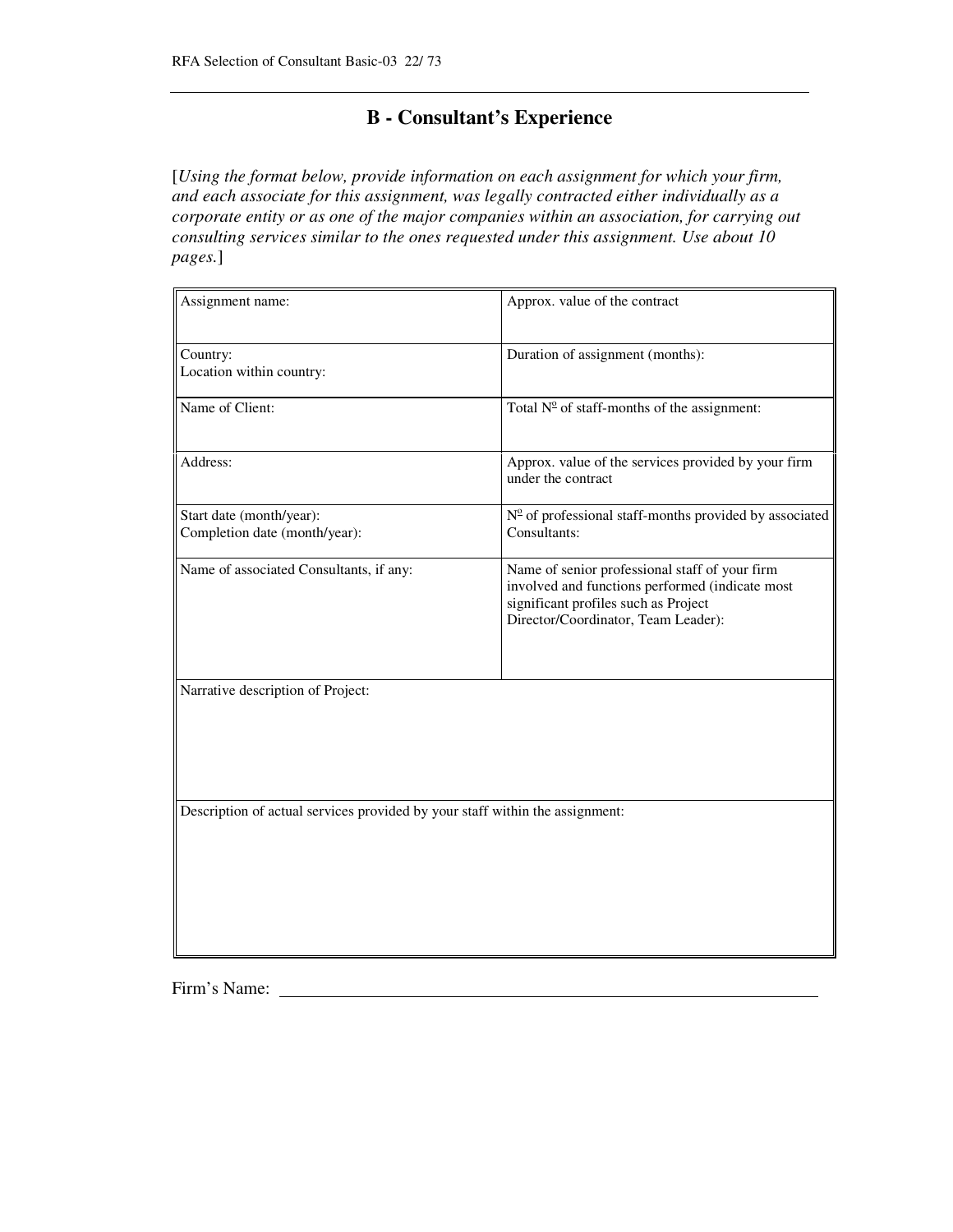#### **FORM TECH-3 COMMENTS AND SUGGESTIONS ON THE TERMS OF REFERENCE AND FACILITIES TO BE PROVIDED BY THE CLIENT**

#### **A - On the Terms of Reference**

[*Present and justify here any modifications or improvement to the Terms of Reference you are proposing to improve performance in carrying out the assignment (such as deleting some activity you consider unnecessary, or adding another, or proposing a different phasing of the activities). Such suggestions should be concise and to the point, and incorporated in your Proposal.*]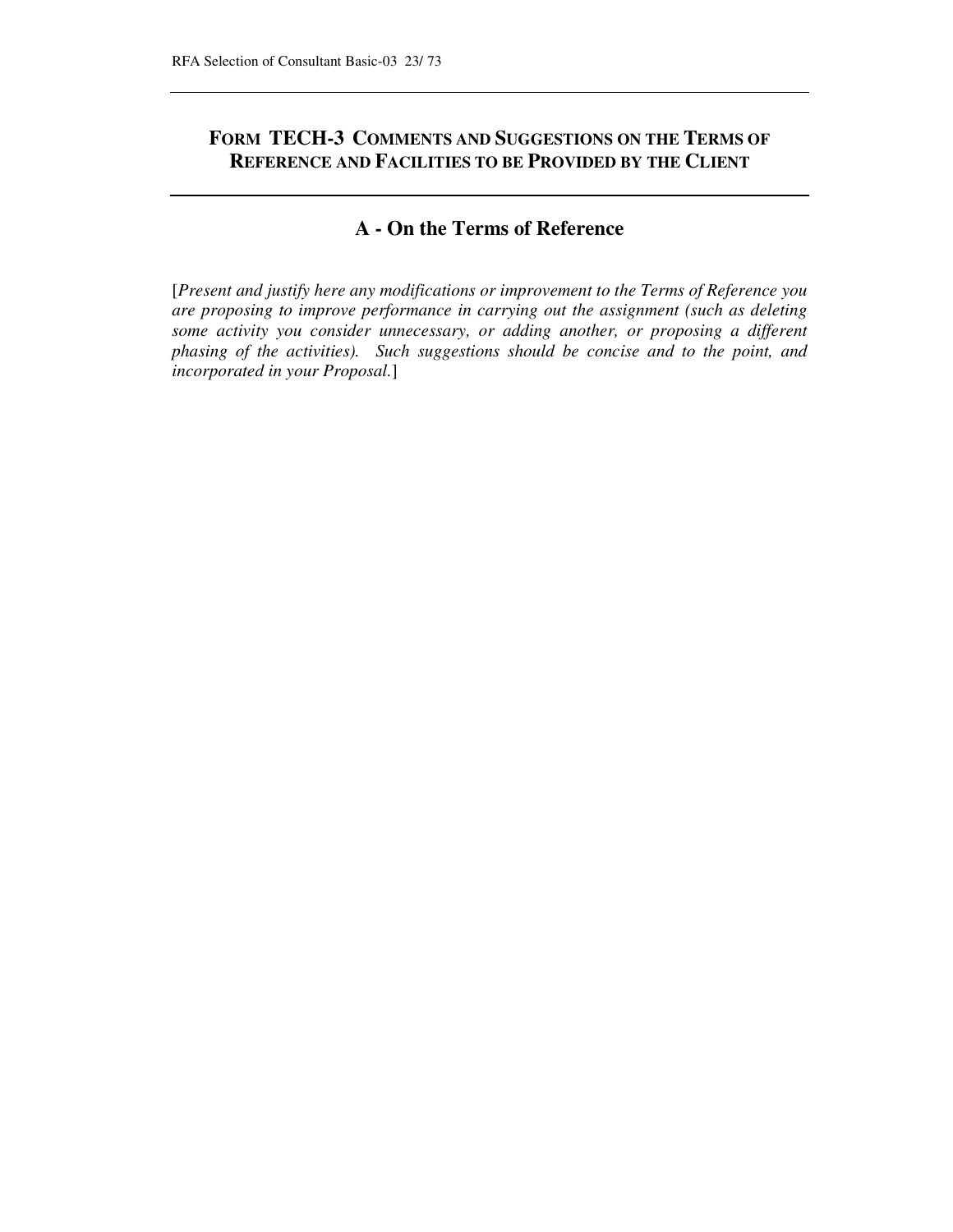#### **FORM TECH-4 DESCRIPTION OF APPROACH, METHODOLOGY AND WORK PLAN FOR PERFORMING THE ASSIGNMENT**

[*Technical approach, methodology and work plan are key components of the Technical Proposal. You are suggested to present your Technical Proposal (about 20 pages, inclusive of charts and diagrams) divided into the following three chapters:* 

- *a) Technical Approach and Methodology,*
- *b) Work Plan, and*
- *c) Organization and Staffing,*

*a) Technical Approach and Methodology. In this chapter you should explain your understanding of the objectives of the assignment, approach to the services, methodology for carrying out the activities and obtaining the expected output, and the degree of detail of such output. You should highlight the problems being addressed and their importance, and explain the technical approach you would adopt to address them. You should also explain the methodologies you propose to adopt and highlight the compatibility of those methodologies with the proposed approach.* 

*b) Work Plan. In this chapter you should propose the main activities of the assignment, their content and duration, phasing and interrelations, milestones (including interim approvals by the Client), and delivery dates of the reports. The proposed work plan should be consistent with the technical approach and methodology, showing understanding of the TOR and ability to translate them into a feasible working plan. A list of the final documents, including reports, drawings, and tables to be delivered as final output, should be included here. The work plan should be consistent with the Work Schedule of Form TECH 7.* 

*c) Organization and Staffing. In this chapter you should propose the structure and composition of your team. You should list the main disciplines of the assignment, the key expert responsible, and proposed technical and support staff.*]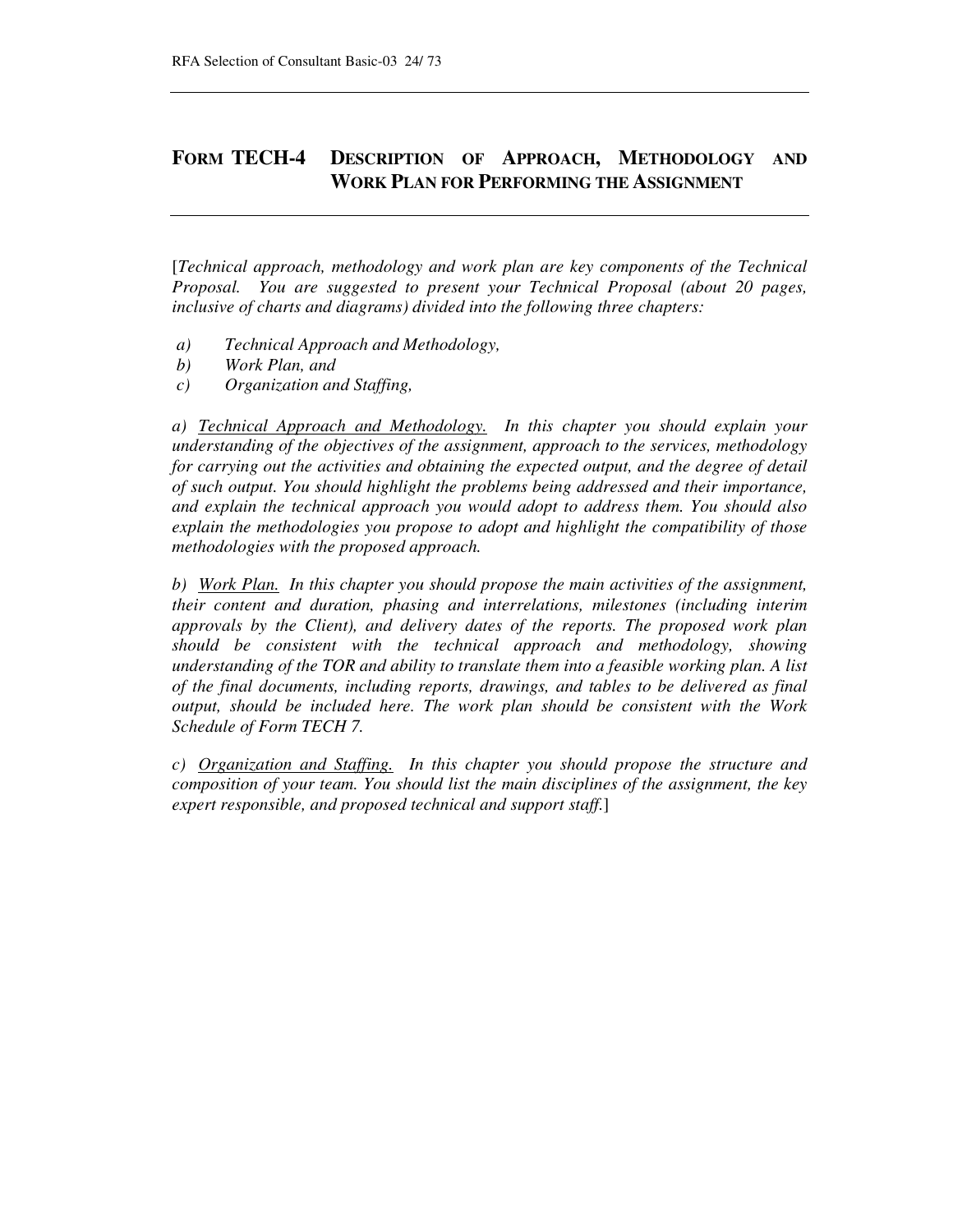# **FORM TECH-5 PROPOSED TEAM COMPOSITION AND TASK ASSIGNMENTS**

| <b>Professional Staff</b> |      |                   |                   |               |
|---------------------------|------|-------------------|-------------------|---------------|
| Name of Staff             | Firm | Area of Expertise | Position Assigned | Task Assigned |
|                           |      |                   |                   |               |
|                           |      |                   |                   |               |
|                           |      |                   |                   |               |
|                           |      |                   |                   |               |
|                           |      |                   |                   |               |
|                           |      |                   |                   |               |
|                           |      |                   |                   |               |
|                           |      |                   |                   |               |
|                           |      |                   |                   |               |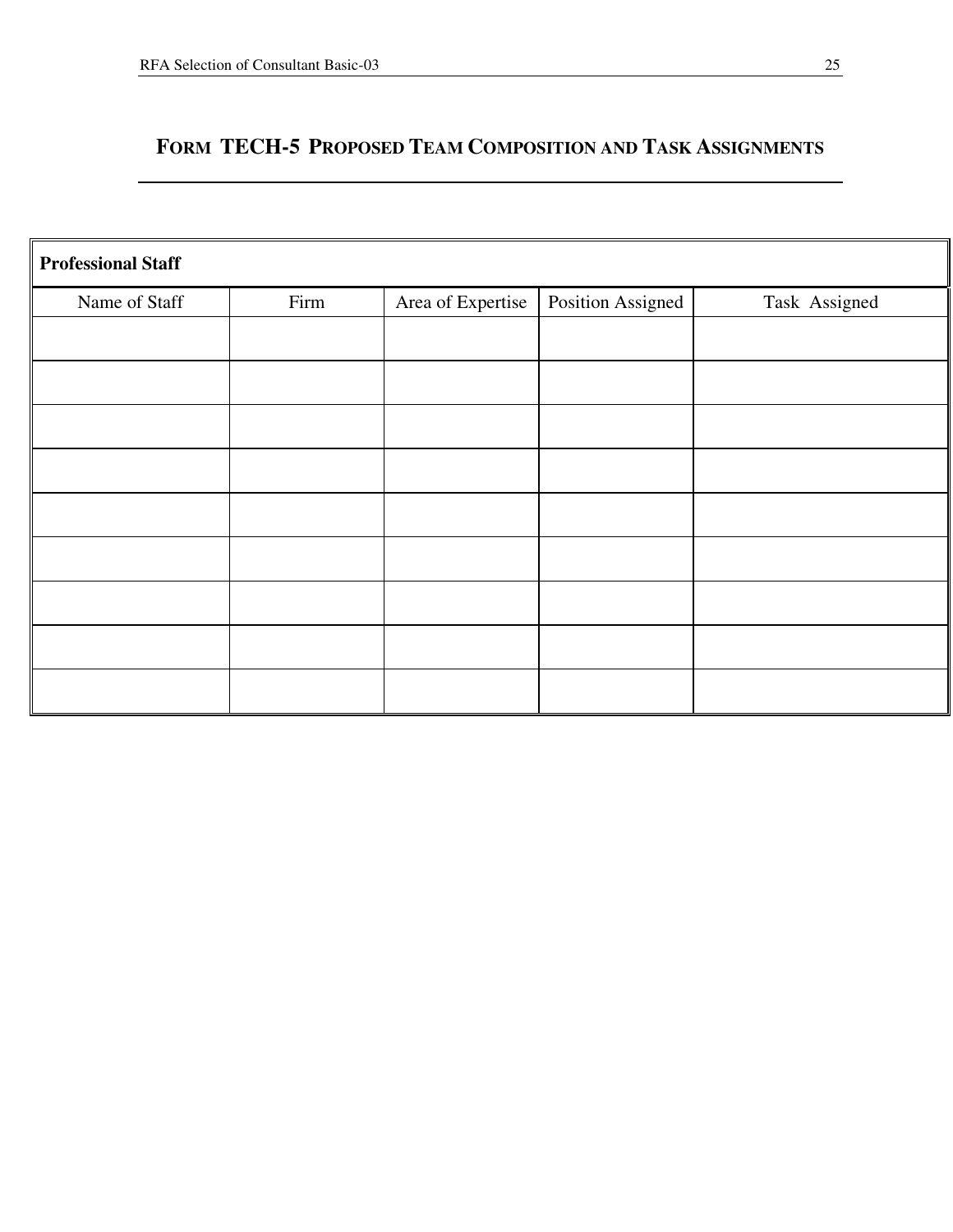#### **FORM TECH-6 CURRICULUM VITAE (CV) FOR PROPOSED PROFESSIONAL STAFF**

**1. Proposed Position** [*only one candidate shall be nominated for each position*]:

**2. Name of Firm** [*Insert name of firm proposing the staff*]:

**3. Name of Staff** [*Insert full name*]:

- **4. Date of Birth**: **Nationality**:
- **5. Education** [*Indicate college/university and other specialized education of staff member, giving names of institutions, degrees obtained, and dates of obtainment*]:
- **6. Membership of Professional Associations**:
- **7. Other Training** [*Indicate significant training since degrees under 5 Education were obtained*]:
- **8. Areas of Work Experience**: [*List countries where staff has worked in the last ten years*]:
- **9. Languages** [*For each language indicate proficiency: good, fair, or poor in speaking, reading, and writing*]:
- **10. Employment Record** [*Starting with present position, list in reverse order every employment held by staff member since graduation, giving for each employment (see format here below): dates of employment, name of employing organization, positions held.*]:

|  | From [Year]: |  | To $[Year]$ : |  |
|--|--------------|--|---------------|--|
|--|--------------|--|---------------|--|

| Employer: |
|-----------|
|           |

Positions held: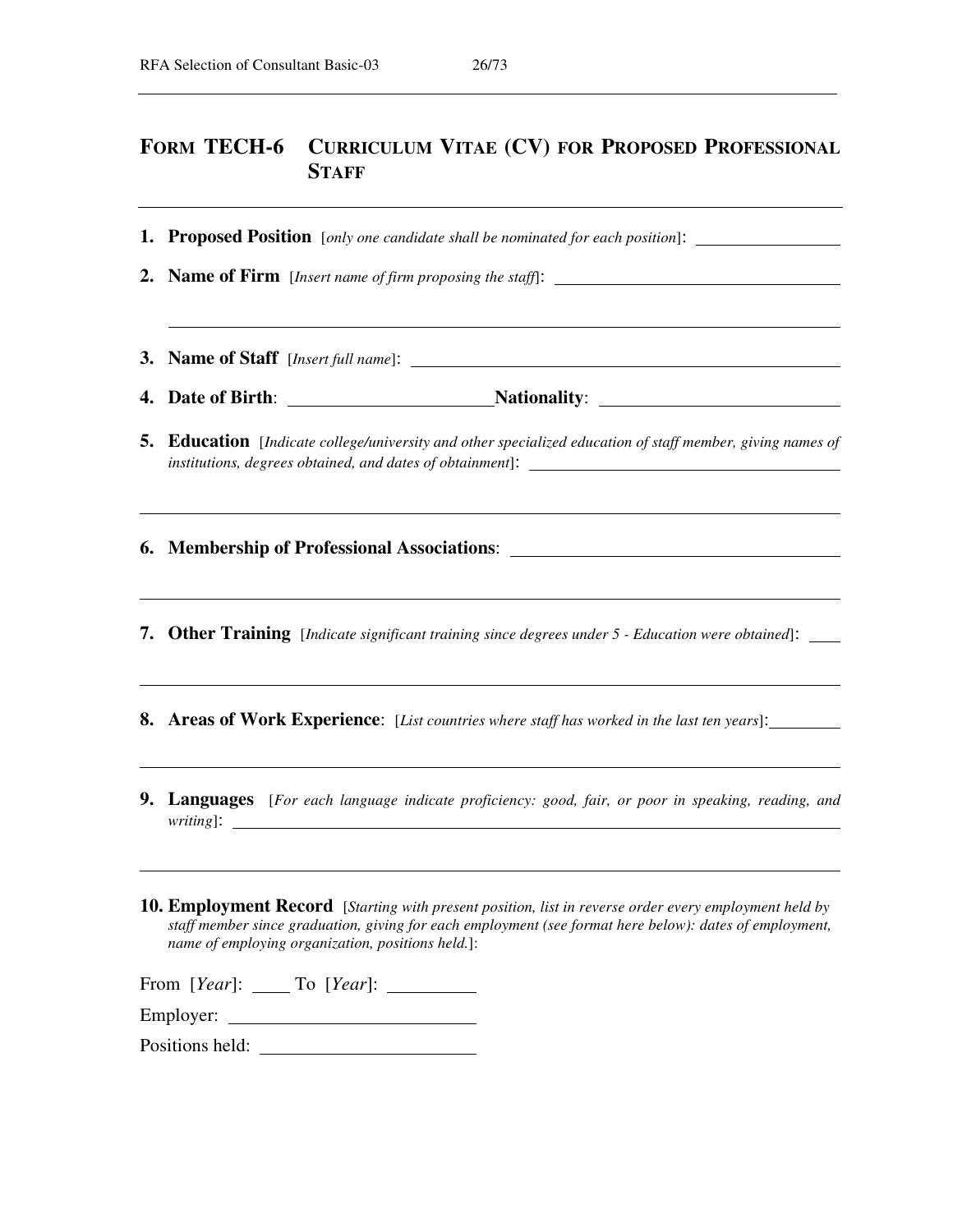| 11. Detailed Tasks Assigned                                | 12. Work Undertaken that Best Illustrates Capability to<br><b>Handle the Tasks Assigned</b>                                                                                                                   |
|------------------------------------------------------------|---------------------------------------------------------------------------------------------------------------------------------------------------------------------------------------------------------------|
| [List all tasks to be performed]<br>under this assignment] | [Among the assignments in which the staff has been involved,<br>indicate the following information for those assignments that best<br>illustrate staff capability to handle the tasks listed under point 11.] |
|                                                            | Name of assignment or project:                                                                                                                                                                                |
|                                                            | Year: $\qquad \qquad$                                                                                                                                                                                         |
|                                                            | Location: $\qquad \qquad$                                                                                                                                                                                     |
|                                                            | Client:                                                                                                                                                                                                       |
|                                                            | Main project features:                                                                                                                                                                                        |
|                                                            |                                                                                                                                                                                                               |
|                                                            | Activities performed:                                                                                                                                                                                         |
|                                                            |                                                                                                                                                                                                               |

#### **13. Certification:**

I, the undersigned, certify that to the best of my knowledge and belief, this CV correctly describes myself, my qualifications, and my experience. I understand that any wilful misstatement described herein may lead to my disqualification or dismissal, if engaged.

|                                                                       | Date: |                |
|-----------------------------------------------------------------------|-------|----------------|
| [Signature of staff member or authorized representative of the staff] |       | Day/Month/Year |
| Full name of authorized representative:                               |       |                |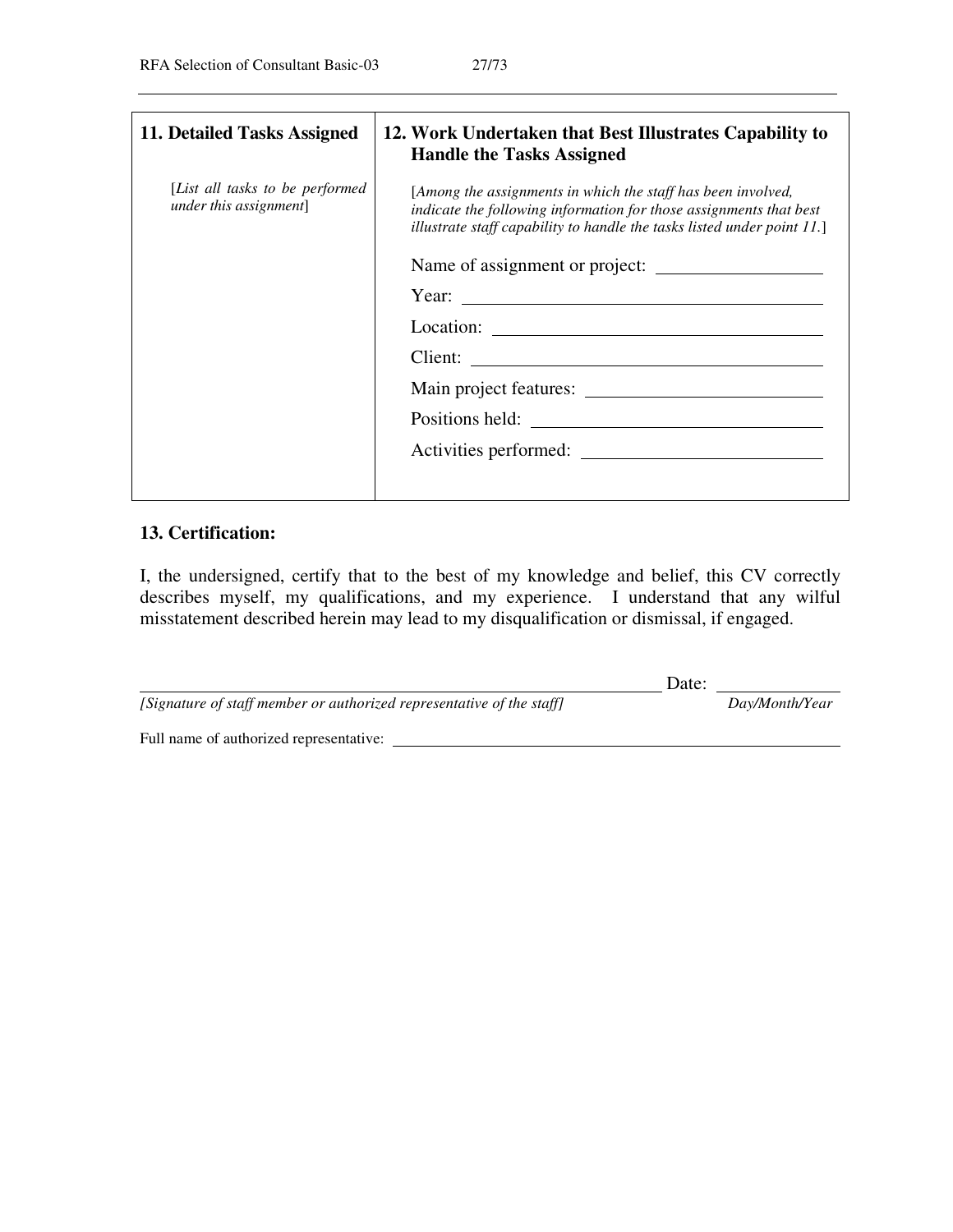| $\mathbf{N}^{\circ}$ | $\mathbf{Activity}^1$ | Months <sup>2</sup> |             |              |                         |                 |                  |                |        |                  |  |                                            |  |
|----------------------|-----------------------|---------------------|-------------|--------------|-------------------------|-----------------|------------------|----------------|--------|------------------|--|--------------------------------------------|--|
|                      |                       | $\mathbf{1}$        | $\mathbf 2$ | $\mathbf{3}$ | $\overline{\mathbf{4}}$ | $5\phantom{.0}$ | $\boldsymbol{6}$ | $\overline{7}$ | $\bf8$ | $\boldsymbol{9}$ |  | $\vert$ 10 $\vert$ 11 $\vert$ 12 $\vert$ N |  |
| $\,1\,$              |                       |                     |             |              |                         |                 |                  |                |        |                  |  |                                            |  |
| $\sqrt{2}$           |                       |                     |             |              |                         |                 |                  |                |        |                  |  |                                            |  |
| $\mathfrak{Z}$       |                       |                     |             |              |                         |                 |                  |                |        |                  |  |                                            |  |
| $\overline{4}$       |                       |                     |             |              |                         |                 |                  |                |        |                  |  |                                            |  |
| 5                    |                       |                     |             |              |                         |                 |                  |                |        |                  |  |                                            |  |
|                      |                       |                     |             |              |                         |                 |                  |                |        |                  |  |                                            |  |
|                      |                       |                     |             |              |                         |                 |                  |                |        |                  |  |                                            |  |
|                      |                       |                     |             |              |                         |                 |                  |                |        |                  |  |                                            |  |
|                      |                       |                     |             |              |                         |                 |                  |                |        |                  |  |                                            |  |
|                      |                       |                     |             |              |                         |                 |                  |                |        |                  |  |                                            |  |
|                      |                       |                     |             |              |                         |                 |                  |                |        |                  |  |                                            |  |
|                      |                       |                     |             |              |                         |                 |                  |                |        |                  |  |                                            |  |
|                      |                       |                     |             |              |                         |                 |                  |                |        |                  |  |                                            |  |
|                      |                       |                     |             |              |                         |                 |                  |                |        |                  |  |                                            |  |
|                      |                       |                     |             |              |                         |                 |                  |                |        |                  |  |                                            |  |
|                      |                       |                     |             |              |                         |                 |                  |                |        |                  |  |                                            |  |
|                      |                       |                     |             |              |                         |                 |                  |                |        |                  |  |                                            |  |
|                      |                       |                     |             |              |                         |                 |                  |                |        |                  |  |                                            |  |
| $\mathbf n$          |                       |                     |             |              |                         |                 |                  |                |        |                  |  |                                            |  |

**FORM TECH- 7 WORK SCHEDULE**

- 1 Indicate all main activities of the assignment, including delivery of reports (e.g.: inception, interim, and final reports), and other benchmarks such as Client approvals. For phased assignments indicate activities, delivery of reports, and benchmarks separately for each phase.
- 2 Duration of activities shall be indicated in the form of a bar chart.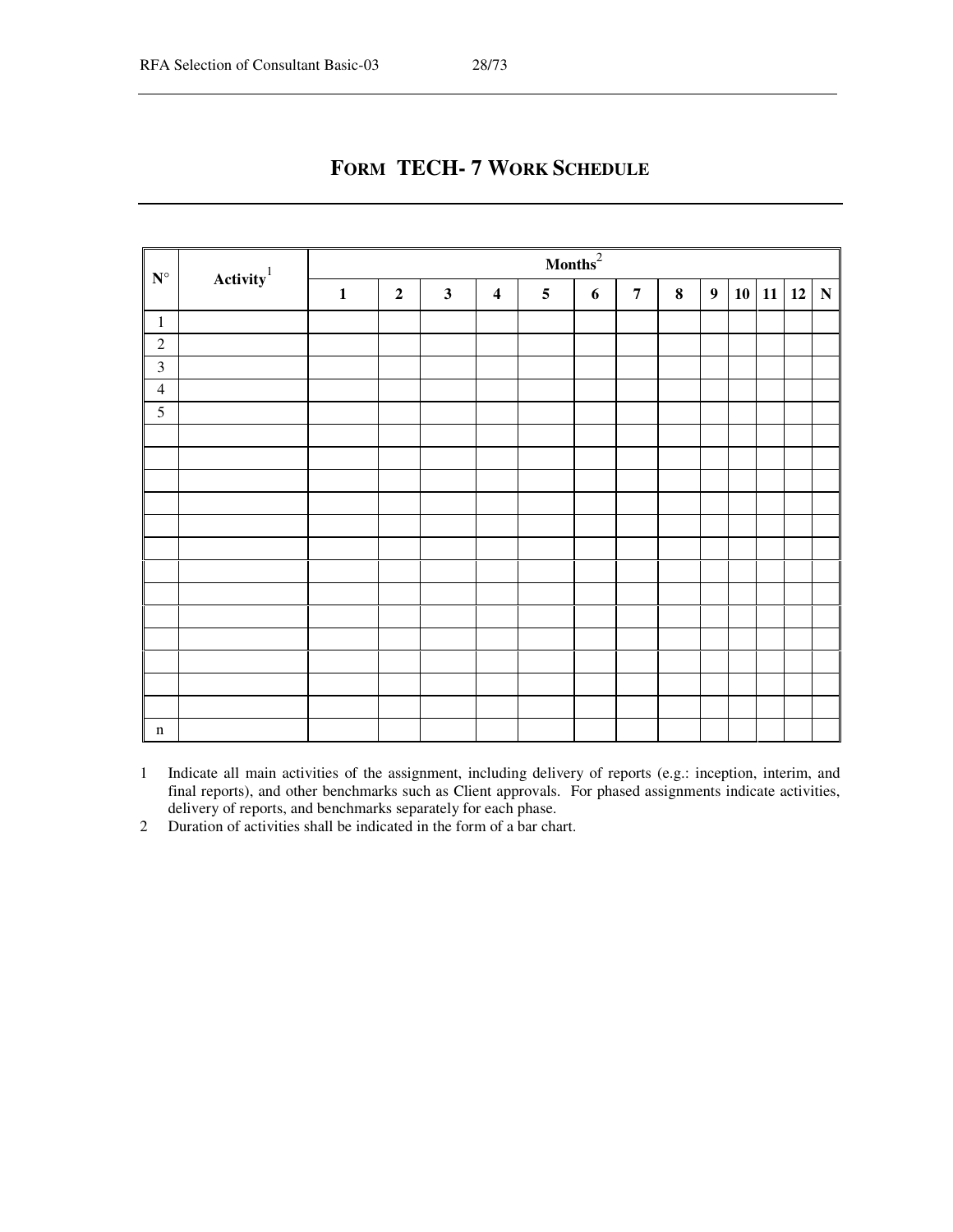#### **Section 4. Financial Proposal - Standard Forms**

[*Comments in brackets* [ ] *provide guidance to the Consultants for the preparation of their Financial Proposals; they should not appear on the Financial Proposals to be submitted.*]

Financial Proposal Standard Forms shall be used for the preparation of the Financial Proposal according to the instructions provided under para. 3.6 of Section 2. Such Forms are to be used whichever is the selection method indicated in para. 2 of the Letter of Invitation.

[*The Appendix "Financial Negotiations - Breakdown of Remuneration Rates" is to be only used for financial negotiations, according to the indications provided under para. 6.3 of Section 2.*]

- FIN-1 Financial Proposal Submission Form
- FIN-2 Summary of Costs
- FIN-3 Breakdown of Costs by Activity
- FIN-4 Breakdown of Remuneration
- FIN-5 Reimbursable expenses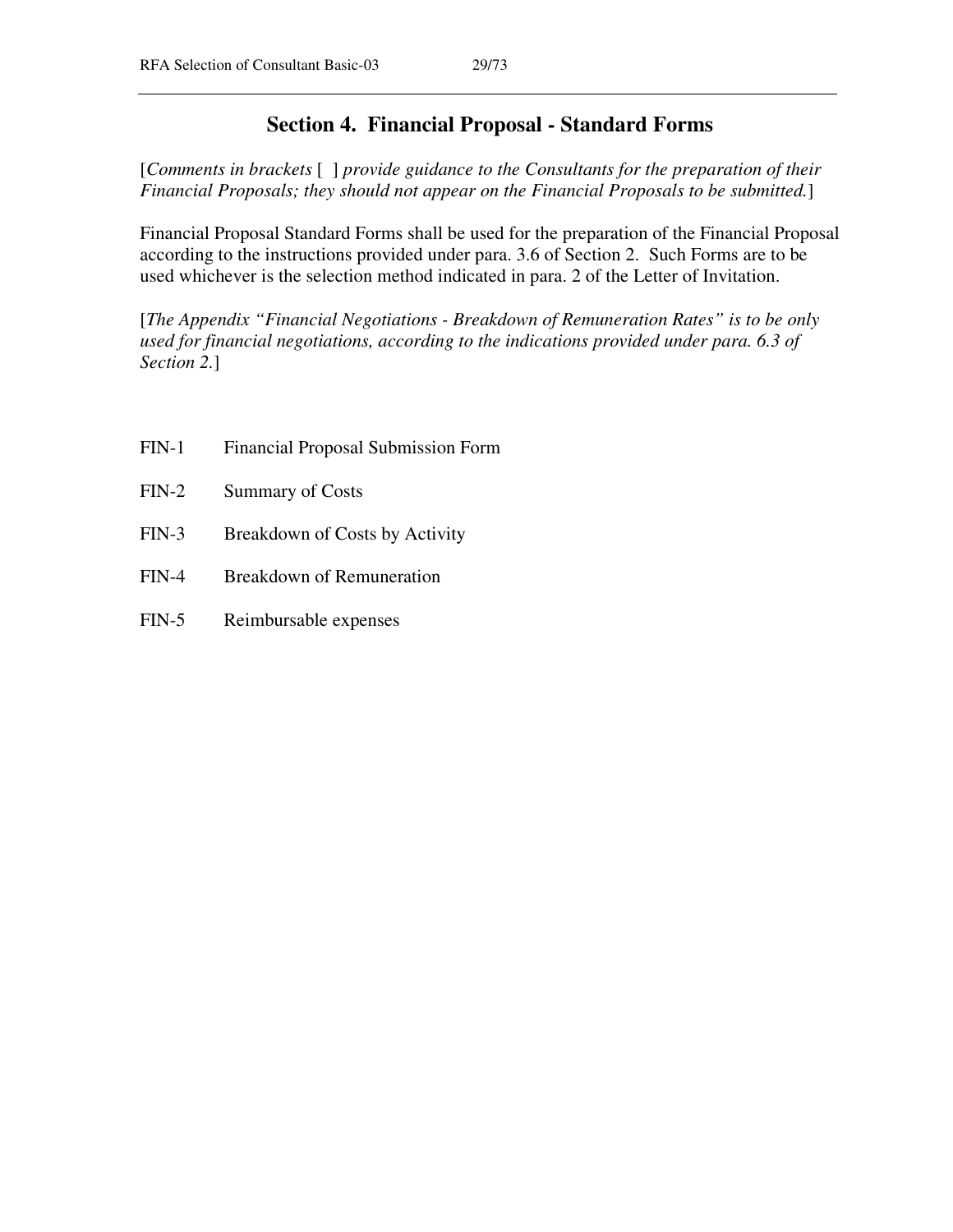## **FORM FIN-1 FINANCIAL PROPOSAL SUBMISSION FORM**

[*Location, Date*]

To: Nepal Telecommunications Authority, Bluestar Office Complex, Tripureshwor, Kathmandu, Nepal.

Dear Sirs:

 We, the undersigned, offer to provide the consulting services for Monitoring and Evaluation of the Basic Telecommunication Service Licensee of license no:- Basic 03 (Nepal Satellite Telecom Pvt. Ltd) in accordance with your Request for Proposal dated ……………. 2009 and our Technical Proposal. Our attached Financial Proposal is for the sum of [*Insert amount(s) in words and figures*<sup>1</sup>]. This amount is inclusive of all taxes including income tax..

 Our Financial Proposal shall be binding upon us subject to the modifications resulting from Contract negotiations, up to expiration of the validity period of the Proposal, i.e. before the date indicated in Paragraph Reference 1.10 of the Data Sheet.

 Commissions and gratuities paid or to be paid by us to agents relating to this Proposal and Contract execution, if we are awarded the Contract, are listed below<sup>2</sup>:

| Name and Address<br>of Agents | Amount and<br>Currency | Purpose of Commission<br>or Gratuity |
|-------------------------------|------------------------|--------------------------------------|
|                               |                        |                                      |
|                               |                        |                                      |

We understand you are not bound to accept any Proposal you receive.

We remain,

Yours sincerely,

| Authorized Signature [In full and initials]: |  |
|----------------------------------------------|--|
| Name and Title of Signatory: __              |  |
| Name of Firm:                                |  |
| .                                            |  |

Address:

1 Amounts must coincide with the ones indicated under Total Cost of Financial proposal in Form FIN-2.

2 If applicable, replace this paragraph with: "No commissions or gratuities have been or are to be paid by us to agents relating to this Proposal and Contract execution."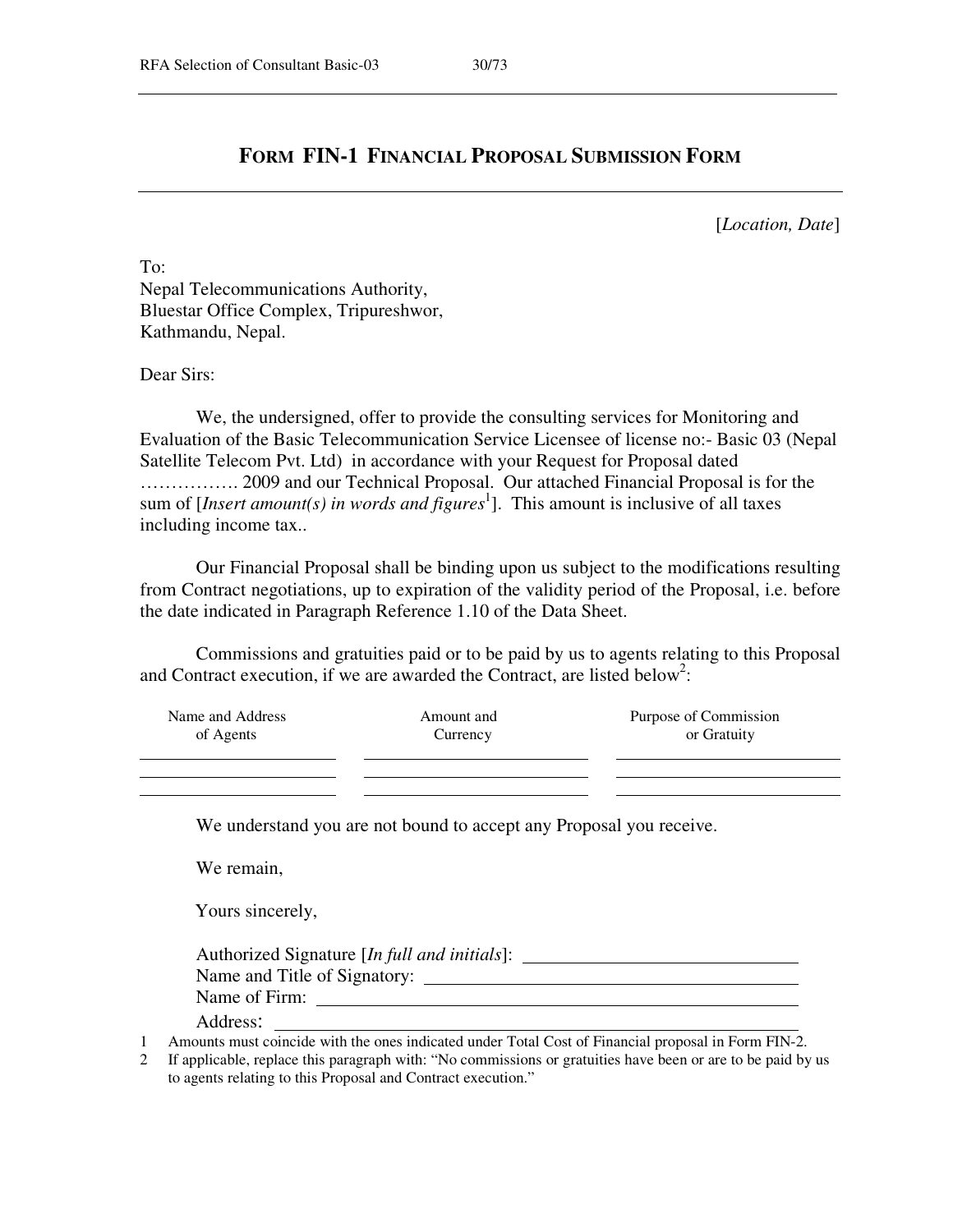# **FORM FIN-2 SUMMARY of Costs**

|                | S.No. Activity                 | <b>Total Amount   Remarks</b> |  |
|----------------|--------------------------------|-------------------------------|--|
|                |                                | (In Currency)                 |  |
| $\mathbf{1}$   | Physical verification of an    |                               |  |
|                | establishment of Network in    |                               |  |
|                | <b>MWDR</b>                    |                               |  |
| $\overline{2}$ | Cost of Visit to 100 VDC's     |                               |  |
|                | listed in FORM FIN 3 (name     |                               |  |
|                | of VDC)                        |                               |  |
| 3              | Cost of Online verification of |                               |  |
|                | 197 VDC's*                     |                               |  |
| 4              | Cost of verification of an     |                               |  |
|                | establishment of the network   |                               |  |
|                | capacity to avail 50% on       |                               |  |
|                | demand telephone service       |                               |  |
| 5              | <b>Report Production</b>       |                               |  |
| 6              | Overheads                      |                               |  |
|                | Any other Cost                 |                               |  |
|                | <b>Grand Total</b>             |                               |  |

\* If the number varies the payment shall be made in pro rata basis.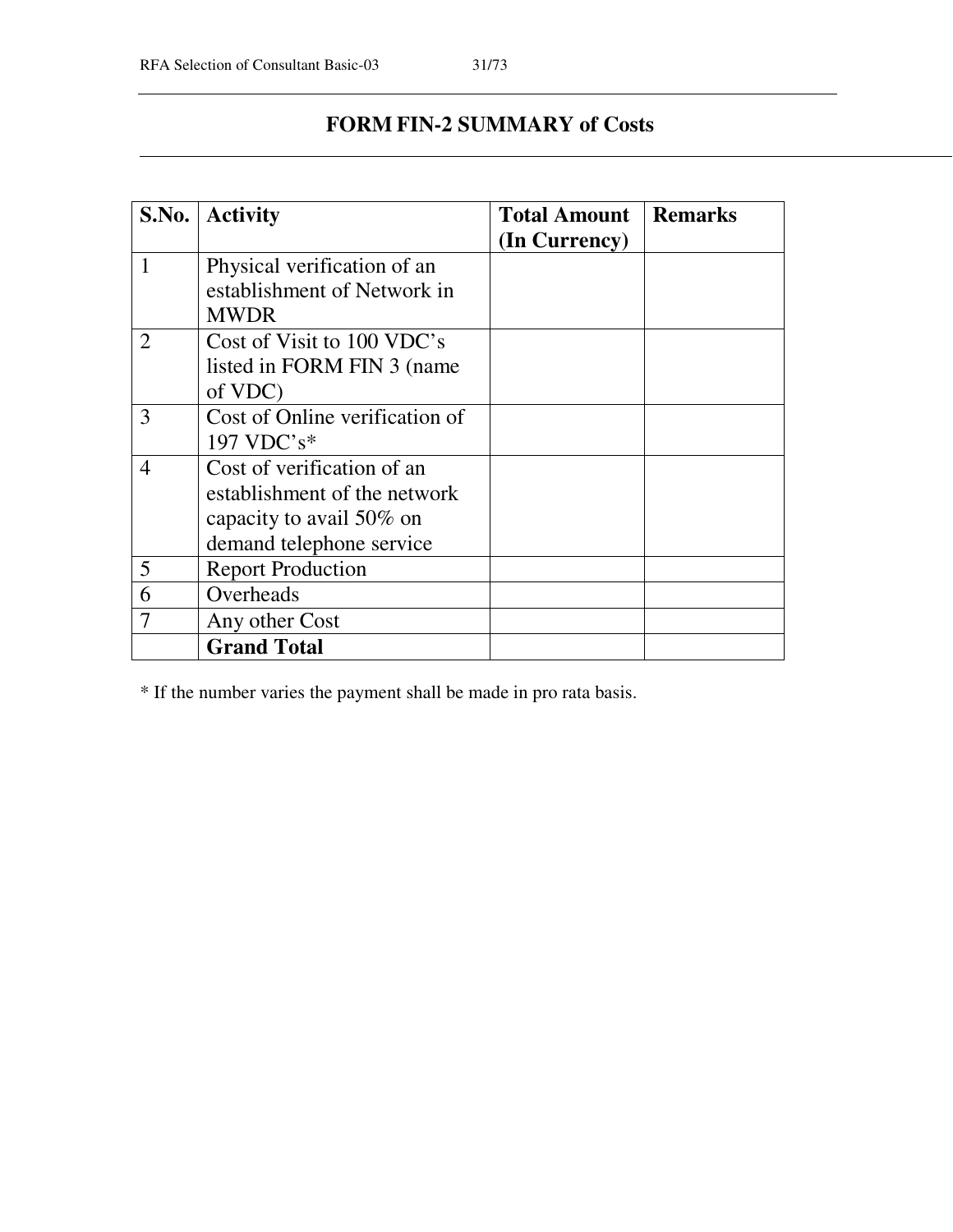$\mathsf{r}$ 

# **FORM FIN-3 BREAKDOWN OF COSTS ASSOCIATED WITH EACH OF THE 273 VDC'S**

| <b>Centaral Development Region (CDR)</b> |                    |                             |                |  |  |
|------------------------------------------|--------------------|-----------------------------|----------------|--|--|
| S No.                                    | District / VDC     | <b>Amount (In Currency)</b> | <b>Remarks</b> |  |  |
| $\mathbf{1}$                             | <b>Bargaun</b>     |                             |                |  |  |
| $\mathbf{2}$                             | <b>Theha</b>       |                             |                |  |  |
| 3                                        | Dandaphaya         |                             |                |  |  |
| $\overline{4}$                           | Hepka              |                             |                |  |  |
| 5                                        | Syada              |                             |                |  |  |
| 6                                        | Khagalgaun         |                             |                |  |  |
| $\overline{7}$                           | Limi               |                             |                |  |  |
| $8\,$                                    | Muchu              |                             |                |  |  |
| 9                                        | <b>Chhipra</b>     |                             |                |  |  |
| 10                                       | <b>Kharpunath</b>  |                             |                |  |  |
| 11                                       | Lali               |                             |                |  |  |
| 12                                       | <b>Barahagaun</b>  |                             |                |  |  |
| 13                                       | Raya               |                             |                |  |  |
| 14                                       | <b>Sarkideoo</b>   |                             |                |  |  |
| 15                                       | Saya               |                             |                |  |  |
| 16                                       | Gothi              |                             |                |  |  |
| 17                                       | <b>Melchham</b>    |                             |                |  |  |
| 18                                       | <b>Rodikot</b>     |                             |                |  |  |
| 19                                       | <b>Darma</b>       |                             |                |  |  |
| 20                                       | Mimi               |                             |                |  |  |
| 21                                       | <b>Shreemasta</b>  |                             |                |  |  |
| 22                                       | <b>Jair</b>        |                             |                |  |  |
| 23                                       | Kalika             |                             |                |  |  |
| 24                                       | <b>Shrinagar</b>   |                             |                |  |  |
| 25                                       | <b>Madana</b>      |                             |                |  |  |
| $\overline{26}$                          | Maila              |                             |                |  |  |
| 27                                       | <b>Talium</b>      |                             |                |  |  |
| 28                                       | Chumchaur          |                             |                |  |  |
| 29                                       | <b>Dillichaur</b>  |                             |                |  |  |
| 30                                       | Guthichaur         |                             |                |  |  |
| 31                                       | Patarasi           |                             |                |  |  |
| 32                                       | Gajyangkot         |                             |                |  |  |
| 33                                       | <b>Kartikswami</b> |                             |                |  |  |

 $\overline{\phantom{0}}$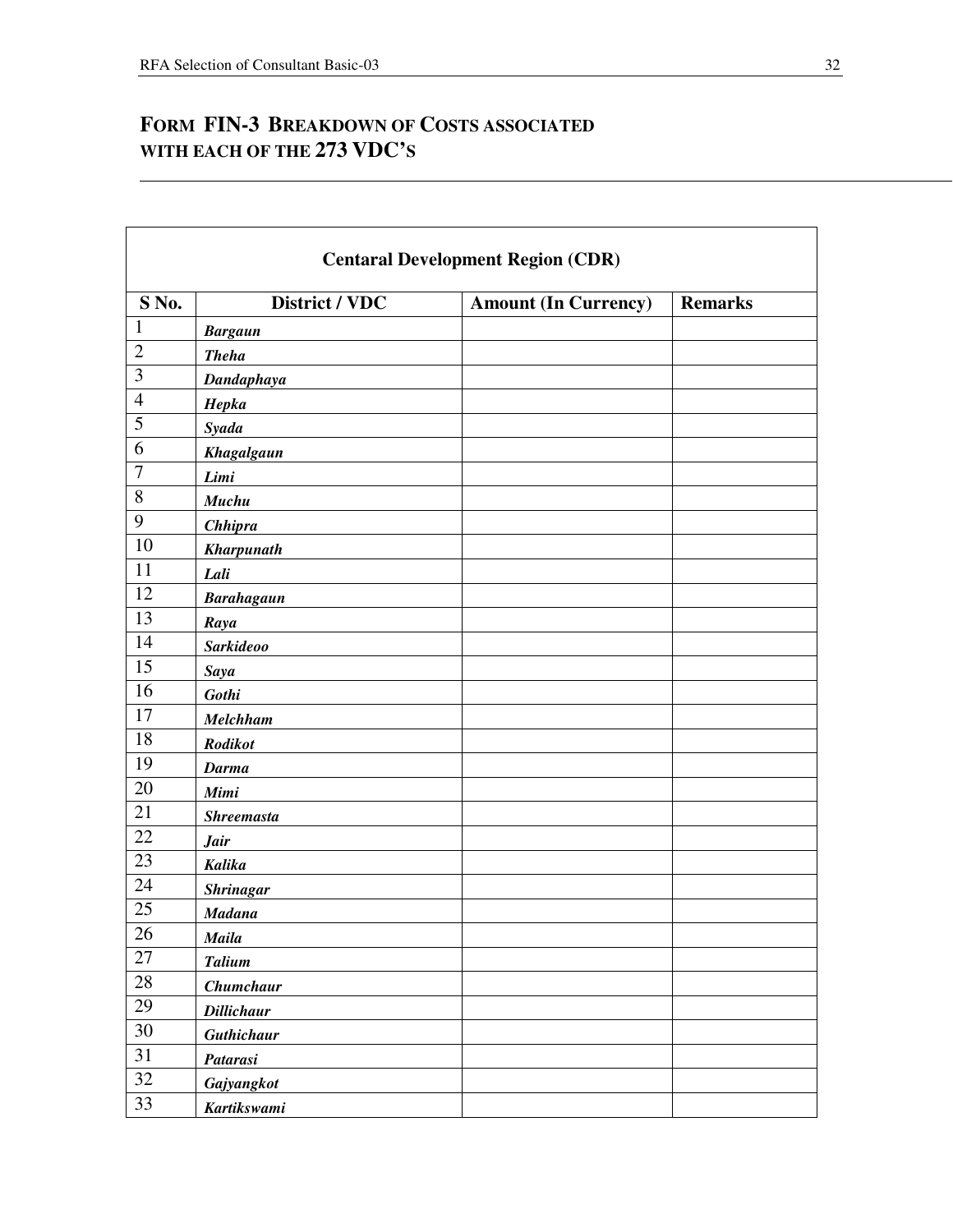| 34              | Haku                  |  |
|-----------------|-----------------------|--|
| 35              | <b>Lamra</b>          |  |
| 36              | <b>Tamti</b>          |  |
| 37              | Lihi                  |  |
| 38              | <b>Mahadev</b>        |  |
| 39              | Malika                |  |
| 40              | <b>Badaki</b>         |  |
| 41              | Kalika                |  |
| 42              | <b>Mahabe</b>         |  |
| 43              | <b>Dhap</b>           |  |
| 44              | Khanigaun             |  |
| $\overline{45}$ | <b>Narakot</b>        |  |
| 46              | Kanakasundari         |  |
| 47              | PandaSagupha          |  |
| 48              | <b>Bumramadichaur</b> |  |
| 49              | Malikabota            |  |
| 50              | <b>Patmara</b>        |  |
| 51              | Majphal               |  |
| $\overline{52}$ | Pahada                |  |
| $\overline{53}$ | <b>Sun</b>            |  |
| $\overline{54}$ | <b>Tripurakot</b>     |  |
| $\overline{55}$ | <b>Lhan</b>           |  |
| 56              | Liku                  |  |
| 57              | Kalika                |  |
| 58              | Narku                 |  |
| 59              | <b>Sarmi</b>          |  |
| 60              | Kaigaun               |  |
| 61              | Rimi                  |  |
| 62              | Phoksundo             |  |
| 63              | Raha                  |  |
| 64              | <b>Bhije</b>          |  |
| $\overline{65}$ | <b>Saldang</b>        |  |
| 66              | Tinje                 |  |
| 67              | <b>Dho</b>            |  |
| 68              | Launa                 |  |
| 69              | <b>Shahatara</b>      |  |
| $70\,$          | <b>Chharka</b>        |  |
| 71              | <b>Mukot</b>          |  |
| $72\,$          | Pakha                 |  |
| $73\,$          | <b>Nanikot</b>        |  |
| 74              | Mehalmudi             |  |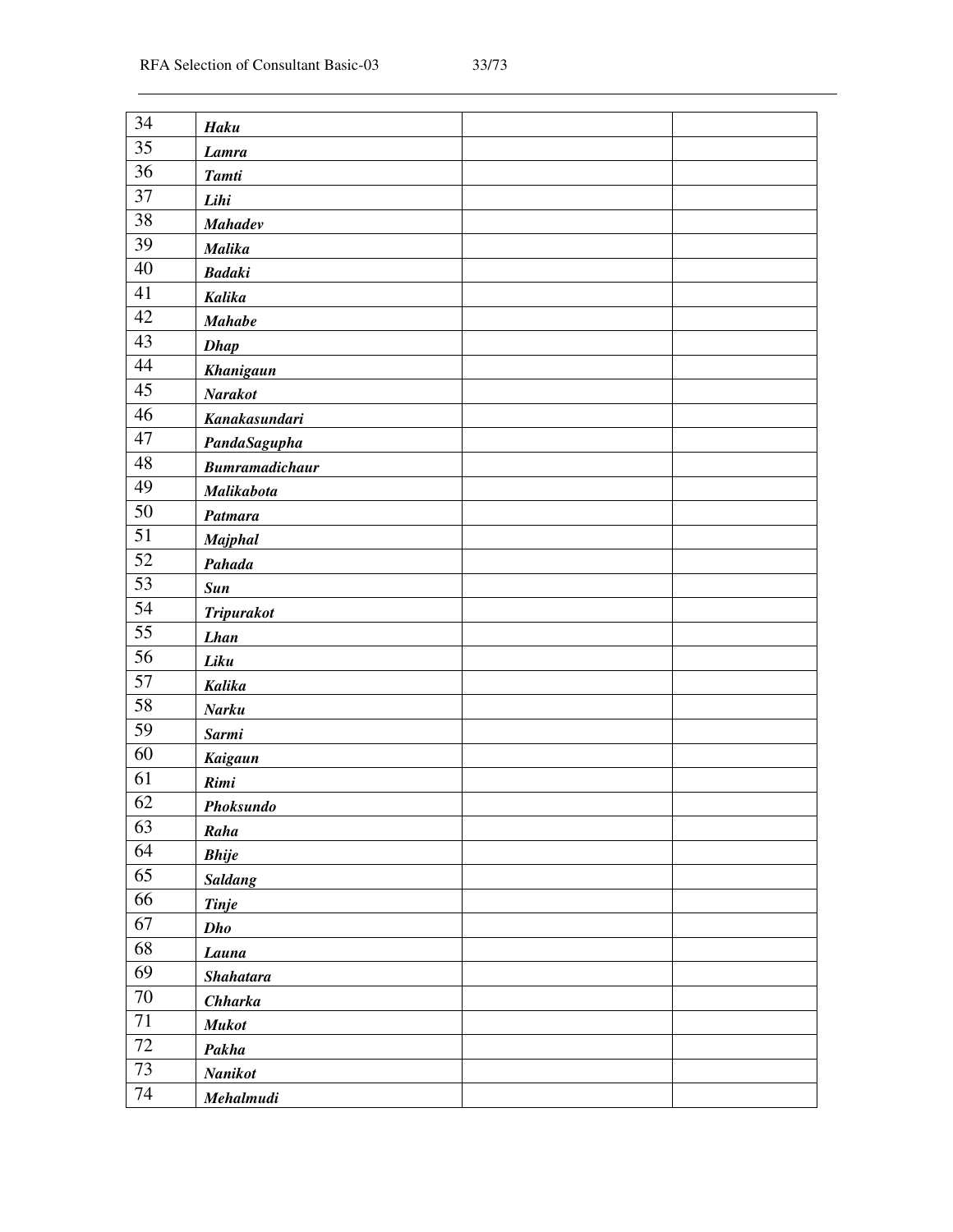| 75      | <b>Mumra</b>     |  |
|---------|------------------|--|
| 76      | Kumalgaun        |  |
| $77 \,$ | <b>Malkot</b>    |  |
| 78      | Rupsa            |  |
| 79      | Gela             |  |
| 80      | <b>Mugraha</b>   |  |
| 81      | <b>Chhapre</b>   |  |
| 82      | <b>Odanaku</b>   |  |
| 83      | Jubika           |  |
| 84      | Ranchuli         |  |
| 85      | <b>Dholagoha</b> |  |
| 86      | Khin             |  |
| $87\,$  | <b>Thirpu</b>    |  |
| 88      | Pina             |  |
| 89      | <b>Magri</b>     |  |
| $90\,$  | Rowa             |  |
| 91      | Ruga             |  |
| 92      | Pulu             |  |
| 93      | Dolphu           |  |
| 94      | <b>Kimari</b>    |  |
| 95      | Jim              |  |
| 96      | Mihi             |  |
| 97      | Natharpu         |  |
| 98      | <b>Phatu</b>     |  |
| 99      | <b>Dhen</b>      |  |
| 100     | Kalai            |  |
| 101     | Hayanglu         |  |
| 102     | Kotdada          |  |
| 103     | <b>Sukhadhik</b> |  |
| 104     | Seri             |  |
| 105     | <b>Shreekot</b>  |  |
| 106     | <b>Gumtha</b>    |  |
| $107\,$ | <b>Khamale</b>   |  |
| $108\,$ | Syuja            |  |
| 109     | <b>Hasipur</b>   |  |
| 110     | Rajpur           |  |
| 111     | Kalaphanta       |  |
| 112     | Narenapur        |  |
| 113     | <b>Gangapur</b>  |  |
| 114     | <b>Phattepur</b> |  |
| 115     | <b>Belwa</b>     |  |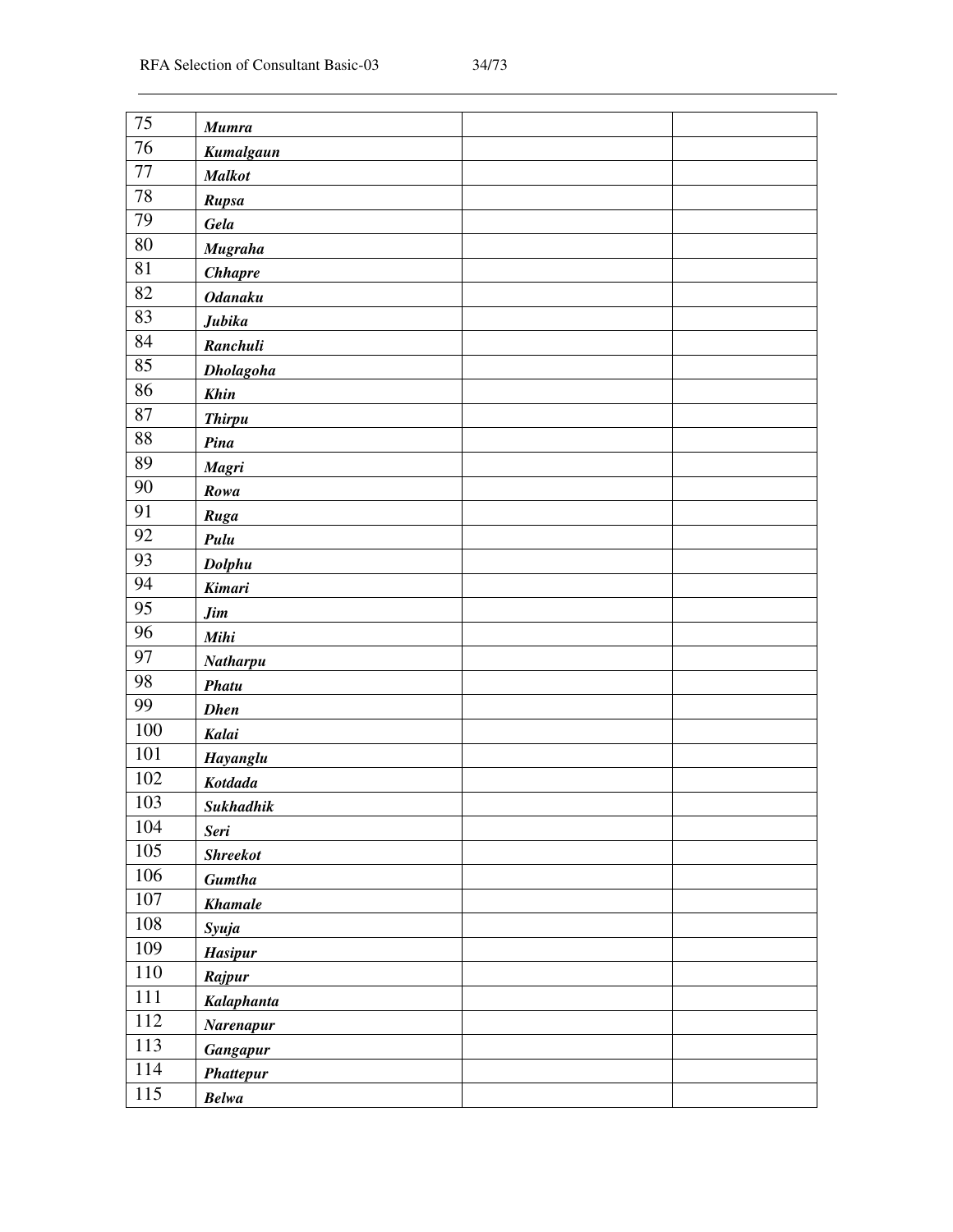| 116 | <b>Taratal</b>           |  |
|-----|--------------------------|--|
| 117 | <b>Shivapur</b>          |  |
| 118 | <b>Manau</b>             |  |
| 119 | <b>Bhimmapur</b>         |  |
| 120 | Nayagaun                 |  |
| 121 | <b>Khara</b>             |  |
| 122 | <b>Rugha</b>             |  |
| 123 | <b>Chokhawang</b>        |  |
| 124 | <b>Sankha</b>            |  |
| 125 | Syalapakha               |  |
| 126 | <b>Pipal</b>             |  |
| 127 | Pokhara                  |  |
| 128 | Pwang                    |  |
| 129 | <b>Sisne</b>             |  |
| 130 | Hukam                    |  |
| 131 | Jang                     |  |
| 132 | Ranmamaikot              |  |
| 133 | <b>Kakri</b>             |  |
| 134 | Kol                      |  |
| 135 | Ransi                    |  |
| 136 | Chunwang                 |  |
| 137 | <b>Kanda</b>             |  |
| 138 | <b>Mahata</b>            |  |
| 139 | <b>Marwang</b>           |  |
| 140 | <b>Arma</b>              |  |
| 141 | <b>Chhiwang</b>          |  |
| 142 | Kholagaun                |  |
| 143 | Kotjahari                |  |
| 144 | <b>Nuwakot</b>           |  |
| 145 | Garayala                 |  |
| 146 | Ghetma                   |  |
| 147 | Purtimdanda              |  |
| 148 | <b>Simli</b>             |  |
| 149 | <b>Aathbis Dandagaun</b> |  |
| 150 | Gotamkot                 |  |
| 151 | Syalagadi                |  |
| 152 | <b>Bafikot</b>           |  |
| 153 | Duli                     |  |
| 154 | Jhula                    |  |
| 155 | <b>Dhawang</b>           |  |
| 156 | Hawama                   |  |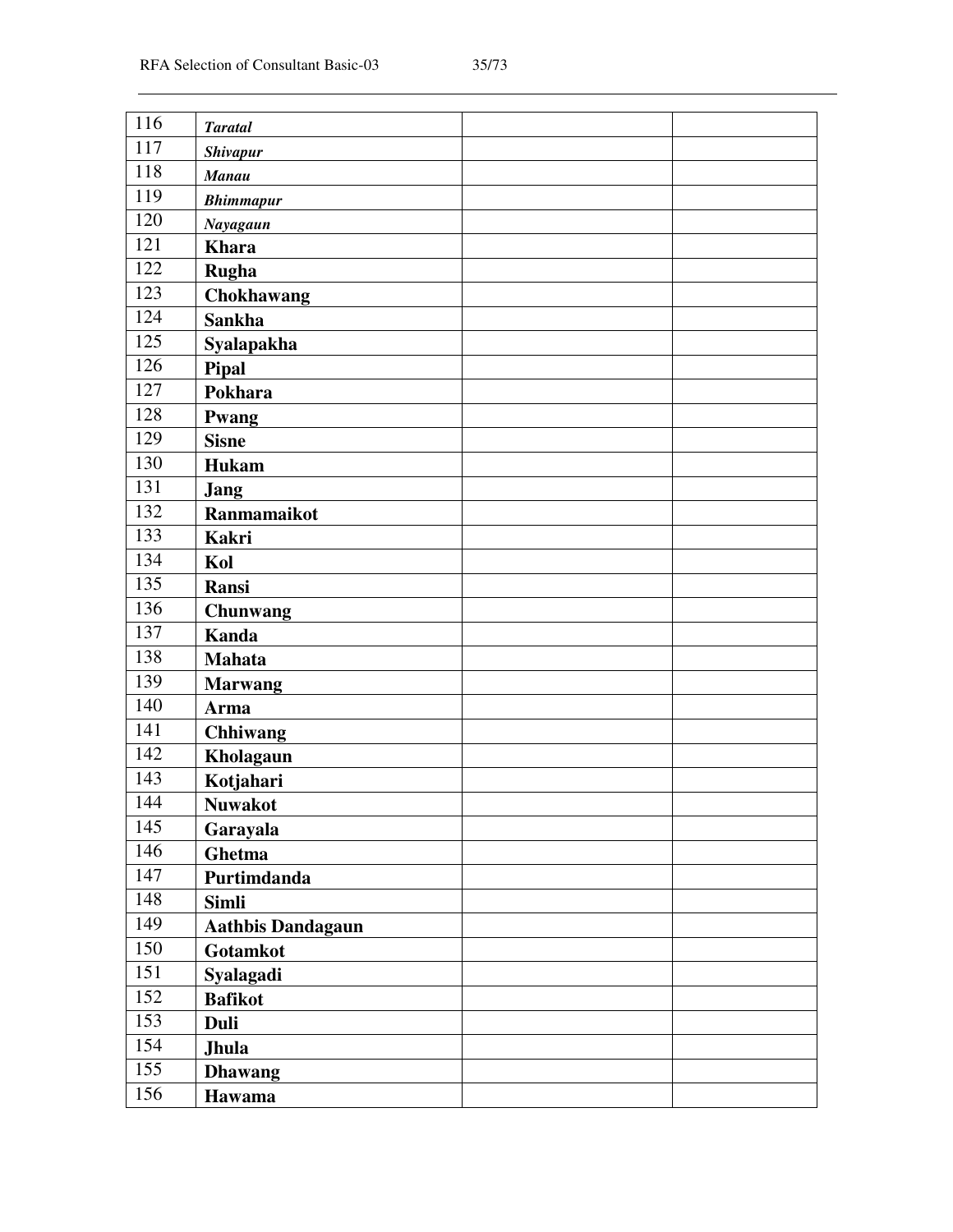| 157 | Jalpokhari        |
|-----|-------------------|
| 158 | <b>Jedwang</b>    |
| 159 | <b>Masina</b>     |
| 160 | <b>Ares</b>       |
| 161 | Gam               |
| 162 | Harjang           |
| 163 | Pang              |
| 164 | <b>Siuri</b>      |
| 165 | <b>Jaimaksala</b> |
| 166 | <b>Kureli</b>     |
| 167 | <b>Mirul</b>      |
| 168 | <b>Rangkot</b>    |
| 169 | <b>Rangsi</b>     |
| 170 | Pachhawang        |
| 171 | Rak               |
| 172 | Ot                |
| 173 | Pakhapani         |
| 174 | <b>Bhawang</b>    |

| 175 | <b>Jankot</b>     |  |
|-----|-------------------|--|
| 176 | <b>Kareti</b>     |  |
| 177 | Korchawang        |  |
| 178 | Kotgaun           |  |
| 179 | Garigaun          |  |
| 180 | Nuwagaun          |  |
| 181 | <b>Dubidanda</b>  |  |
| 182 | <b>Dubring</b>    |  |
| 183 | Sakhi             |  |
| 184 | <b>KaSrechaur</b> |  |
| 185 | Luxmipur          |  |
| 186 | Dandagaun         |  |
| 187 | <b>Dhime</b>      |  |
| 188 | <b>Phalbang</b>   |  |
| 189 | <b>Rim</b>        |  |
| 190 | Sarapani Garchha  |  |
| 191 | <b>Sinwang</b>    |  |
| 192 | Lekhpokhara       |  |
| 193 | Kubhindedaha      |  |
| 194 | Majhakanda        |  |
| 195 | <b>Nigalchuli</b> |  |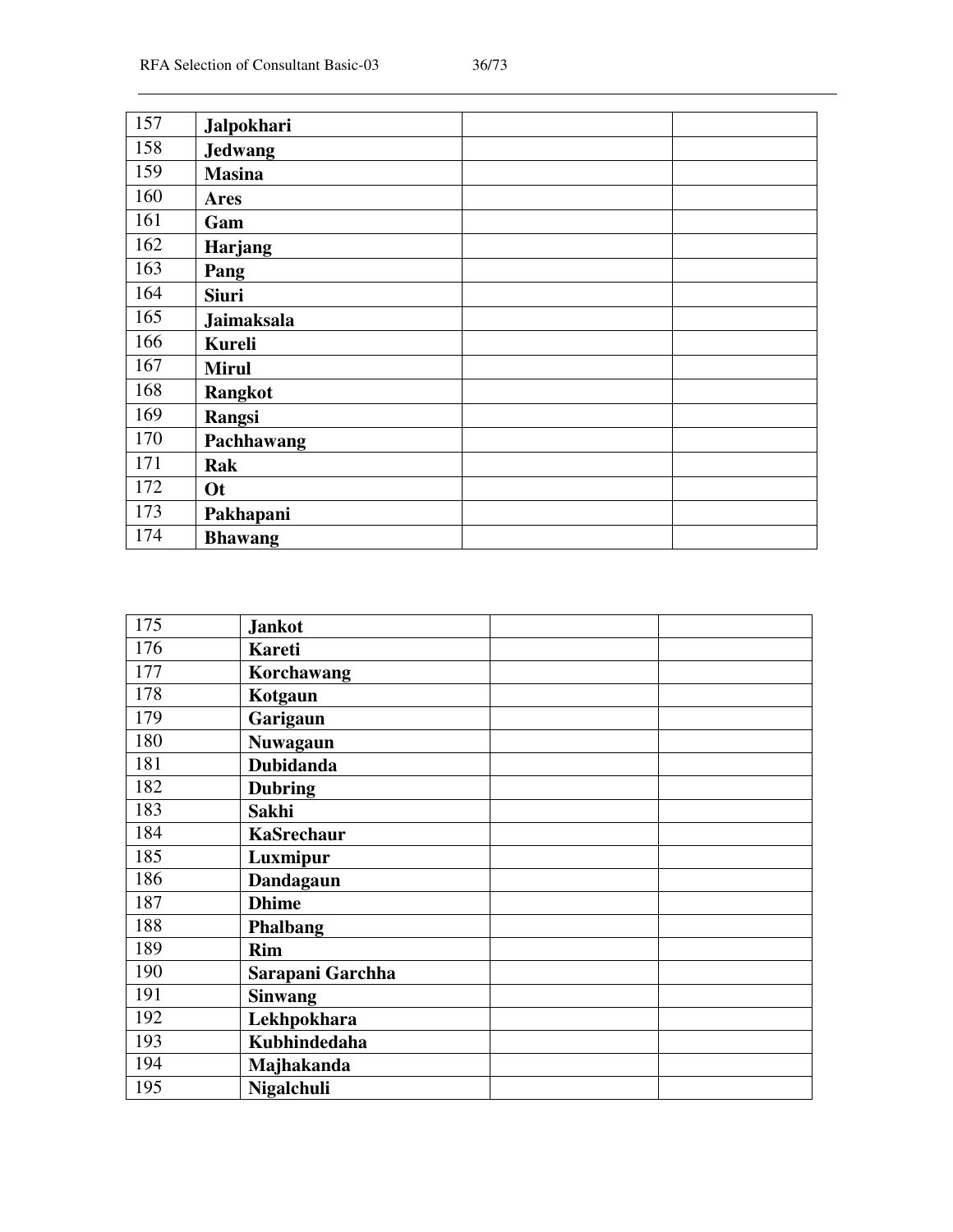| 196 | <b>Bajhakanda</b>  |
|-----|--------------------|
| 197 | Chadekareni        |
| 198 | <b>Banagadbame</b> |
| 199 | Dharijpipal        |
| 200 | <b>Mulkhola</b>    |
| 201 | <b>Badagaun</b>    |
| 202 | <b>Jimali</b>      |
| 203 | <b>Swikot</b>      |
| 204 | <b>Dhakadam</b>    |
| 205 | <b>Darmakot</b>    |
| 206 | Kotmola            |
| 207 | Kotwara            |
| 208 | Pipalneta          |
| 209 | <b>Shivarath</b>   |
| 210 | <b>Kashikadh</b>   |
| 211 | <b>Dwari</b>       |
| 212 | <b>Naumule</b>     |
| 213 | Bidhyabasini       |
| 214 | Goganpani          |
| 215 | Lalikada           |
| 216 | <b>Baraha</b>      |
| 217 | Khadkabada         |
| 218 | Seri               |
| 219 | Badlamji           |
| 220 | <b>Nepa</b>        |
| 221 | Padukasthan        |
| 222 | Chamundasthan      |
| 223 | <b>Jamkukandh</b>  |
| 224 | Lyanti             |
| 225 | <b>Satala</b>      |
| 226 | <b>Sigodi</b>      |
| 227 | <b>Pipalkot</b>    |
| 228 | <b>Tilepata</b>    |
| 229 | <b>Tolijesi</b>    |
| 230 | Punma              |
| 231 | <b>Bhur</b>        |
| 232 | <b>Paink</b>       |
| 233 | Laha               |
| 234 | <b>Sakala</b>      |
| 235 | <b>Bhagwatitol</b> |
| 236 | Ragda              |
| 237 | Nayakabada         |
| 238 | Ramidanda          |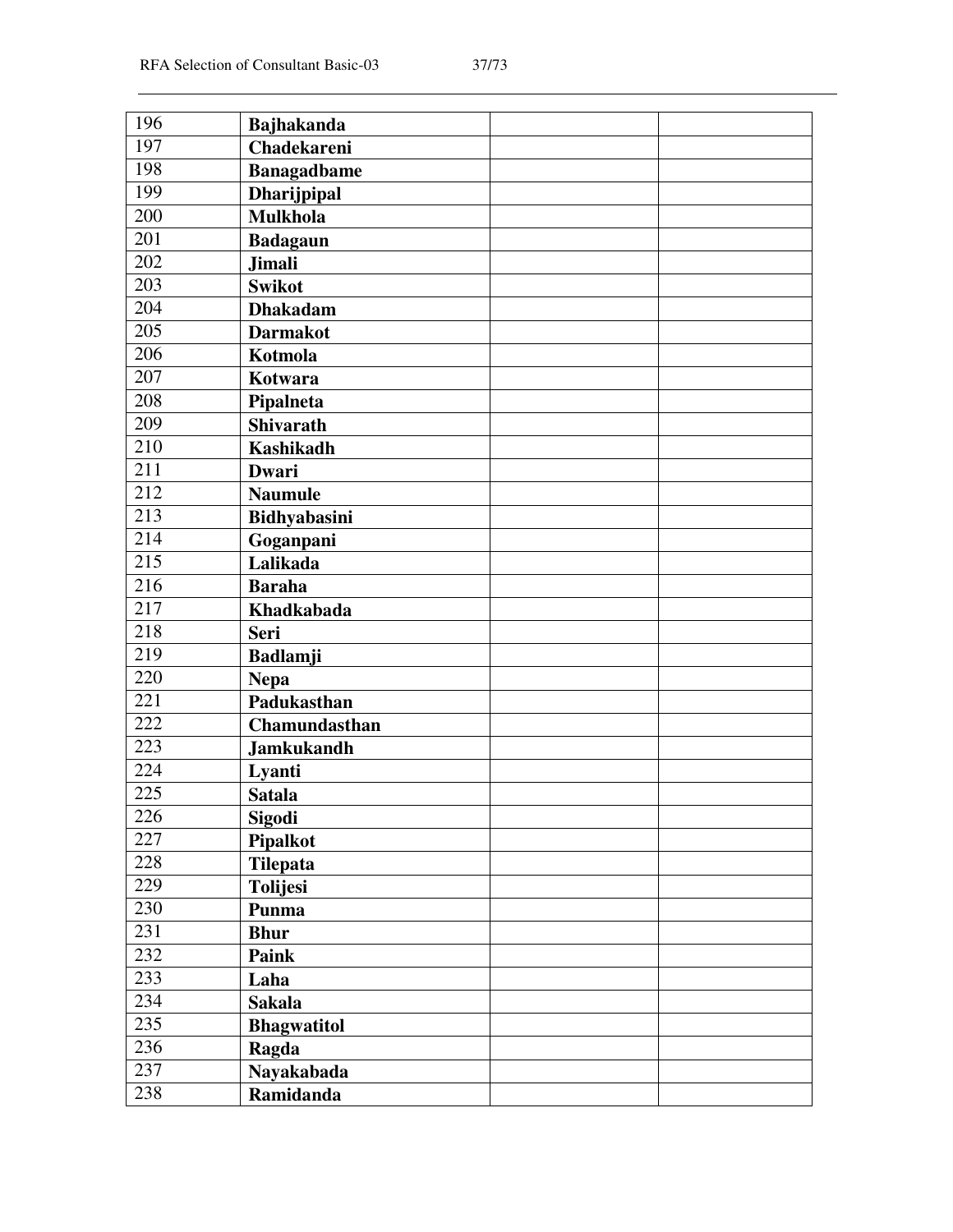| 239              | Rokayagaun        |  |
|------------------|-------------------|--|
| 240              | Daha              |  |
| 241              | Majhakot          |  |
| 242              | Sakiyakortang     |  |
| 243              | <b>Salma</b>      |  |
| 244              | <b>Sima</b>       |  |
| 245              | Archhani          |  |
| 246              | <b>Garkhakot</b>  |  |
| 247              | Padaru            |  |
| 248              | <b>Talegaun</b>   |  |
| 249              | <b>Belbas</b>     |  |
| 250              | <b>Kochiwang</b>  |  |
| $\overline{251}$ | Sari              |  |
| 252              | Gothiwang         |  |
| 253              | <b>Udyapurkot</b> |  |
| 254              | <b>Markawang</b>  |  |
| 255              | <b>Dangwang</b>   |  |
| 256              | Hansapur          |  |
| $\overline{257}$ | Chuja             |  |
| 258              | <b>Arkha</b>      |  |
| 259              | Rajwara           |  |
| 260              | Ligha             |  |
| 261              | <b>Dandakhali</b> |  |
| 262              | Kaprichaur        |  |
| 263              | <b>Khanikhola</b> |  |
| 264              | <b>Kafalkot</b>   |  |
| 265              | <b>Matela</b>     |  |
| 266              | Pamka             |  |
| 267              | Rajena            |  |
| 268              | <b>Ranibas</b>    |  |
| 269              | Pokhari kanda     |  |
| 270              | <b>Tatopani</b>   |  |
| $\overline{271}$ | <b>Betam</b>      |  |
| 272              | Ghatgaun          |  |
| 273              | Lagam             |  |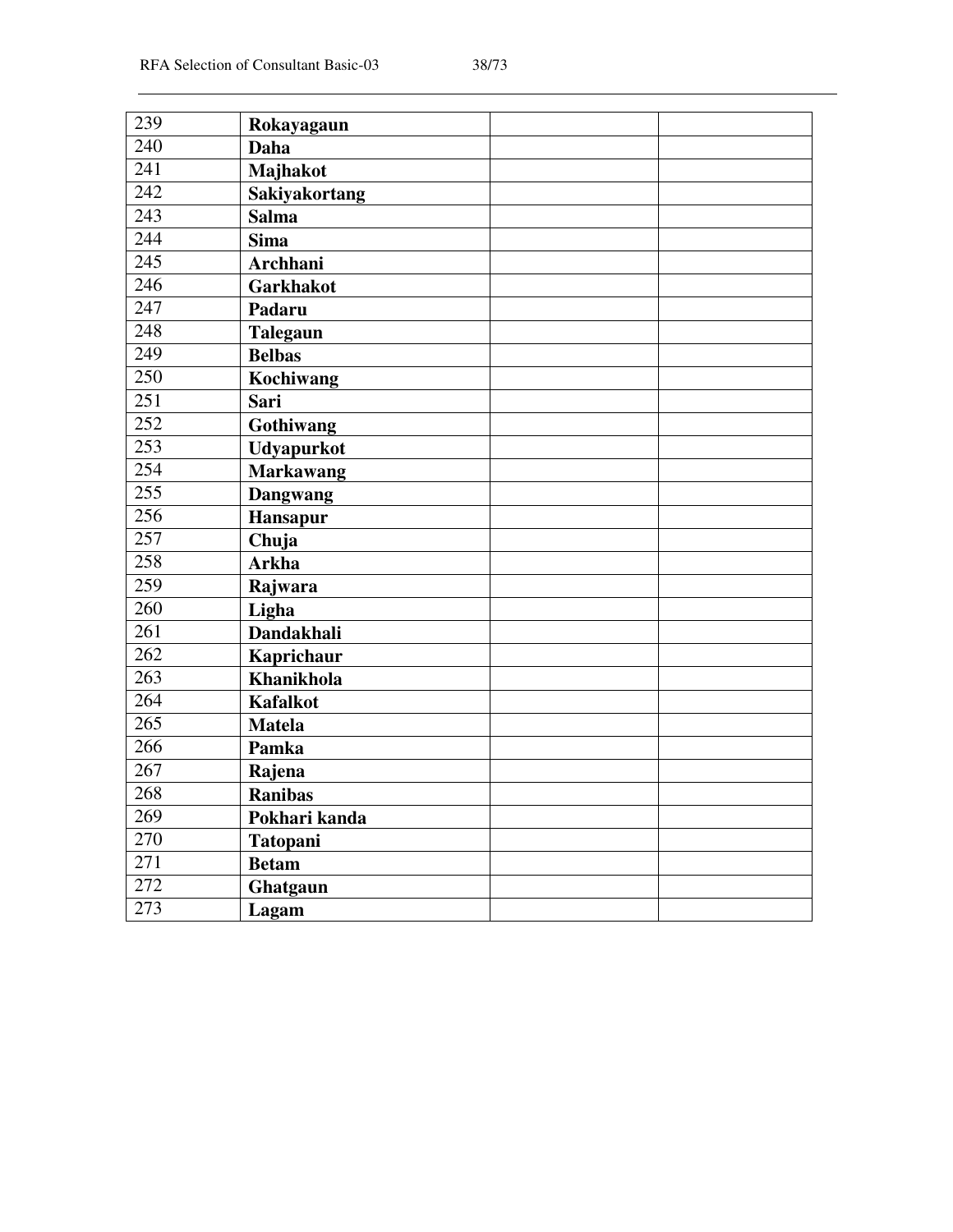## **FORM FIN-4 BREAKDOWN OF REMUNERATION**<sup>1</sup>

(This Form FIN-4 shall only be used when the Lump-Sum Form of Contract has been included in the RFP. Information to be provided in this Form shall only be used to establish payments to the Consultant for possible additional services requested by the Client)

| $\mathbf{Name}^2$    | Position <sup>3</sup> | Staff-month $\mathbf{Rate}^4$ |
|----------------------|-----------------------|-------------------------------|
| <b>Foreign Staff</b> |                       |                               |
|                      |                       | [Home]                        |
|                      |                       | [Field]                       |
|                      |                       |                               |
|                      |                       |                               |
|                      |                       |                               |
|                      |                       |                               |
|                      |                       |                               |
|                      |                       |                               |
|                      |                       |                               |
|                      |                       |                               |
|                      |                       |                               |
|                      |                       |                               |
|                      |                       |                               |
|                      |                       |                               |
|                      |                       |                               |
|                      |                       |                               |
|                      |                       |                               |
|                      |                       |                               |
| <b>Local Staff</b>   |                       |                               |
|                      |                       | [Home]                        |
|                      |                       |                               |
|                      |                       |                               |
|                      |                       |                               |
|                      |                       |                               |
|                      |                       |                               |
|                      |                       |                               |
|                      |                       |                               |
|                      |                       |                               |
|                      |                       |                               |
|                      |                       |                               |
|                      |                       |                               |

1 Form FIN-4 shall be filled in for the same Professional and Support Staff listed in Form TECH-7.

2 Professional Staff should be indicated individually; Support Staff should be indicated per category (e.g.: draftsmen, clerical staff).

3 Positions of the Professional Staff shall coincide with the ones indicated in Form TECH-5.<br>4 Indicate separately staff-month rate and currency for home and field work.

Indicate separately staff-month rate and currency for home and field work.

.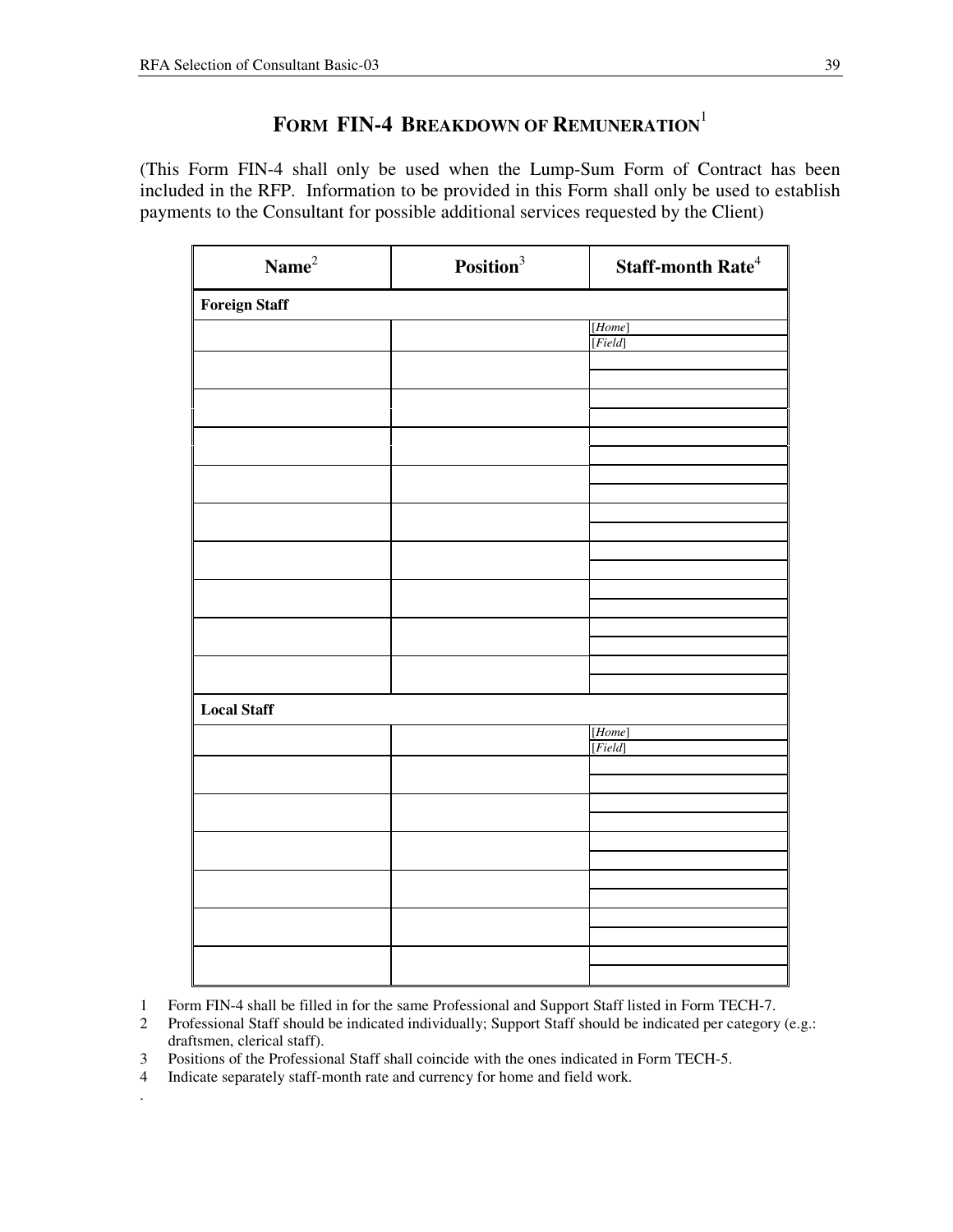## **FORM FIN-5 BREAKDOWN OF REIMBURSABLE EXPENSES**

(This Form FIN-5 shall only be used when the Lump-Sum Form of Contract has been included in the RFP. Information to be provided in this Form shall only be used to establish payments to the Consultant for possible additional services requested by the Client)

| $N^{\circ}$ | <b>Description</b>                                               | Unit | <b>Unit Cost</b><br>(Currency) |
|-------------|------------------------------------------------------------------|------|--------------------------------|
|             | Per diem allowances                                              | Day  |                                |
|             | Allowances provided to the<br>participants of Workshops          | Day  |                                |
|             | International flights <sup>1</sup>                               | Trip |                                |
|             | Shipment of personal effects                                     | Trip |                                |
|             | Miscellaneous travel expenses                                    | Trip |                                |
|             | Rental Charges for conducting<br>Training/workshops              |      |                                |
|             | Drafting, reproduction of reports                                |      |                                |
|             | Equipment, instruments, materials,<br>supplies, etc.             |      |                                |
|             | Communication costs between [Insert<br>place] and [Insert place] |      |                                |
|             | Office rent, clerical assistance                                 |      |                                |
|             | Local transportation costs                                       |      |                                |
|             | Training of the Client's personnel                               |      |                                |

1 Indicate route of each flight, and if the trip is one- or two-ways.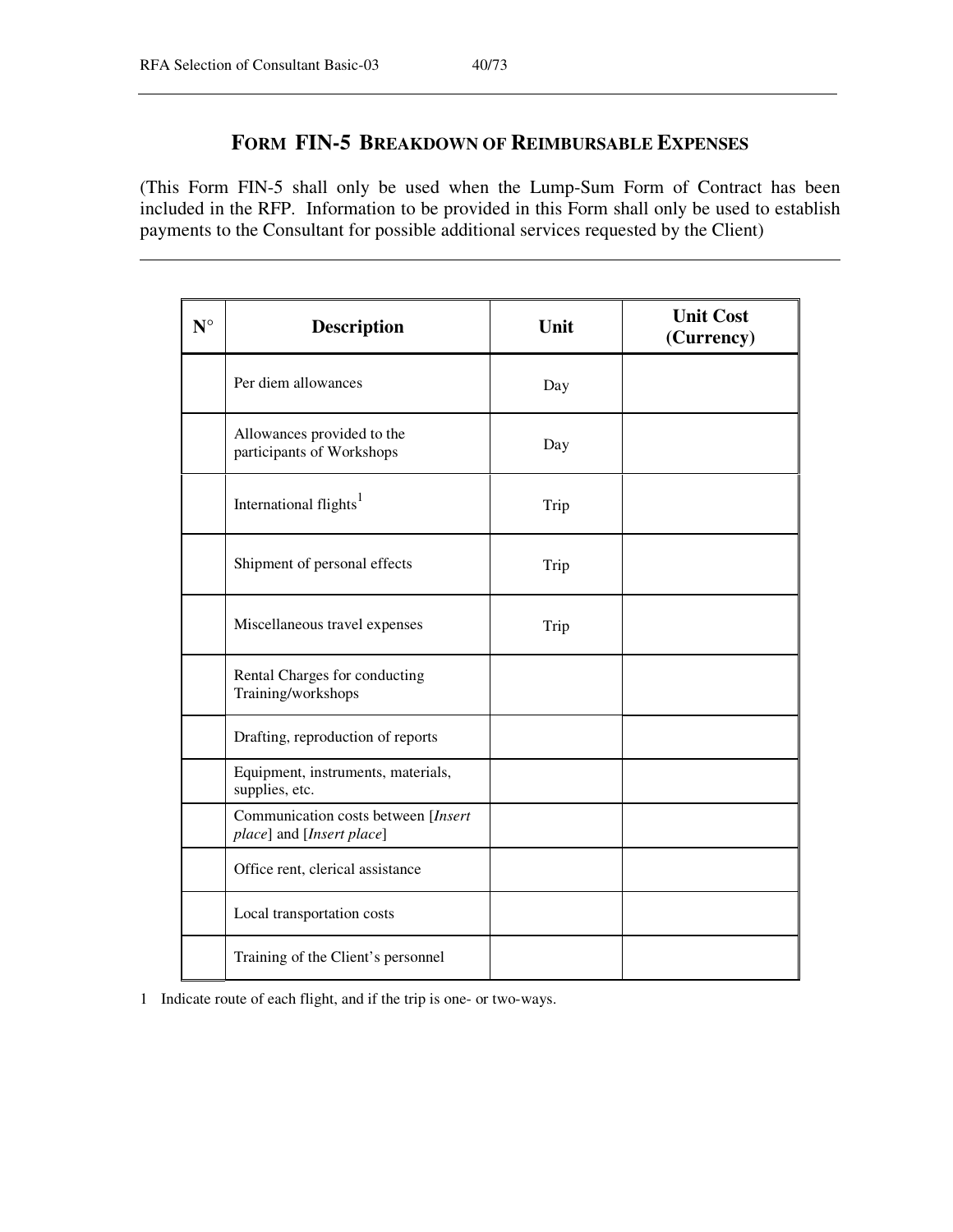## **Terms of Reference**

## **Consultant for Monitoring and Evaluation of the Basic Telecommunication Service Licensee of license no:- Basic 03 (Nepal Satellite Telecom Pvt. Ltd)**

## **1. Introduction**

The purpose of Basic Telecommunications Service in Nepal license Basic No. 03 is to provide Basic Telecommunications Services in all areas of Nepal, but obligating the licensee to start its service in the Mid-Western Development region of the country and progressively expanding such services to other regions of the country after fulfilling specified roll out obligations.

The overall objective of this consulting service is to supervise the implementation of the Roll out Obligation of the Licensee.

It can be assumed that the major part of the places, where the telecom service needs to be provided, will be in remote areas. Moreover, most of the areas in hilly and mountainous ecological zones may require climbing across the hills and mountains. Hence, it is necessary that the professionals assigned to this job must be physically fit and willing to travel.

### **2. Scope of Work**

## **2.1. Monitoring and Evaluation**

- 2.1.1 The consultants shall establish a method to monitor and evaluate the implementation of Basic Telecommunication service. In particular, the consultant shall:
	- Design and upon approval from NTA, implement an audit and certification process to monitor the roll out obligation of the Licensee.
	- Develop a process with design of format to monitor and evaluate the progress of the Licensee.
	- Establish a mechanism to report on the progress achieved by the Licensee in meeting its roll out obligation to NTA, so that NTA can take timely and appropriate regulatory action.
	- Suggest any changes required for the smooth implementation of similar projects in future.
- 2.1.2 The consultant will carry out the above tasks in order to ensure that
	- The Licensee complies with the network roll out obligations as stipulated in the license. The network roll out obligation is mentioned in Annex-1.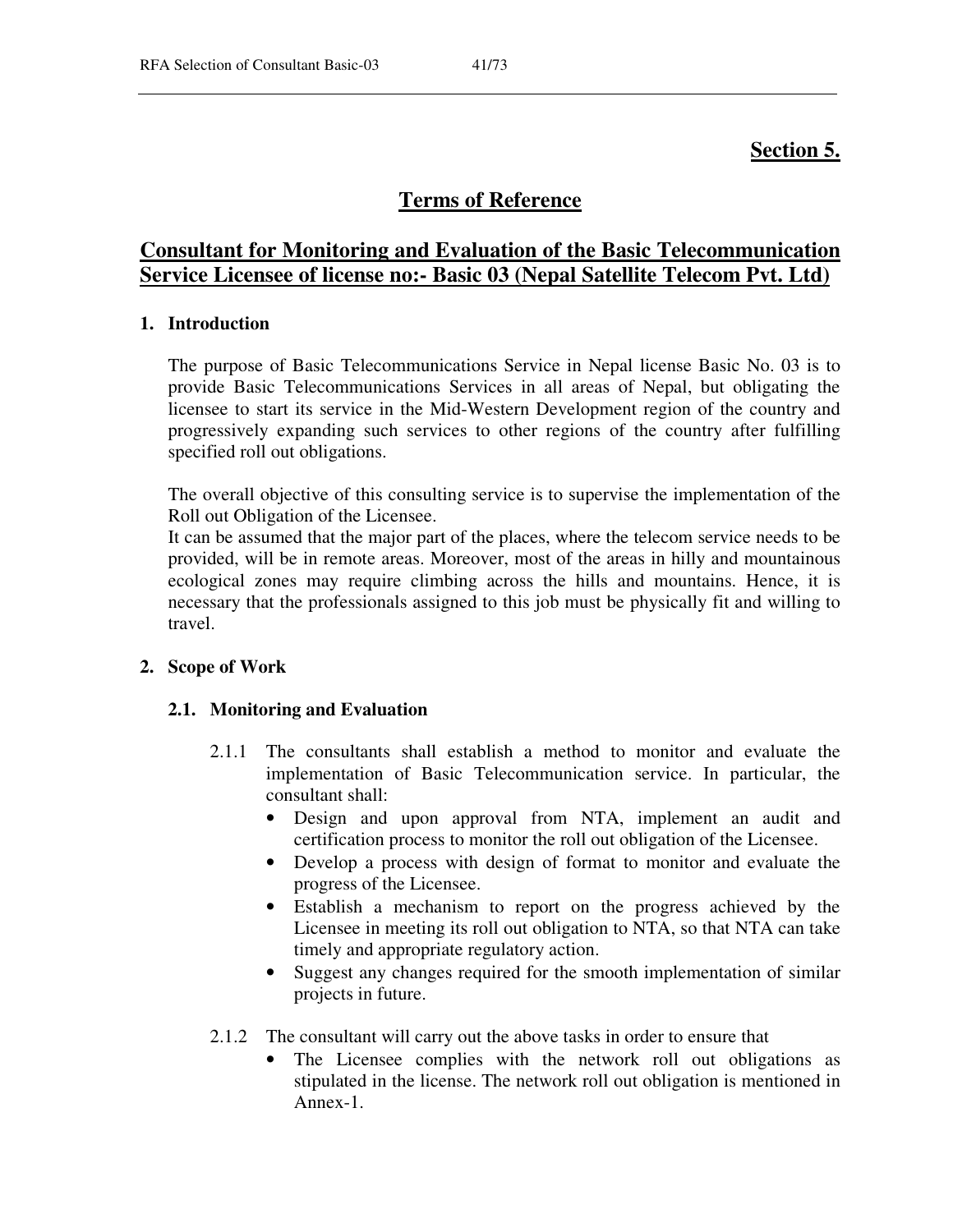• The Licensees' network meets the Quality of Service parameters mentioned in Annex-2.

### **3 Qualification:**

The Consultant is expected to be a firm or joint ventures and will be selected based on its experience and capacity in carrying out this type of work.

Its knowledge of, and experience in the telecommunications sector, particularly in Rural Network installation and testing, will be most important. The consultant's team should consist of key personnel with skills and experience (as specified in following clause 3.1, 3.2 &3.3).

### **3.1 Team Leader**

- A minimum of Bachelor degree or equivalent
- Minimum experience of 10 years in Project leadership/monitoring/evaluations/research etc.
- Experience of Rural Infrastructure Projects
- Understanding of contractual matters, specifications/terms for certification.

#### **3.2 Monitoring Consultant**:

- A telecommunications/electronics engineering graduate with minimum of 3 years of experience.
- Conversant with the installation, operation and monitoring of telecom installation in Nepal, especially in rural areas.
- Be in good health and physically fit to travel on foot to the remote areas.

#### **3.3 Field Engineer (at least 2)**

- A telecommunications/electronics engineering graduate
- Be in good health and physically fit to travel on foot to the remote areas.
- Field engineer shall be on full time basis.

### **\*No personnel shall be changed without consent of NTA.**

#### **4. Time Frame**

The licensee is scheduled to complete its First Phase of work over a period of 21 months from the award of the license (i.e. 2064.11.05)

#### **5. Working Mechanism**

a. Physically verify an establishment of the Network in the MWDR. Such Network shall consist at least of Switching Network, Transmission Network and Access Networks,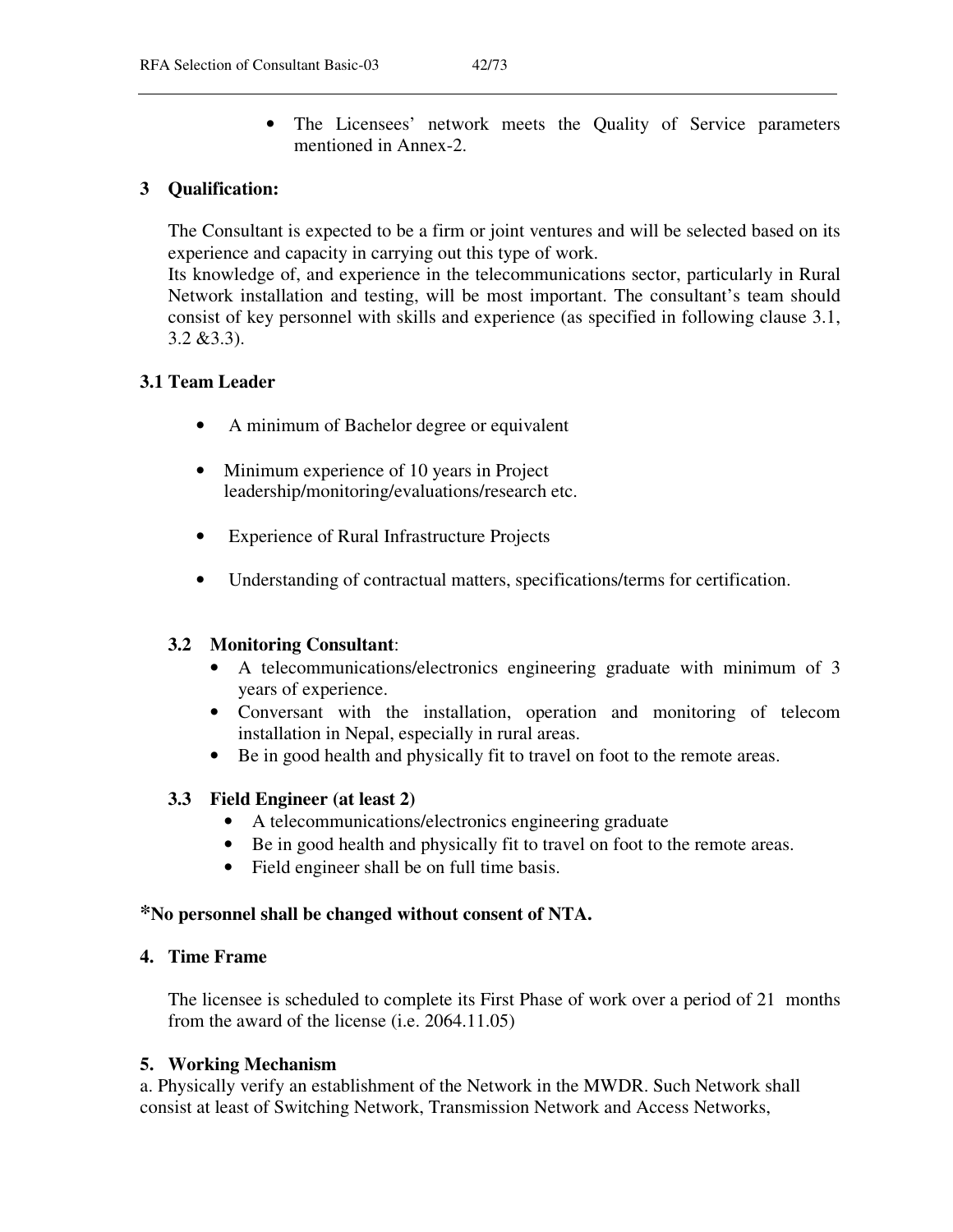b. Although the consultant is required to monitor the installation and coming into operation of the Telephone Lines and gauge the QOS in 273 VDC's, it's personnel shall only be visiting 100 sample sites.

c. After receiving notification from the licensee on completion of installation and operation of adequate number of telephone lines in the VDC's NTA will provide a randomly sampled list of VDC's (not less than 30) where the consultants is required to visit & prepare detailed monitoring report. The visiting team shall comprise of not less than 2 persons (Monitoring consultant and/or field engineer)

d. In a similar manner after receiving notification from NTA the consultant will undertake further visits upto the total number of VDC reaches 100.

e. After completion of installation in all 273 VDC's the consultant shall perform online monitoring of remaining 173 VDC's from Kathmandu & verify the operational status of the telephone lines & gauge the quality of the network subjectively.

f. Consultant should draw network topology distinctly showing the location of installation  $\&$ Traffic in order to verify Commissioning of the licensee's Network with the capacity to avail "On Demand" telephone services in at least 50 % of the VDC(s) and 50% of the Municipalities of the MWDR.

### **6. Deliverables**

Based on the tasks described above, the consultants shall deliver the following:

- a. An inception report at the end of the first month of the assignment. The inception report should include a format of the certification process and a format of monitoring and evaluating the progress of the licensee.
- b. Certifications of the completion of each of the milestones as stipulated in the Roll out Obligation of the licensee, as shown in Annex 1 (section 5)
- c. Above certification will also include that the Quality of Service and Service Availability Conditions are acceptable.
- d. Categorization of service quality parameters which cannot be compromised.
- e. A Completion Report.

### **7. Force Majure**

.

"Force Majeure Event" means circumstances, which are beyond the control and proper responsibility of the consultant. By way of illustration, the following circumstances are agreed to be properly characterized as events of "force majeure": flood, fire, earthquake, hurricane and other acts of God; war, military actions, civil war, guerrilla or terrorist actions, including all measures limiting the free movement of foreigners and their performance of activities; failure of public utilities, such as electrical power, natural gas and water, or transportation systems; and acts by a governmental or executive body which obstruct performance by the consultant

if NTA provides written confirmation that one or more events of force majeure prevented the supervision of an implementation of the Roll out Obligation of the Licensee, then the obligations of the consultant shall be modified accordingly; provided, however, that the responsibility of the consultant for supervision of an implementation of the Roll out Obligation of the Licensee shall remain intact during the tenure of the contract, on improvement of the conditions giving rise to the event of force majeure.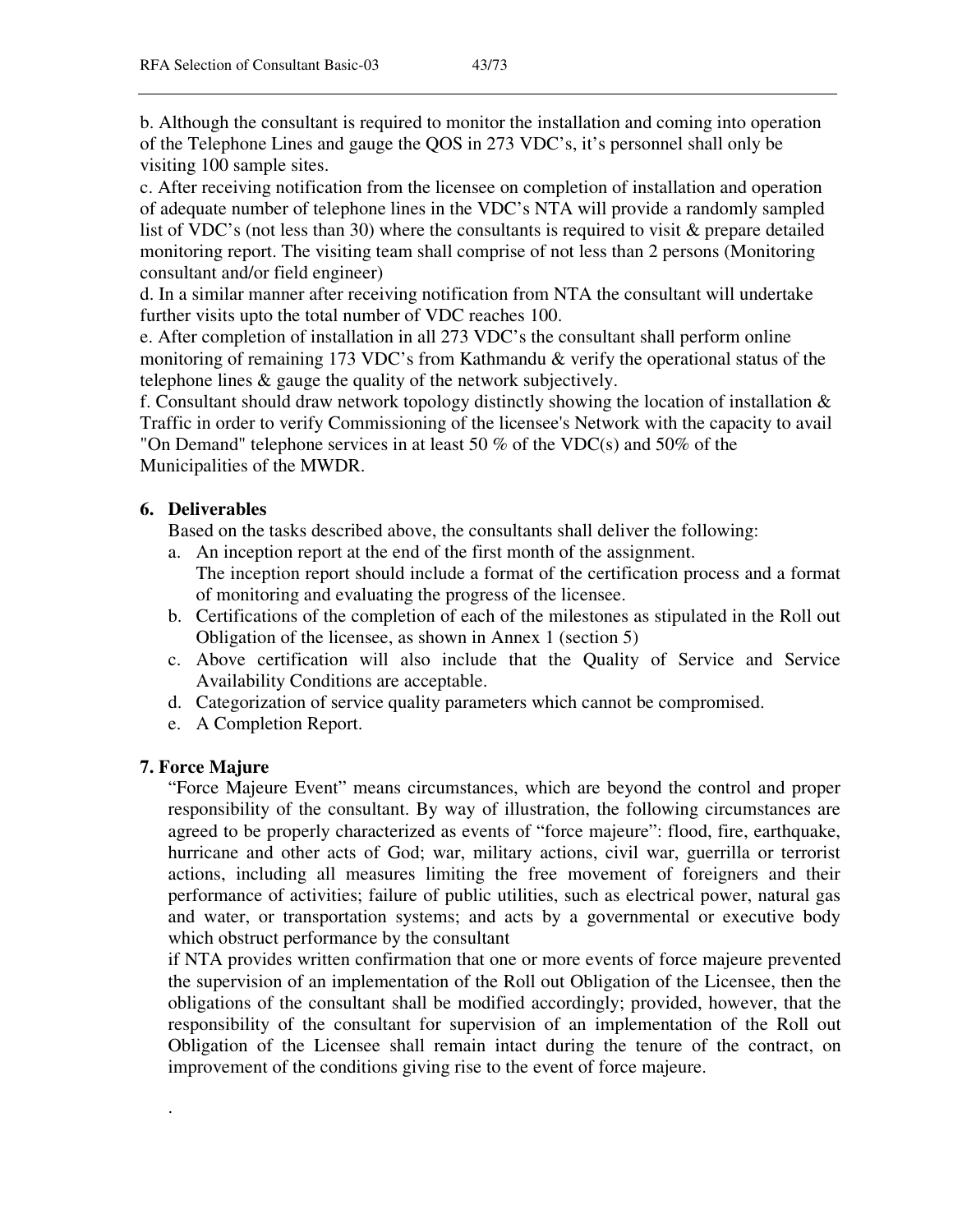#### **Annex-1**

#### **Network Roll-out Requirements for Basic Telecommunications Service:**

The roll-out requirement shall be in three phases as mentioned hereunder. Only upon the completion of preceding phase the licensee can proceed to the next phase in consecutive succession.

B. First Phase

The first phase shall commence from the effective date of the license and shall be completed within 15 months. This phase consists of the following works:

- a) Establish Network in the MWDR. Such Network shall consist at least of Switching Network, Transmission Network and Access Networks,
- b) Install and operate at least two telephone lines in each of the VDC(s) listed in the License,
- c) Commission the Network with the capacity to avail "On Demand" telephone services in at least 50  $%$  of the VDC(s) and 50% of the Municipalities of the MWDR.
- C. Second Phase

This phase shall be completed within 30 months from effective date of the license. This phase consists of the following works which can be carried out only after the NTA is satisfied that the licensee has fulfilled the Network Rollout Requirements earmarked for First Phase.

- a) Extend its service simultaneously in the FWDR and WDR in such a way that both the VDC(s) and Municipalities are served in equal proportions in both Regions.
- b) Expand the network aimed at achieving "On Demand" telephone service availability in all the VDC(s) and Municipalities of MWDR.
- c) Expand the network to avail "On Demand" telephone services in 50% of the VDC(s) and 50% of the Municipalities of the FWDR and WDR.

For the purpose of achieving the roll-out requirement, "On Demand" availability of telephone services shall be understood to mean that the licensee shall have achieved network capability of making available telephone lines to 99% of reasonable demand within a period of two weeks, unless it is restricted by topographical or network constraints, which if applicable, the licensee shall be obliged to respond in writing to such demand, such response explaining the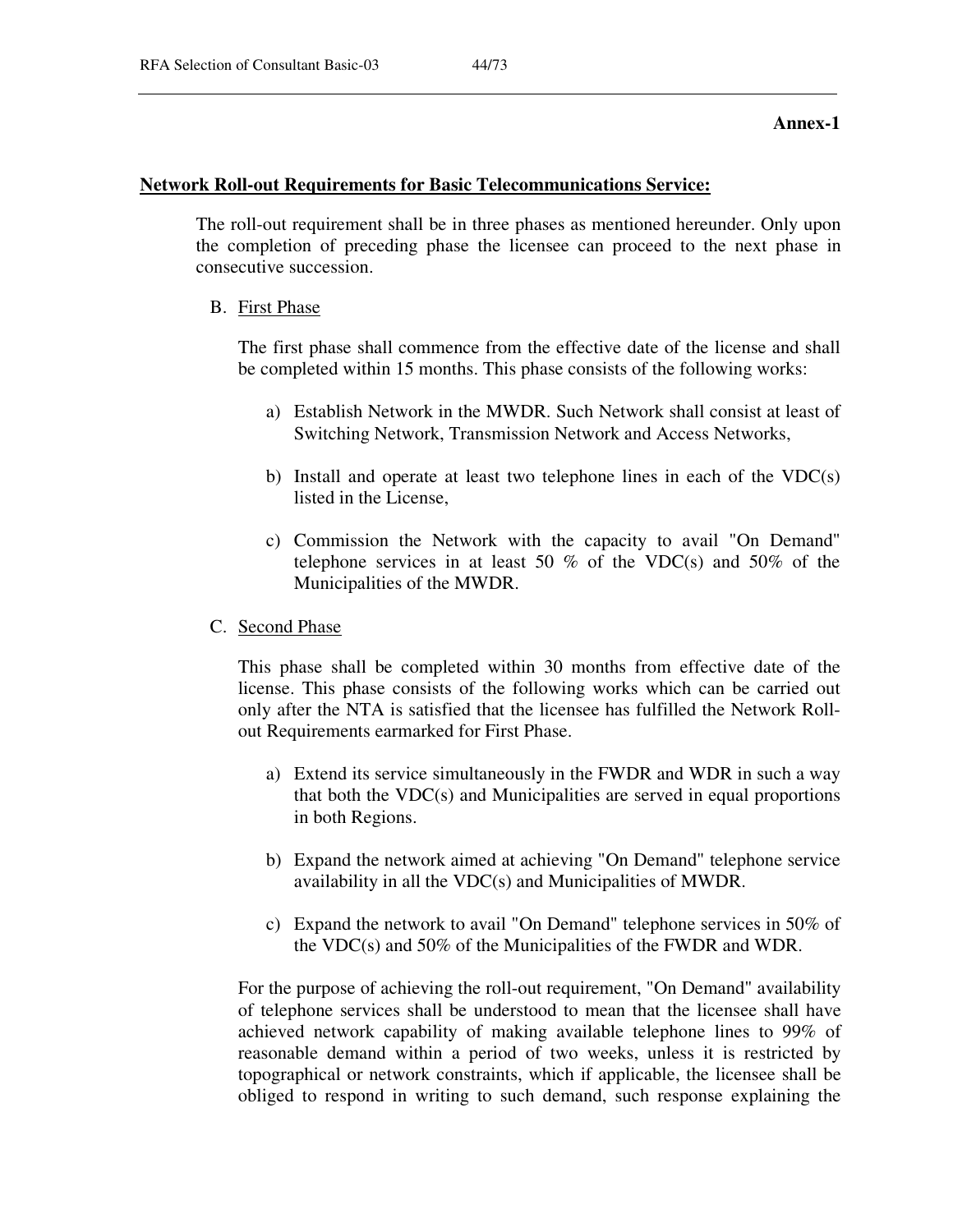constraints and specifying the time period and other conditions which could overcome to meet the demand.

If one or more events of force majeure prevented the installation, activation or operation of some of the access lines required under Roll out Obligation, then the Network Roll out Obligation shall be modified accordingly; provided, however, that the responsibility of the operator for the installation, activation and operation of the telephone lines shall remain intact during the tenure of the licence, on improvement of the conditions giving rise to the event of force majeure.

"Activation of a telephone line" – For the purpose of these roll-out requirements, a telephone line shall be considered to be activated when NTA verifies that :

- incoming and outgoing local, domestic long distance (STD) and international (ISD) service can be obtained from the line/PCO(s); and
- The Quality of Service criteria for call completion identified in Annex-2 below is satisfied.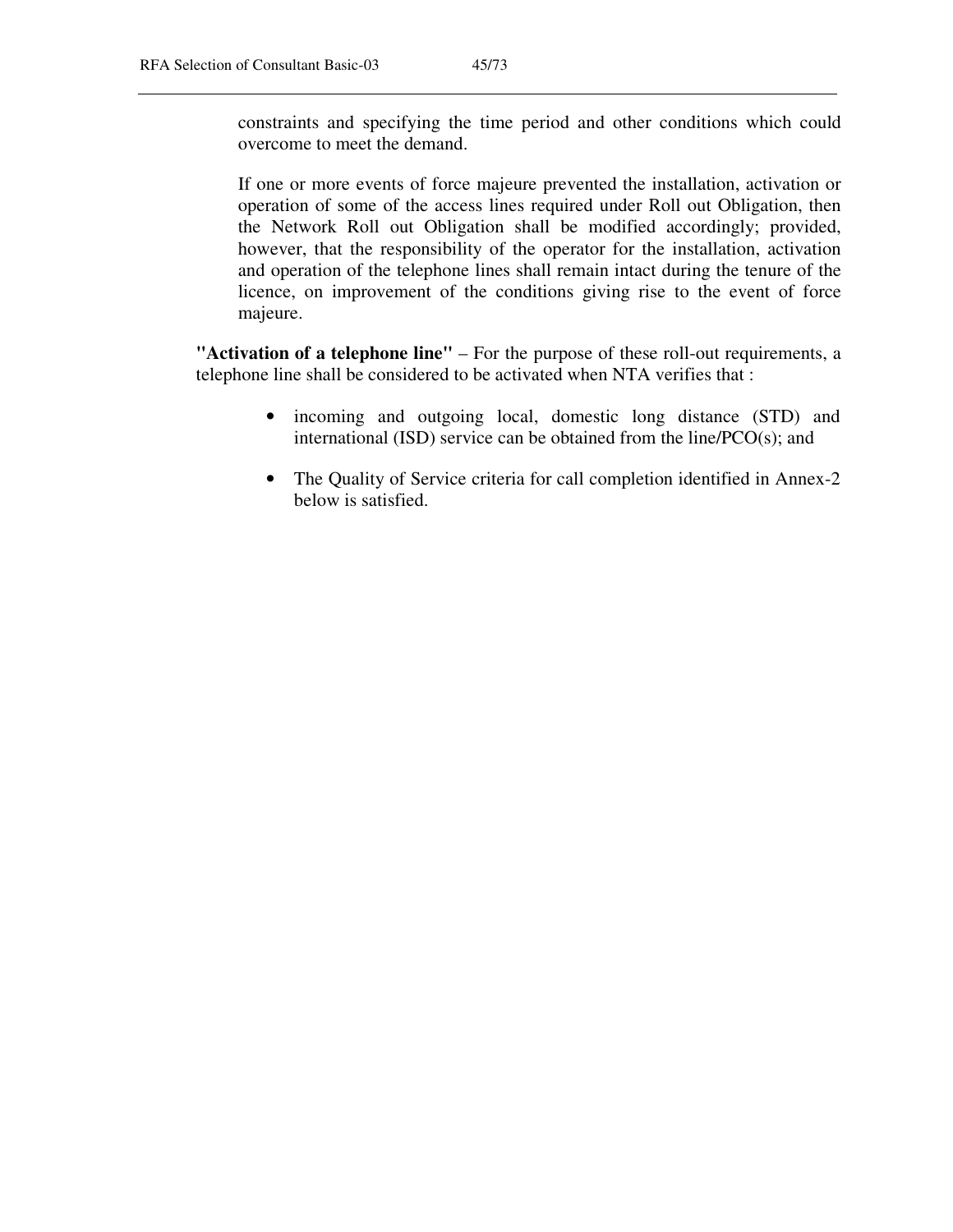### **Annex-2**

## **QUALITY OF SERVICE PARAMETERS AND BENCHMARKS of MWDR**

## **1. QoS parameters/benchmarking for Basic telephone service based on wire line**

| S.<br>No.               | <b>Parameters</b>                                                                                                                                                                                                                                                    | <b>Benchmarks</b>                                                         | Averaged over<br>a<br>period of |
|-------------------------|----------------------------------------------------------------------------------------------------------------------------------------------------------------------------------------------------------------------------------------------------------------------|---------------------------------------------------------------------------|---------------------------------|
| $\mathbf{1}$ .          | Provision of a telephone after<br>registration of demand                                                                                                                                                                                                             | 100 % cases in $< 5$<br>working days, subject<br>to technical feasibility | One quarter                     |
|                         | <b>Network Performance:</b>                                                                                                                                                                                                                                          |                                                                           |                                 |
| $\overline{2}$          | Call Completion Ratio (CCR)                                                                                                                                                                                                                                          | > 45%                                                                     | <b>One Quarter</b>              |
| 3                       | Grade of Service (GOS)                                                                                                                                                                                                                                               | $< 1 \%$                                                                  | One quarter                     |
| $\overline{\mathbf{4}}$ | Point of Interconnection (Pol)<br>Congestion                                                                                                                                                                                                                         | $<1\%$                                                                    |                                 |
| 5                       | Response Time to the customer<br>for Assistance<br>calls<br>$\%$<br><b>of</b><br>answered<br>i)<br>(electronically) (IVR):<br>Within 30 Sec.<br>Within 60 Sec.<br>% of calls answered<br>by<br>ii)<br>operator (voice to Voice):<br>Within 60 Sec.<br>Within 90 Sec. | 80%<br>95%<br>80%<br>90%                                                  | One quarter                     |
| 6                       | Customer care<br>attending<br>Promptness in<br>to<br>customers request (95%<br><b>of</b><br>request)<br>Line Shifting <sup>1</sup><br>Service Disconnection*<br><b>Additional Facility</b>                                                                           | < 5 Working Days<br>By next working Day<br>By next working Day            |                                 |
|                         | <b>Fault Incidence and Repair:</b>                                                                                                                                                                                                                                   |                                                                           |                                 |
| $\overline{7}$          | Fault Incidences (No. of Faults/<br>100 subscribers/ month)                                                                                                                                                                                                          | < 8                                                                       | One quarter                     |
| 8                       | Fault Repair:<br>Fault cleared within                                                                                                                                                                                                                                |                                                                           | One quarter                     |
|                         | 24 Hours                                                                                                                                                                                                                                                             | 80%                                                                       |                                 |
|                         | 48 Hours                                                                                                                                                                                                                                                             | 95%                                                                       |                                 |

 1 Subject to technical feasibility & upon clearance of all payable dues.

<sup>\*</sup>Time taken to disconnect service technically but it does not take into account the time for the adjustment of relevant dues/fee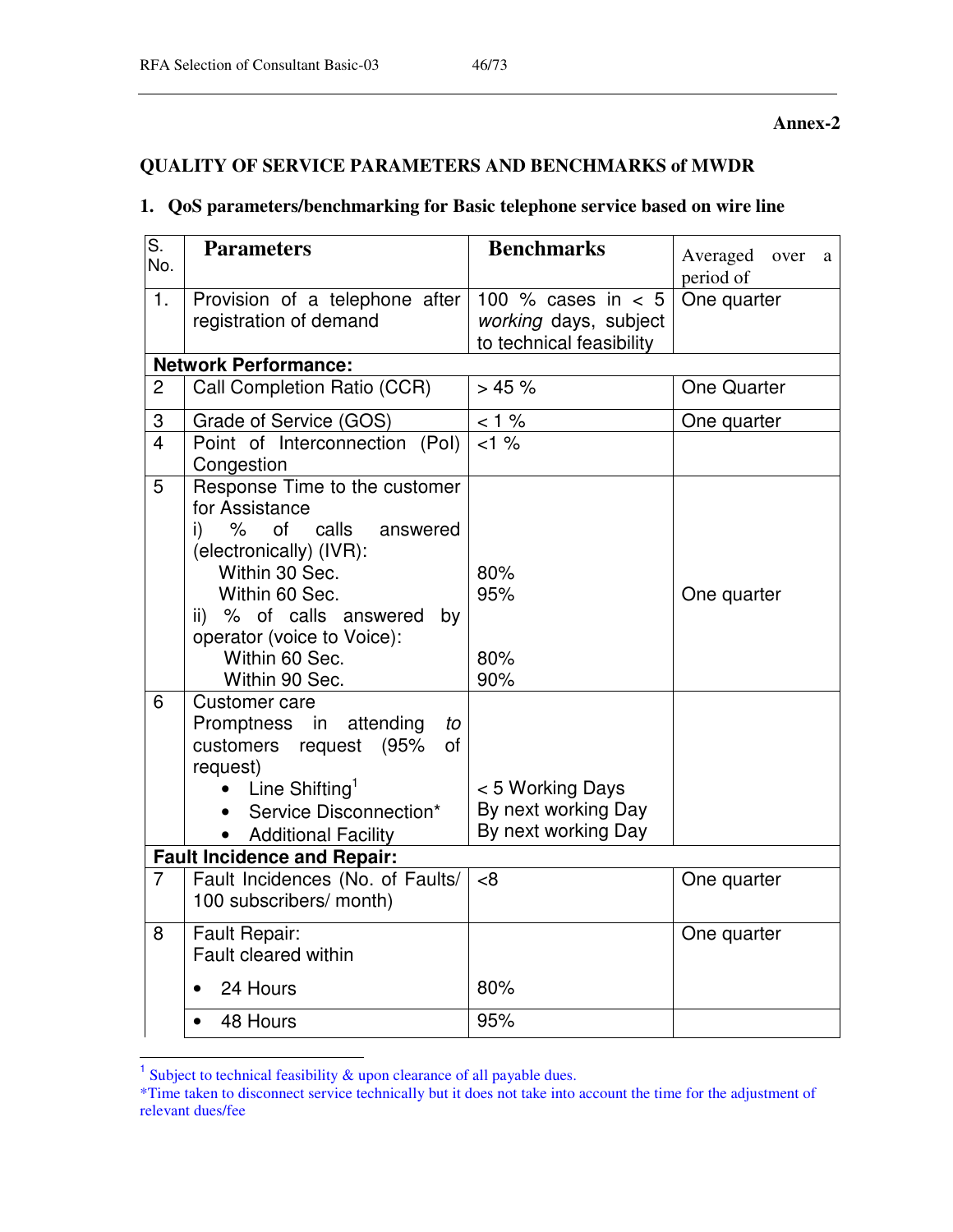|                  | 72 Hours                                                                                             | 99%     |             |
|------------------|------------------------------------------------------------------------------------------------------|---------|-------------|
|                  | more than 72 Hours<br>$\bullet$                                                                      | 100%    |             |
|                  | <b>Billing Complaints and Redressal:</b>                                                             |         |             |
| 9                | Billing Complaints per 1000<br>bills issued                                                          | $<$ 1   | One quarter |
| 10 <sup>°</sup>  | % of billing complaints cleared<br>within a month.                                                   | $>99\%$ | One quarter |
|                  | <b>Customer Perception regarding the services:</b>                                                   |         |             |
| 11               | % of customers satisfied with   >90%<br>network performance,<br>the<br>reliability and availability. |         |             |
| 12 <sup>°</sup>  | % of customers satisfied with<br>the provision of service.                                           | $>90\%$ |             |
| 13 <sup>2</sup>  | % of customers satisfied with<br>billing performance.                                                | >85%    |             |
| 14               | % of customers satisfied with<br>the help/ enquiry services.                                         | >85%    |             |
| 15 <sup>15</sup> | % of customers satisfied with<br>the maintainability.                                                | $>90\%$ |             |
| 16               | % of customers satisfied with<br>offered supplementary<br>the<br>services                            | $>90\%$ |             |

## **Definitions of QoS parameters**

- **(a) Network Performance:** Network Performance is the most important QoS parameter for measurement of quality of a Telecom Operator. Poor performance of a telecom network would induce customer complaints and faults, thereby leading to customer dissatisfaction towards the operator. The Network Performance parameter is further subdivided into the following:
	- **(i) Service Access Delay:** Service Access Delay is defined as "the time between the last dialed digit and getting the ring back tone".
	- **(ii) Call Completion Ratio:** Call Completion Ratio (CCR) is defined as "the ratio of number of completed calls to the number of call attempts".
	- **(iii) Grade of Service:** Grade of Service (GoS) is defined as "the probability of call failure over the junctions between switches due to non availability of junctions".
	- **(iv) Point of Interconnection (PoI) congestion:** PoI congestion is defined as "the ratio of calls failed over the PoI (between two operators/ licensees)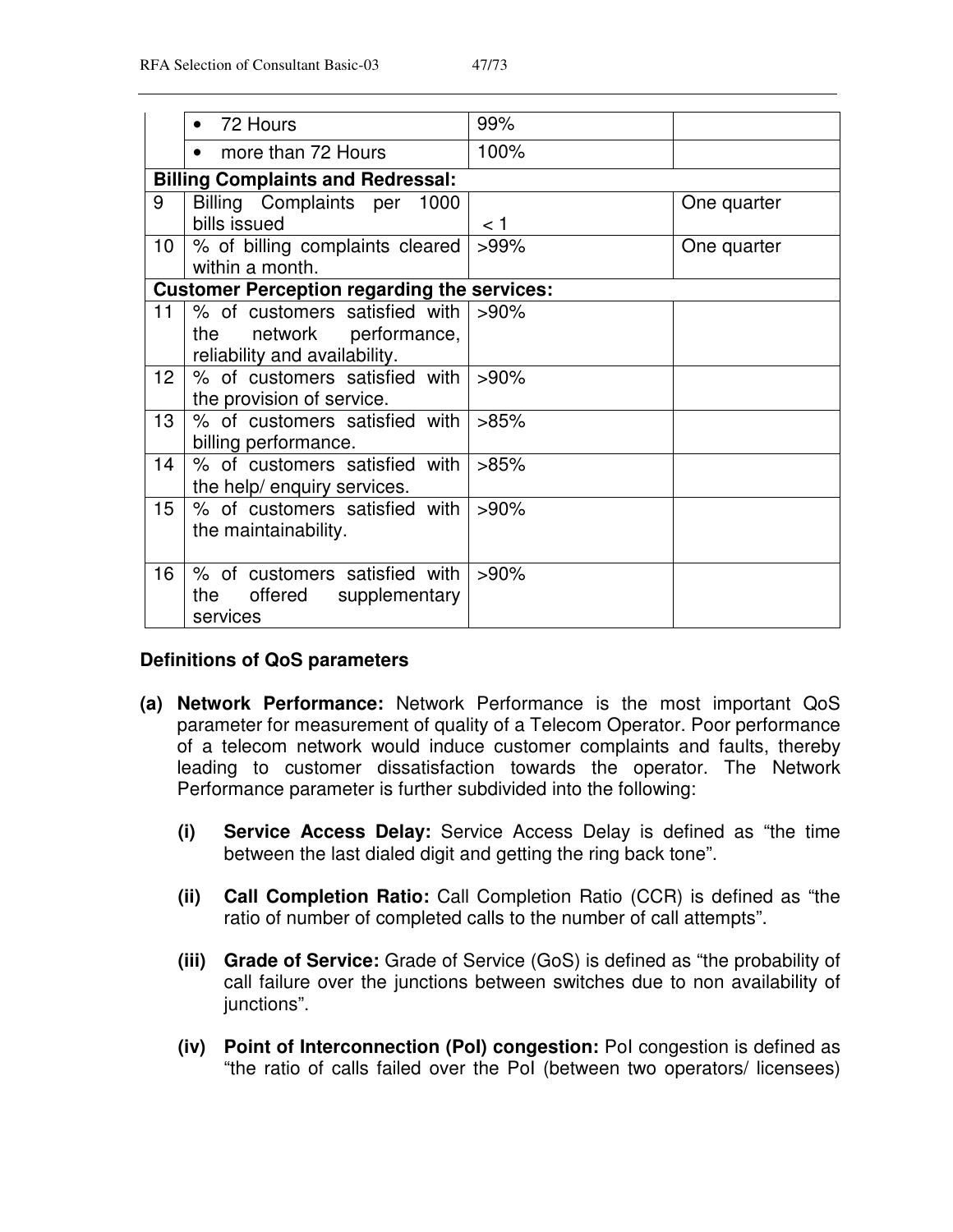due to unavailability of free circuits to the total call requests for seizure of PoI circuit".

**Note:** It is to be noted that all the measurements of performance parameters should be carried out during the "Time Consistent Busy Hour (TCBH)". TCBH is defined as "the one hour period starting at the same time each day for which the average traffic of resource group is greatest over the days under consideration". ITU recommends analysis of 90 days to establish TCBH. Further, the above parameters are to be measured by the operators within their own network (within a single exchange in case of wire line networks). In view of the variety of different systems in use at the different exchanges, it has determined that for the present time, measurements of all the parameters for the wire line networks shall be limited to the Parent Exchanges alone.

## **2. QoS parameters along with the benchmarking for Basic Telephone Service based on WLL Technology/Wireless Telecommunications based Limited Mobility Service**

| S.<br>No.               | <b>Parameters</b>                                                                                                                                                                                                                        | <b>Benchmarks</b>         | Averaged over a period<br>of                           |
|-------------------------|------------------------------------------------------------------------------------------------------------------------------------------------------------------------------------------------------------------------------------------|---------------------------|--------------------------------------------------------|
|                         |                                                                                                                                                                                                                                          |                           |                                                        |
|                         | <b>Network Performance:</b>                                                                                                                                                                                                              |                           |                                                        |
| $\mathbf{1}$            | <b>Service Access Delay</b>                                                                                                                                                                                                              | $<$ 15 Sec                | Sample of 1000 calls<br>over a period of one<br>quater |
| $\overline{2}$          | Call Set-up Success Rate                                                                                                                                                                                                                 | $>90\%$                   | One Quarter                                            |
| 3                       | Call Drop Ratio                                                                                                                                                                                                                          | $<$ 3%                    |                                                        |
| $\overline{\mathbf{4}}$ | Point of Interconnection (Pol)<br>Congestion                                                                                                                                                                                             | $< 1\%$                   |                                                        |
| 5                       | Response Time to the customer<br>for Assistance<br>i) % of calls answered<br>(electronically) (IVR):<br>Within 30 Sec.<br>Within 60 Sec.<br>ii) % of calls answered by<br>operator (voice to Voice):<br>Within 60 Sec.<br>Within 90 Sec. | 80%<br>95%<br>80%<br>90%  | <b>One Quarter</b>                                     |
|                         | <b>Customer Care:</b>                                                                                                                                                                                                                    |                           |                                                        |
| 6                       | Promptness in attending<br>to<br>customers request (95%<br>οf<br>request)<br><b>Service Disconnection</b>                                                                                                                                | By<br>next<br>working Day | One quarter                                            |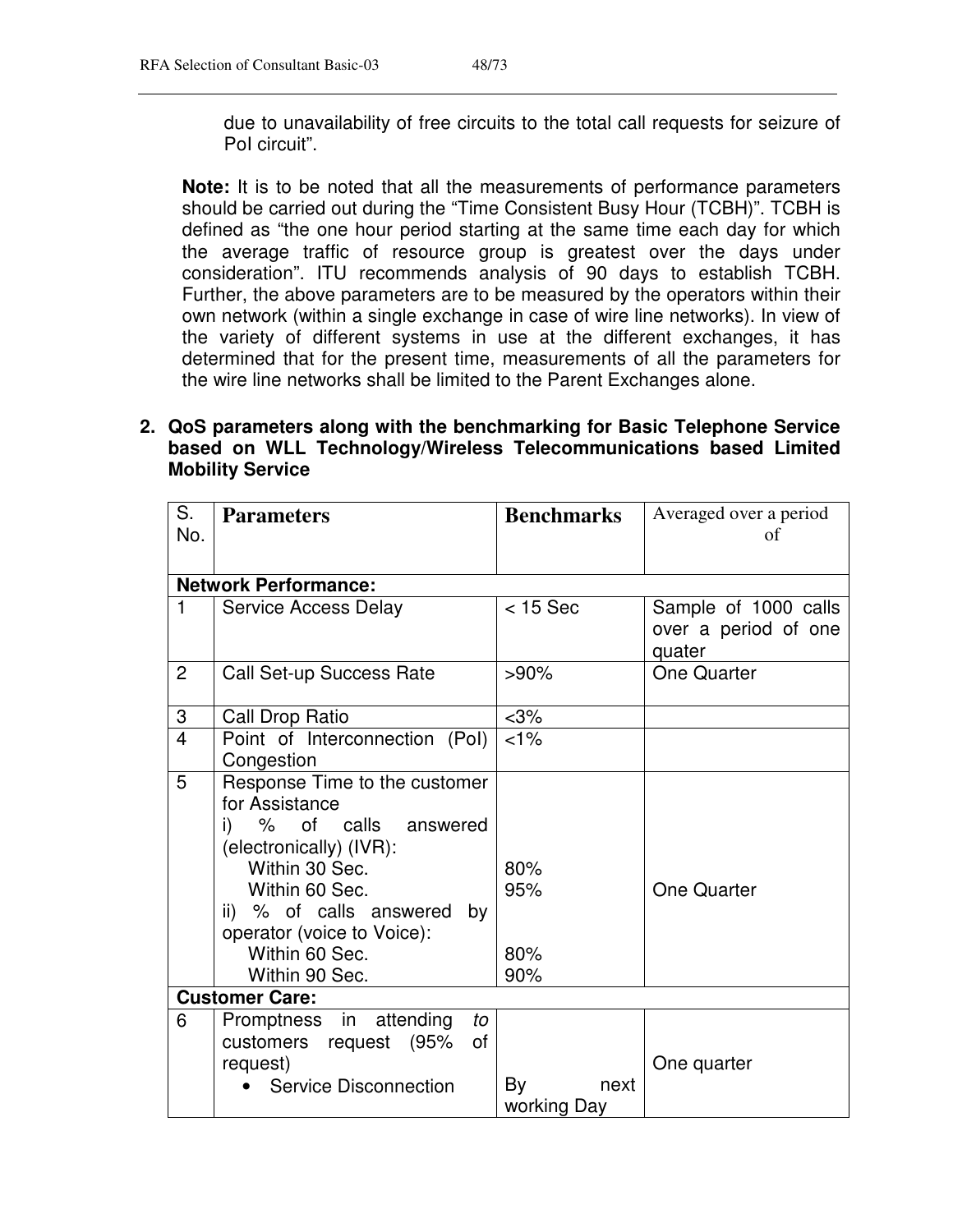|                  | <b>Additional Facility</b>                                                                 | By<br>next<br>working Day |             |
|------------------|--------------------------------------------------------------------------------------------|---------------------------|-------------|
|                  | <b>Billing Complaints and Redressal:</b>                                                   |                           |             |
| $\overline{7}$   | Billing Complaints per 1000 bills<br>issued per month                                      | < 1                       | One quarter |
| 8                | % of billing complaints cleared<br>within a month.                                         | $>99\%$                   | One quarter |
|                  | <b>Customer Perception regarding the services:</b>                                         |                           |             |
| 9                | % of customers satisfied with<br>the network performance,<br>reliability and availability. | ⊳90%                      |             |
| 10               | % of customers satisfied with<br>the provision of service.                                 | $>90\%$                   |             |
| 11               | % of customers satisfied with<br>billing performance.                                      | >85%                      |             |
| 12 <sup>2</sup>  | % of customers satisfied with<br>the help/ enquiry services.                               | >85%                      |             |
| 13               | % of customers satisfied with<br>the maintainability.                                      | $>90\%$                   |             |
| 14               | % of customers satisfied with<br>the offered supplementary<br>services                     | $>90\%$                   |             |
| 15 <sup>15</sup> | <b>Overall Customer Satisfaction</b>                                                       | $>90\%$                   |             |

### **Definitions of QoS parameters**

- **(a) Network Performance:** Network Performance is the most important QoS parameter for measurement of quality of a Telecom Operator. Poor performance of a telecom network would induce customer complaints and faults, thereby leading to customer dissatisfaction towards the operator. The Network Performance parameter is further subdivided into the following:
	- **(i) Service Access Delay:** Service Access Delay is defined as "the time between the pressing of send button and getting ring back tone".
	- **(ii) Call Setup Success Ratio:** Call Setup Success Ratio (CSSR) is defined as "the ratio of established calls to call attempts". Established calls means the following events have happened in call set up: Call attempt is made within the service area and call is routed to the onwards path from the concern switch (MSC in case of wireless networks).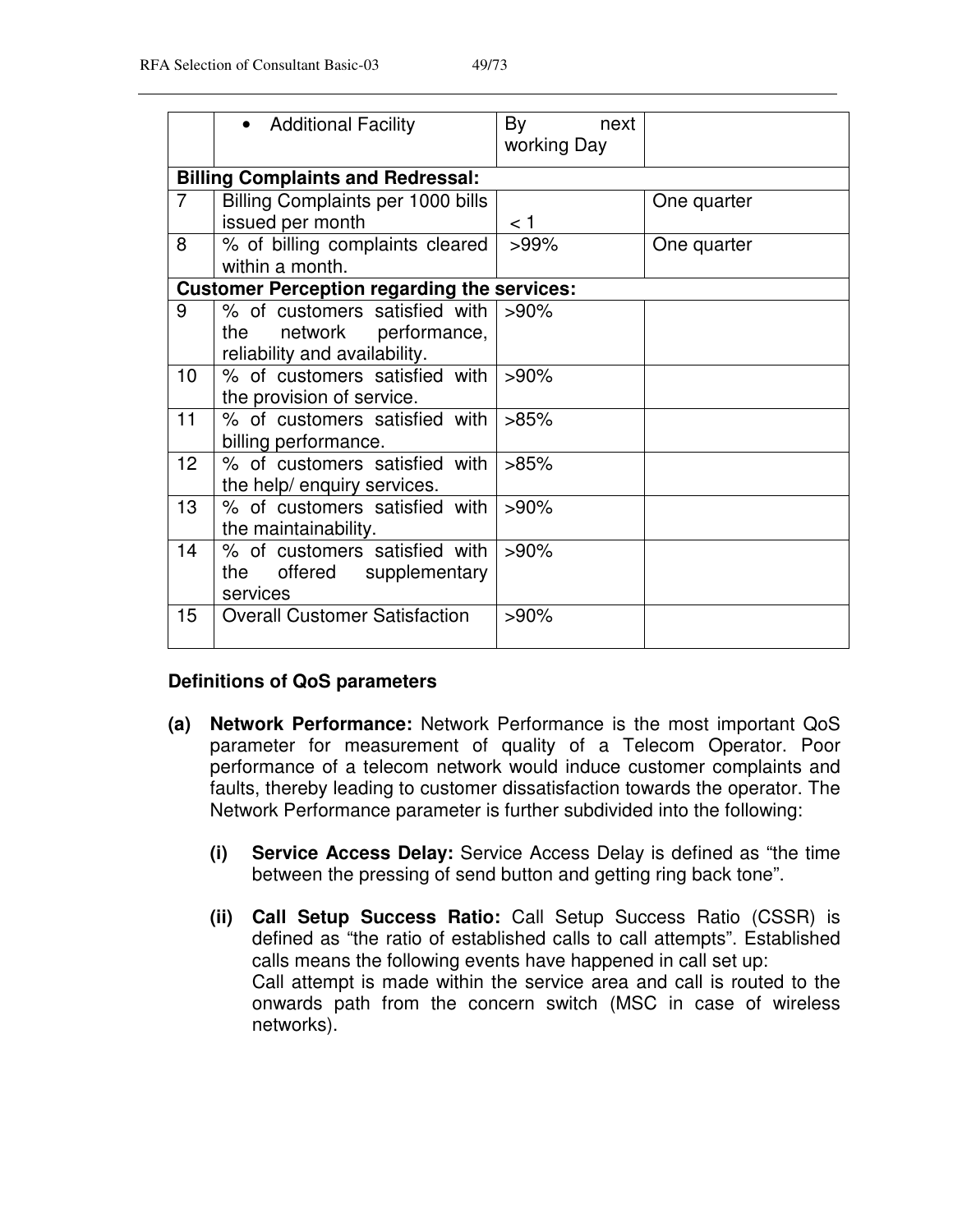- **(iii) Call Drop Ratio:** Call Drop Ratio is defined as "the ratio of calls lost after establishment to all established calls". This includes calls dropped due to failure of handover, radio loss and network congestion.
- **(iv) Point of Interconnection (PoI) congestion:** PoI congestion is defined as "the ratio of calls failed over the PoI (between two operators/ licensees) due to unavailability of free circuits to the total call requests for seizure of PoI circuit".

Note: It is to be noted that all the measurements of performance parameters should be carried out during the "Time Consistent Busy Hour (TCBH)". TCBH is defined as "the one hour period starting at the same time each day for which the average traffic of resource group is greatest over the days under consideration". ITU recommends analysis of 90 days to establish TCBH.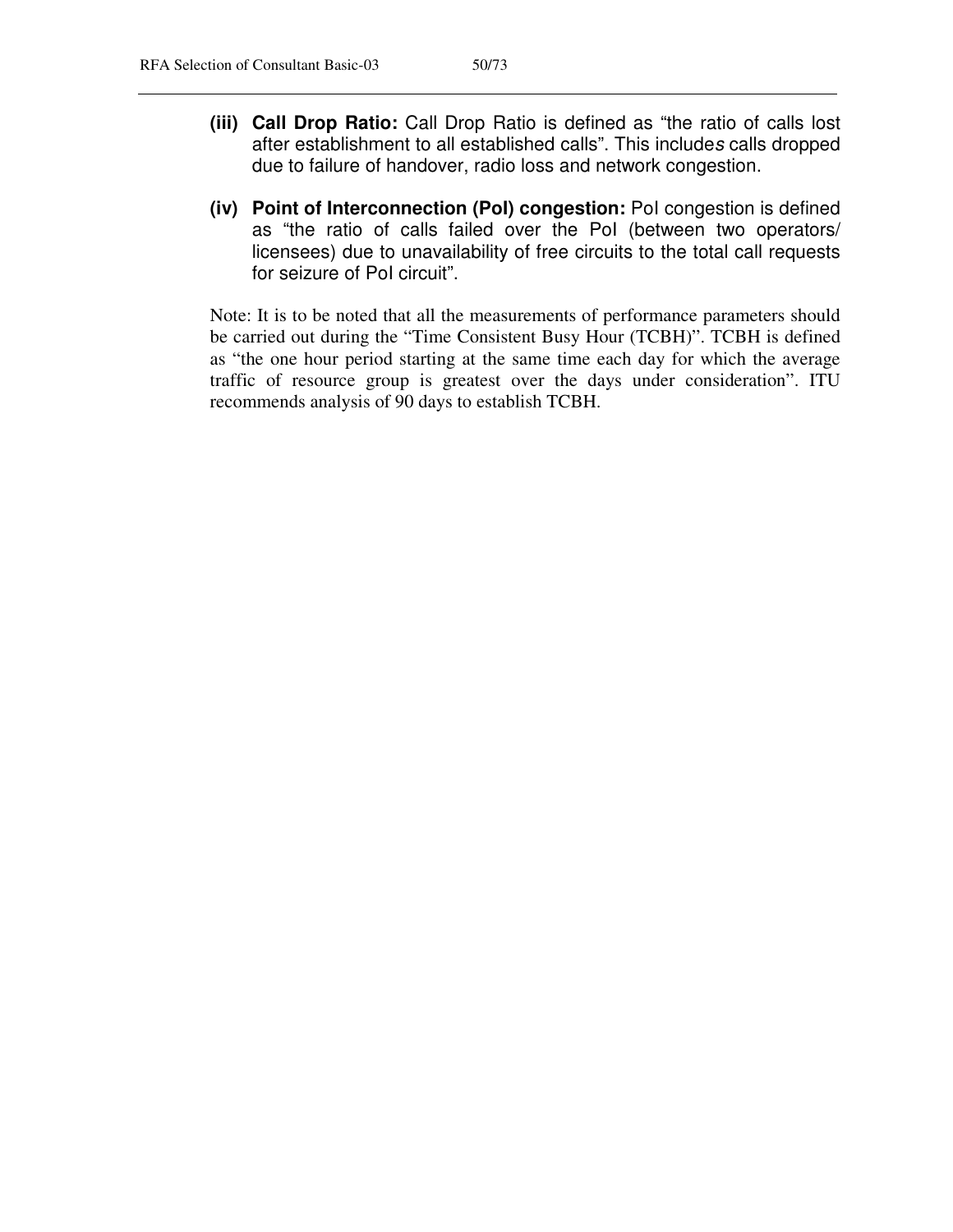## **Evaluation Criteria and its numbers**

- **1. Specific experience of the consulting firm related to the assignment 10** 
	- Experience in preparation of monitoring, evaluation and certification method to evaluate the progress of Rural Utility Projects – **10** (2\*5 Years)
- **2. Adequacy of the proposed work plan and methodology in responding to the Terms of Reference –30** 
	- Methodology proposed **15**
	- Responsiveness to ToR -**10**
	- Work Plan **5**

#### **3. Qualification and experience of Key Staffs – 60**

• Team Leader/ Monitoring and Evaluation Consultant – **30**

(Education:- Graduate 8 + Additional degree 2)

(General experience:- 0.5\*10 Years)

(Specific Experience in Nepalese Rural Environment:- 2\*5Years)

(Experience as Team Leader 1\*5 projects)

• Monitoring Consultant -**30** 

(Education:- Graduate 8 + Additional degree 2)

(General experience:- 0.5\*10 Years)

(Specific Experience in Nepalese Rural Environment:- 2\*5Years)

(Experience as **Team Leader /**Project Associate 1\*5 projects)

Note: The proposal who secures more than 50 marks in the Technical Evaluation will be eligible for the evaluation of the Financial Bid.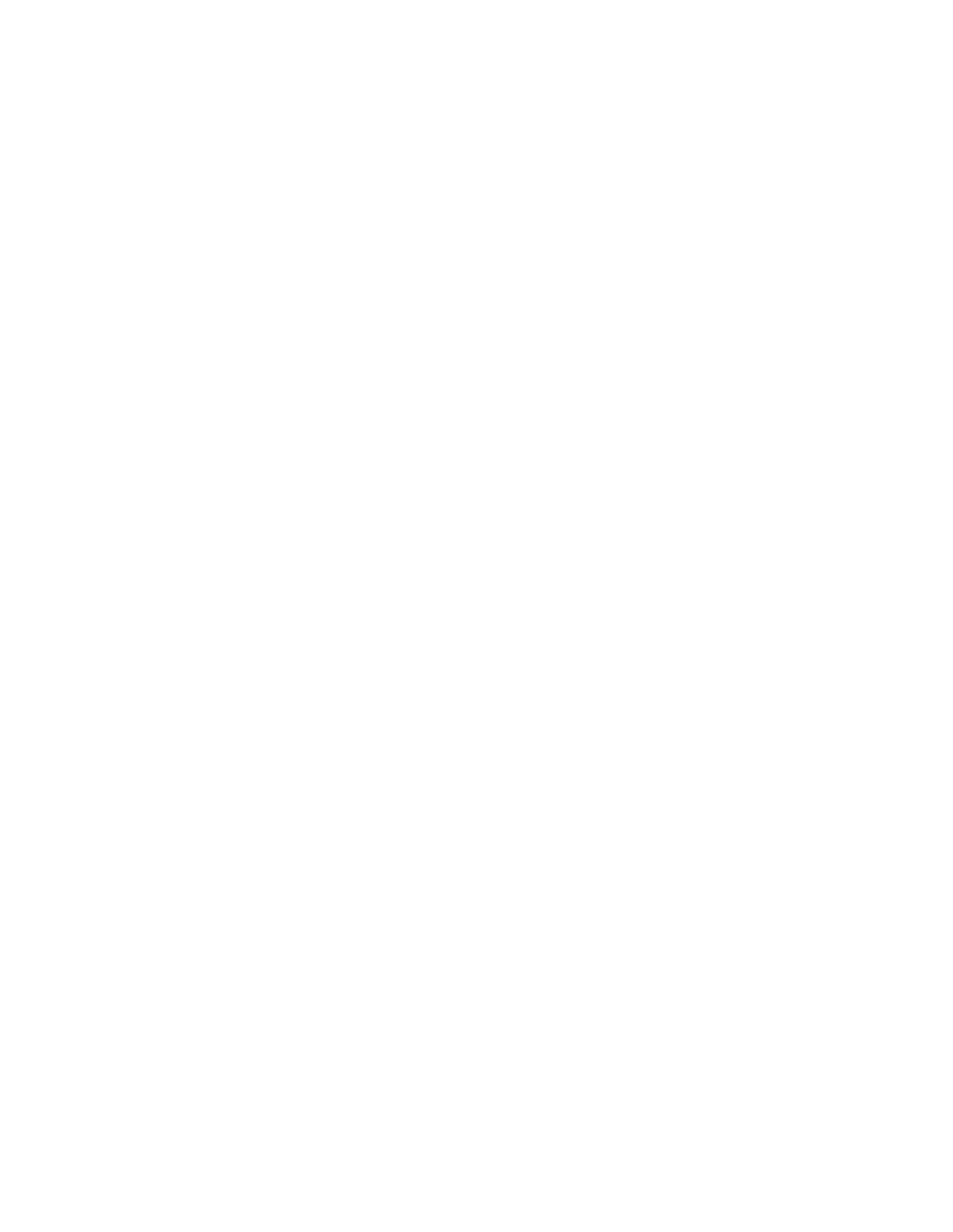## **Section 6 Standard Forms of Contract**

## **CONTRACT FOR CONSULTANTS' SERVICES**

## **Lump sum**

**between**

**Nepal Telecommunications Authority (NTA) Bluestar Office Complex, Tripureshwor, Kathmandu, Nepal** 

**and** 

**[name of the Consultant]** 

**Dated:**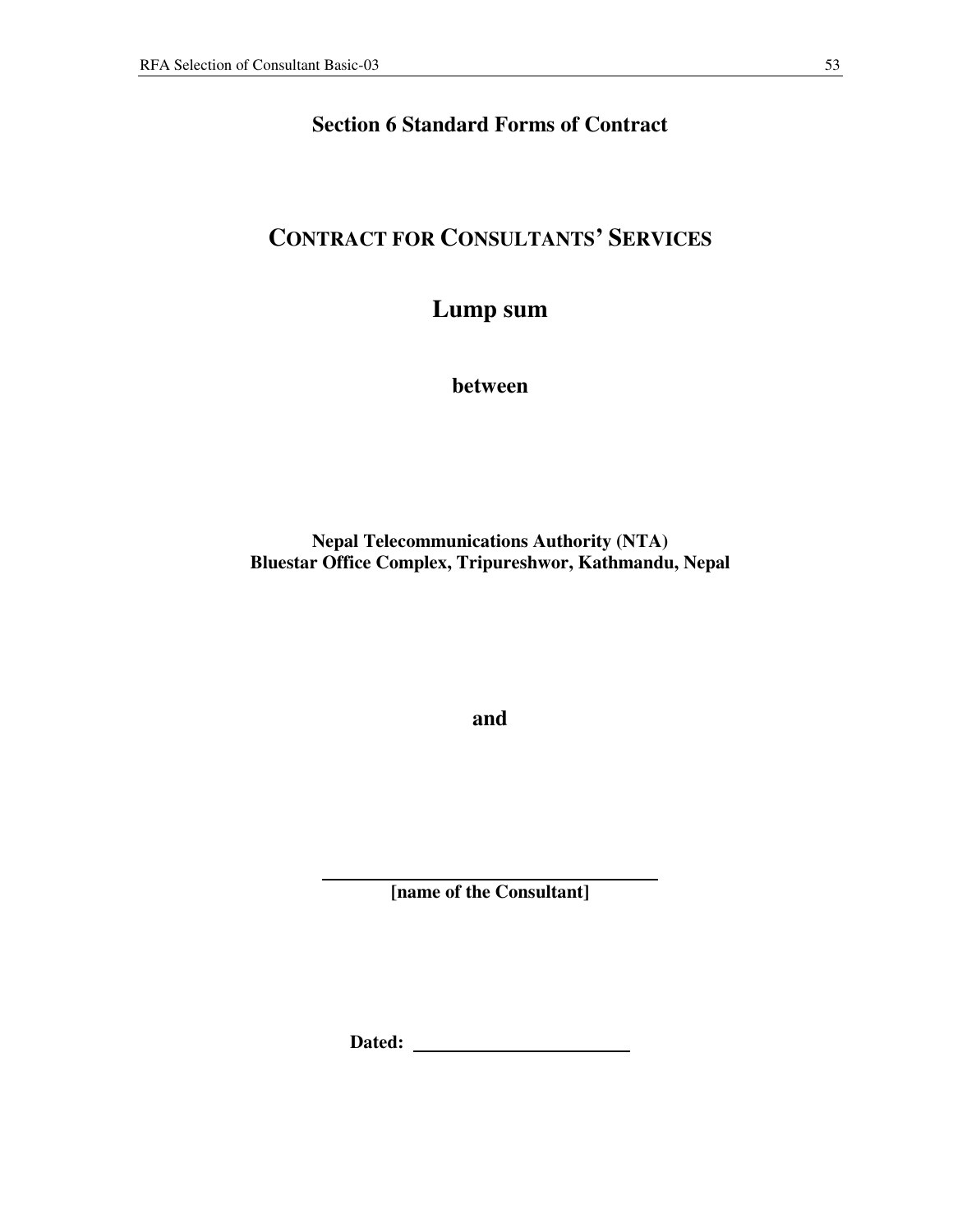## **I. Form of Contract**

(Text in brackets [ ] is optional; all notes should be deleted in final text)

This CONTRACT (hereinafter called the "Contract") is made the *[day]* day of the month of *[month]*, *[year]*, between, on the one hand, *[name of client]* (hereinafter called the "Client") and, on the other hand, *[name* of Consultant*]* (hereinafter called the "Consultant").

[*Note: If the Consultant consist of more than one entity, the above should be partially amended to read as follows:* "…(hereinafter called the "Client") and, on the other hand, a joint venture/consortium/association consisting of the following entities, each of which will be jointly and severally liable to the Client for all the Consultant's obligations under this Contract, namely, *[name of Consultant]* and *[name of Consultant]* (hereinafter called the "Consultant").]

## WHEREAS

- (a) the Client has requested the Consultant to provide certain consulting services as defined in this Contract (hereinafter called the "Services");
- (b) the Consultant, having represented to the Client that it has the required professional skills, and personnel and technical resources, has agreed to provide the Services on the terms and conditions set forth in this Contract;

NOW THEREFORE the parties hereto hereby agree as follows:

- 1. The following documents attached hereto shall be deemed to form an integral part of this Contract:
	- (a) The General Conditions of Contract;
		- (b) The Special Conditions of Contract;

(c) The following Appendices: [ *Note: If any these appendices are not used the words "Not Used" should be inserted below next to the title of the Appendix*]

| Appendix A: Description of Services                         |  |
|-------------------------------------------------------------|--|
| Appendix B: Reporting Requirements                          |  |
| Appendix C: Key Personnel and Sub-Consultants               |  |
| Appendix D: Breakdown of Contract Price in Foreign Currency |  |
| Appendix E: Breakdown of Contract Price in Local Currency   |  |
| Appendix F: Services and Facilities Provided by the Client  |  |
| Appendix G: Minutes of Negotiations Meetings                |  |

- 2. The mutual rights and obligations of the Client and the Consultant shall be as set forth in the Contract, in particular:
	- (a) the Consultants shall carry out the Services in accordance with the provisions of the Contract; and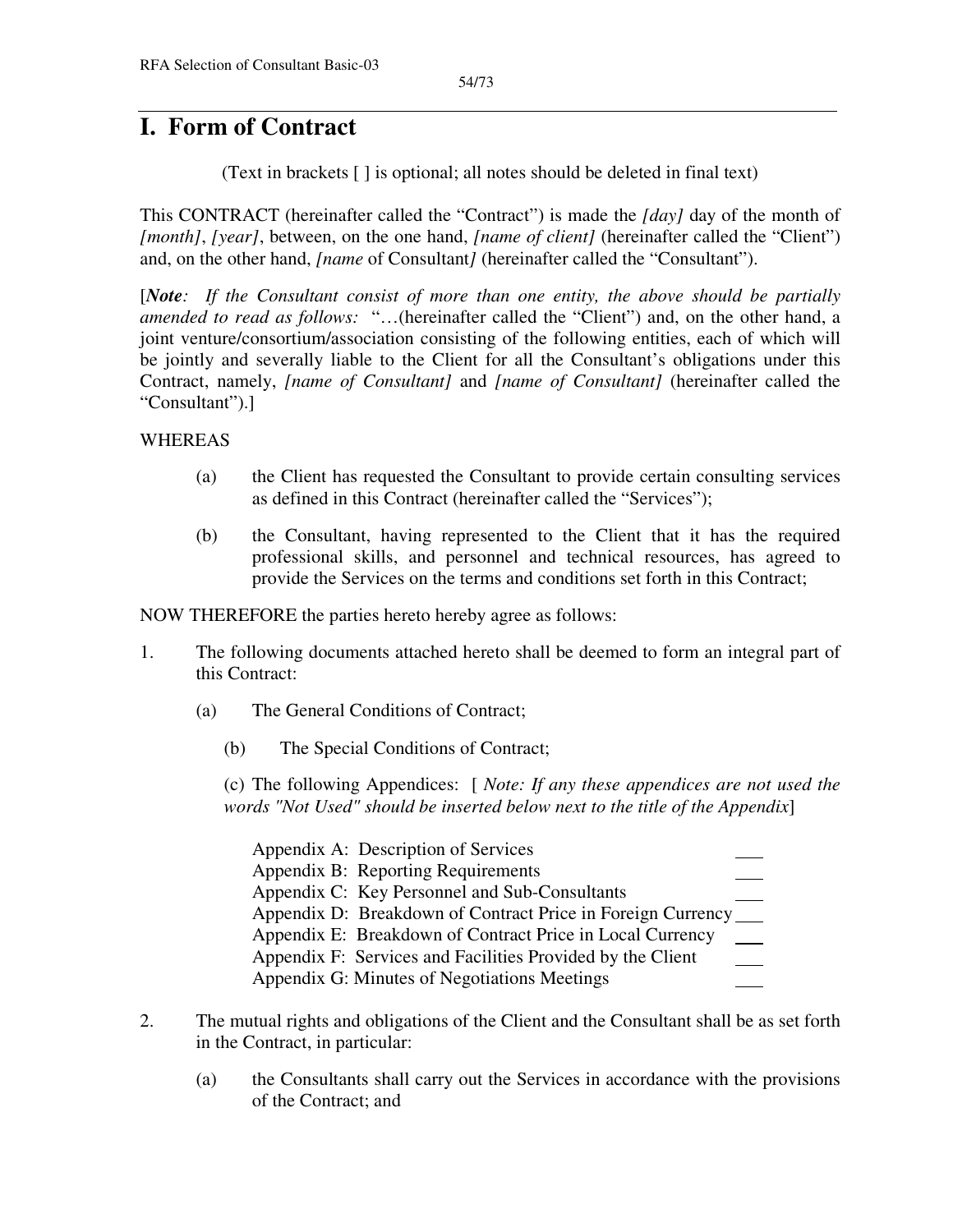(b) the Client shall make payments to the Consultants in accordance with the provisions of the Contract.

IN WITNESS WHEREOF, the Parties hereto have caused this Contract to be signed in their respective names as of the day and year first above written.

For and on behalf of *[name of Client]*

*[Authorized Representative]*

For and on behalf of *[name of Consultant]*

*[Authorized Representative]*

[*Note: If the Consultant consists of more than one entity, all these entities should appear as signatories, e.g., in the following manner*:]

For and on behalf of each of the Members of the Consultant

*[name of member]*

*[Authorized Representative]*

*[name of member]*

*[Authorized Representative]*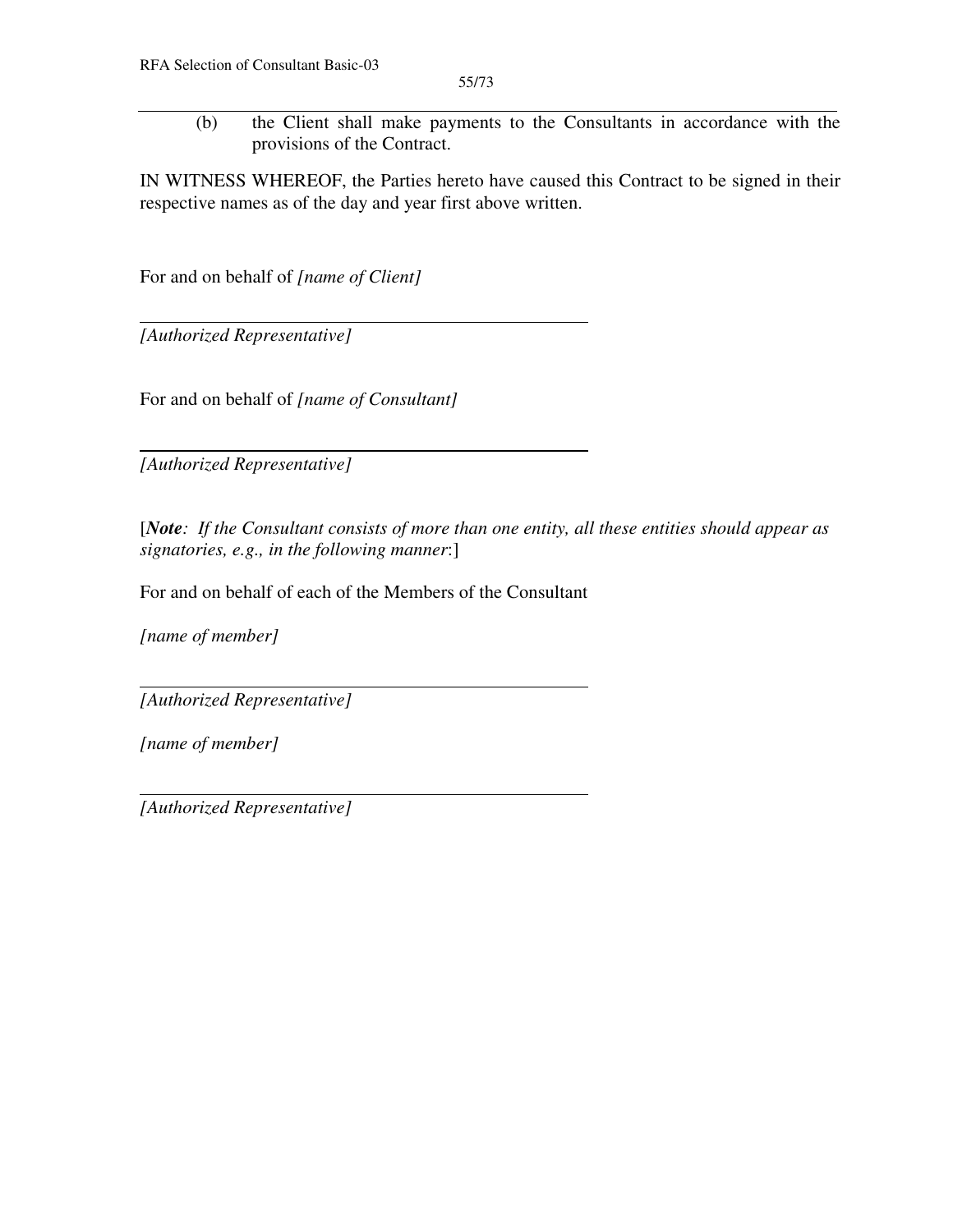## **II. General Conditions of Contract 1. GENERAL PROVISIONS**

### **1.1 Definitions** Unless the context otherwise requires, the following terms whenever used in this Contract have the following meanings:

- (a) "Applicable Law" means the laws and any other instruments having the force of law in the Government's country, or in such other country as may be specified in the Special Conditions of Contract (SC), as they may be issued and in force from time to time.
- (b) "Client" means the agency with which the selected Consultant signs the Contract for the Services.
- (c) "Consultant" means any private or public entity that will provide the Services to the Client under the Contract.
- (d) "Contract" means the Contract signed by the Parties and all the attached documents listed in its Clause 1, that is these General Conditions (GC), the Special Conditions (SC), and the Appendices.
- (e) "Contract Price" means the price to be paid for the performance of the Services, in accordance with Clause 6;
- (f) "Effective Date" means the date on which this Contract comes into force and effect pursuant to Clause GC 2.1.
- (g) "Foreign Currency" means any currency other than the currency of the Client's country.
- (h) "GC" means these General Conditions of Contract.
- (i) "Government" means the Government of the Client's country.
- (j) "Local Currency" means the currency of the Client's country.
- (k) "Member" means any of the entities that make up the joint venture/consortium/association, and "Members" means all these entities.
- (l) "Party" means the Client or the Consultant, as the case may be, and "Parties" means both of them.
- (m) "Personnel" means persons hired by the Consultant or by any Sub-Consultants and assigned to the performance of the Services or any part thereof.
- (n) "SC" means the Special Conditions of Contract by which the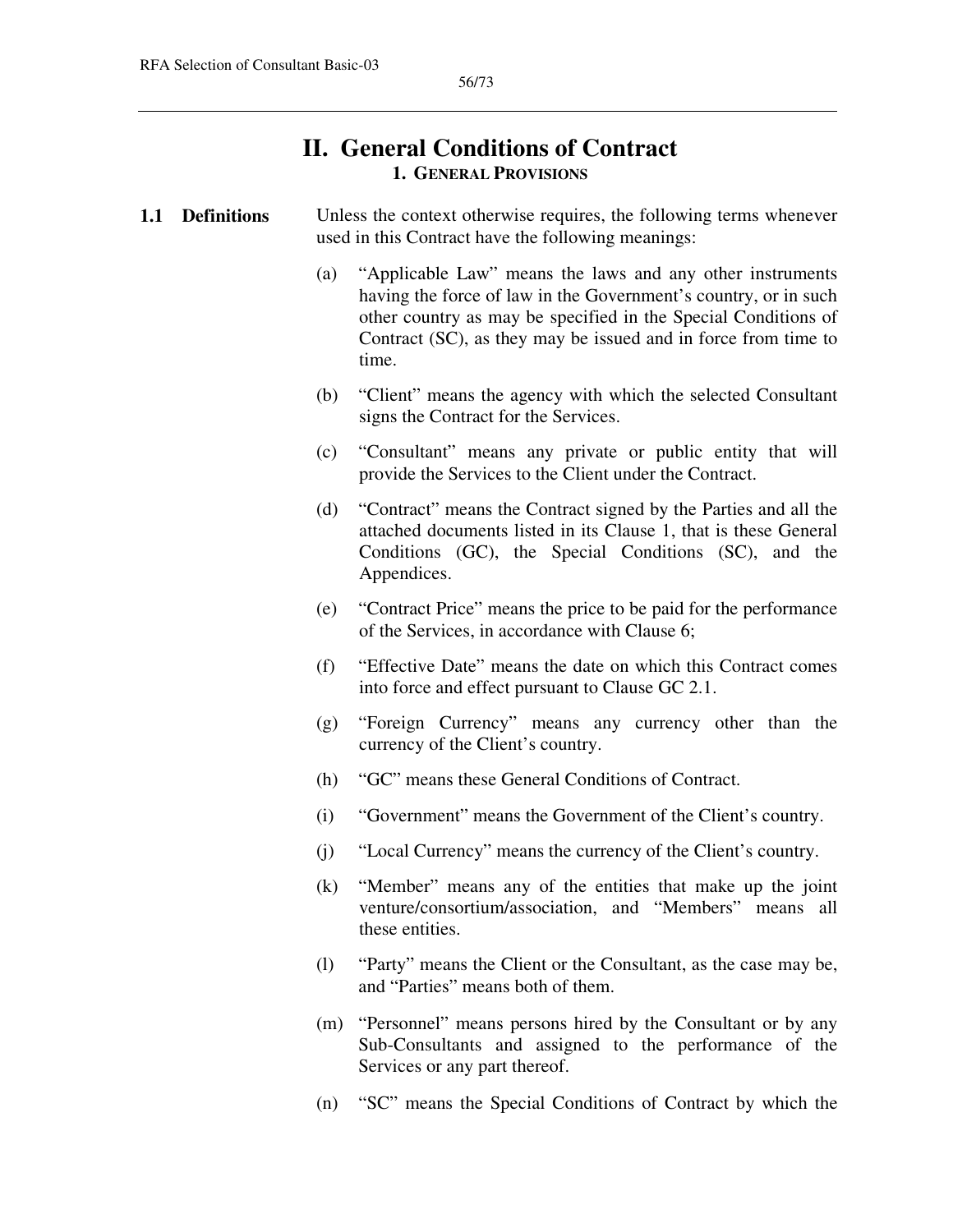|                 |                                                          |     | GC may be amended or supplemented.                                                                                                                                                                                                                                                                                                                                                                 |
|-----------------|----------------------------------------------------------|-----|----------------------------------------------------------------------------------------------------------------------------------------------------------------------------------------------------------------------------------------------------------------------------------------------------------------------------------------------------------------------------------------------------|
|                 |                                                          | (0) | "Services" means the work to be performed by the Consultant<br>pursuant to this Contract, as described in Appendix A hereto.                                                                                                                                                                                                                                                                       |
|                 |                                                          | (p) | "Sub-Consultants" means any person or entity to whom/which<br>the Consultant subcontracts any part of the Services.                                                                                                                                                                                                                                                                                |
|                 |                                                          | (q) | "In writing" means communicated in written form with proof of<br>receipt.                                                                                                                                                                                                                                                                                                                          |
| 1.2             | Law<br>Governing<br>Contract                             |     | This Contract, its meaning and interpretation, and the relation<br>between the Parties shall be governed by the Applicable Law.                                                                                                                                                                                                                                                                    |
| 1.3<br>Language |                                                          |     | This Contract has been executed in the language specified in the SC,<br>which shall be the binding and controlling language for all matters<br>relating to the meaning or interpretation of this Contract.                                                                                                                                                                                         |
|                 | 1.4 Notices                                              |     |                                                                                                                                                                                                                                                                                                                                                                                                    |
|                 | 1.4.1                                                    |     | Any notice, request or consent required or permitted to be given or<br>made pursuant to this Contract shall be in writing. Any such notice,<br>request or consent shall be deemed to have been given or made when<br>delivered in person to an authorized representative of the Party to<br>whom the communication is addressed, or when sent to such Party at<br>the address specified in the SC. |
|                 | 1.4.2                                                    |     | A Party may change its address for notice hereunder by giving the<br>other Party notice in writing of such change to the address specified<br>in the SC.                                                                                                                                                                                                                                           |
| 1.5             | Location                                                 |     | The Services shall be performed at such locations as are specified in<br>Appendix A hereto and, where the location of a particular task is not<br>so specified, at such locations, whether in the Government's country<br>or elsewhere, as the Client may approve.                                                                                                                                 |
| 1.6             | <b>Authority of</b><br><b>Member</b> in<br><b>Charge</b> |     | In case the Consultant consists of a joint venture/ consortium/<br>association of more than one entity, the Members hereby authorize<br>the entity specified in the SC to act on their behalf in exercising all<br>the Consultant's rights and obligations towards the Client under this<br>Contract, including without limitation the receiving of instructions<br>and payments from the Client.  |
| 1.7             | <b>Authorized</b><br>Representa-<br>tives                |     | Any action required or permitted to be taken, and any document<br>required or permitted to be executed under this Contract by the Client<br>or the Consultant may be taken or executed by the officials specified<br>in the SC.                                                                                                                                                                    |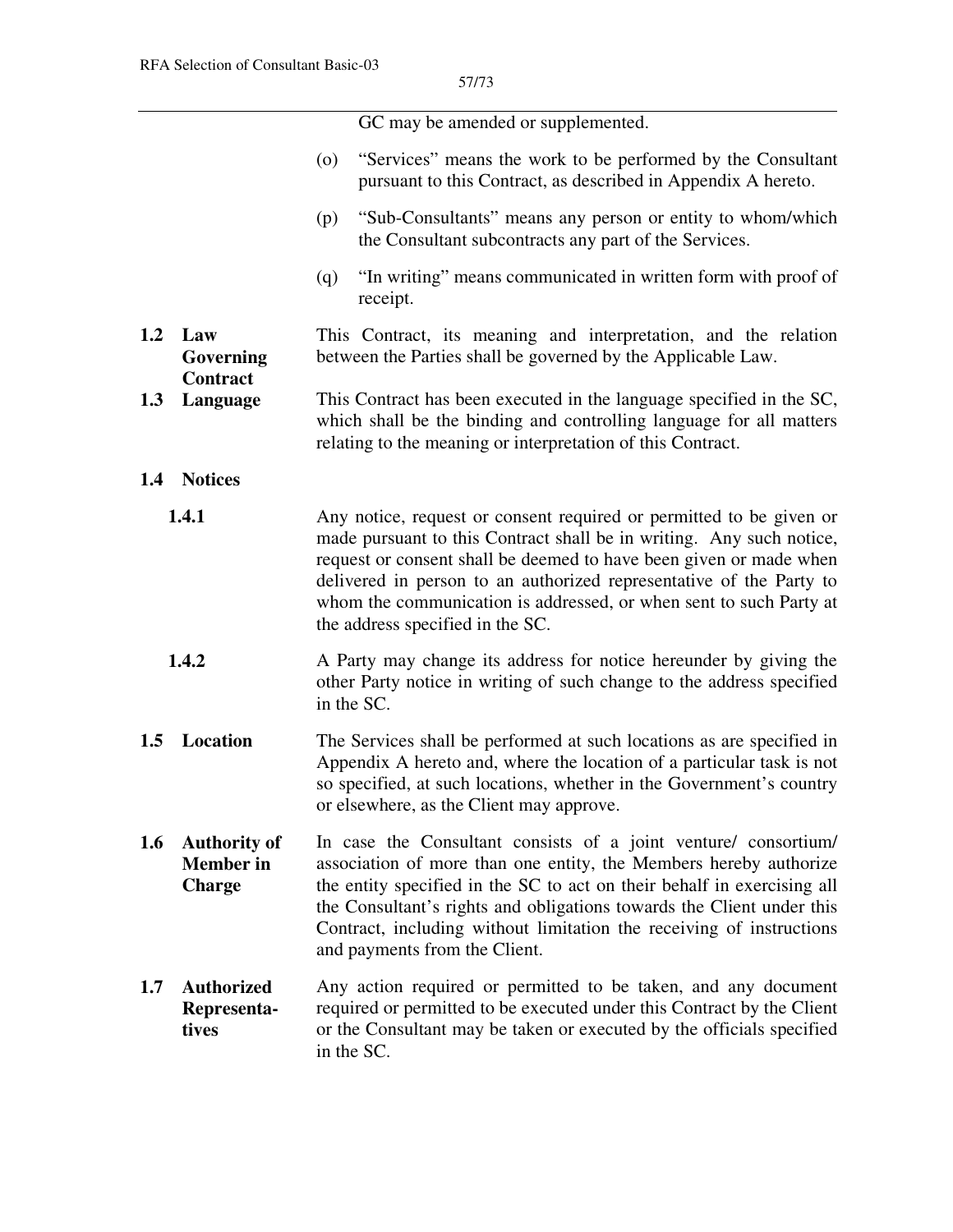**1.8 Taxes and Duties**  The Consultant, Sub-Consultants, and their Personnel shall pay such indirect taxes, duties, fees, and other impositions levied under the Applicable Law as specified in the SC, the amount of which is deemed to have been included in the Contract Price.

#### **2. COMMENCEMENT, COMPLETION, MODIFICATION AND TERMINATION OF CONTRACT**

- **2.1 Effectiveness of Contract**  This Contract shall come into effect on the date the Contract is signed by both Parties and such other later date as may be stated in the SC. The date the Contract comes into effect is defined as the Effective Date.
- **2.2 Commencement of Services**  The Consultant shall begin carrying out the Services not later than the number of days after the Effective Date specified in the SC.
- **2.3 Expiration of Contract**  Unless terminated earlier pursuant to Clause GC 2.6 hereof, this Contract shall expire at the end of such time period after the Effective Date as specified in the SC.
- **2.4 Modifications or Variations**  Any modification or variation of the terms and conditions of this Contract, including any modification or variation of the scope of the Services, may only be made by written agreement between the Parties. However, each Party shall give due consideration to any proposals for modification or variation made by the other Party.

### **2.5 Force Majeure**

- **2.5.1 Definition** "Force Majeure" means circumstances which are beyond the control and proper responsibility of the consultant. By way of illustration, the following circumstances are agreed to be properly characterized as events of "force majeure": flood, fire, earthquake, hurricane and other acts of God; war, military actions, civil war, guerrilla or terrorist actions, including all measures limiting the free movement of foreigners and their performance of activities; failure of public utilities, such as electrical power, natural gas and water, or transportation systems; and acts by a governmental or executive body which obstruct performance by the consultant.
- **2.5.2 No Breach of Contract**  The failure of a Party to fulfill any of its obligations under the contract shall not be considered to be a breach of, or default under, this Contract insofar as such inability arises from an event of Force Majeure, provided that the Party affected by such an event (a) has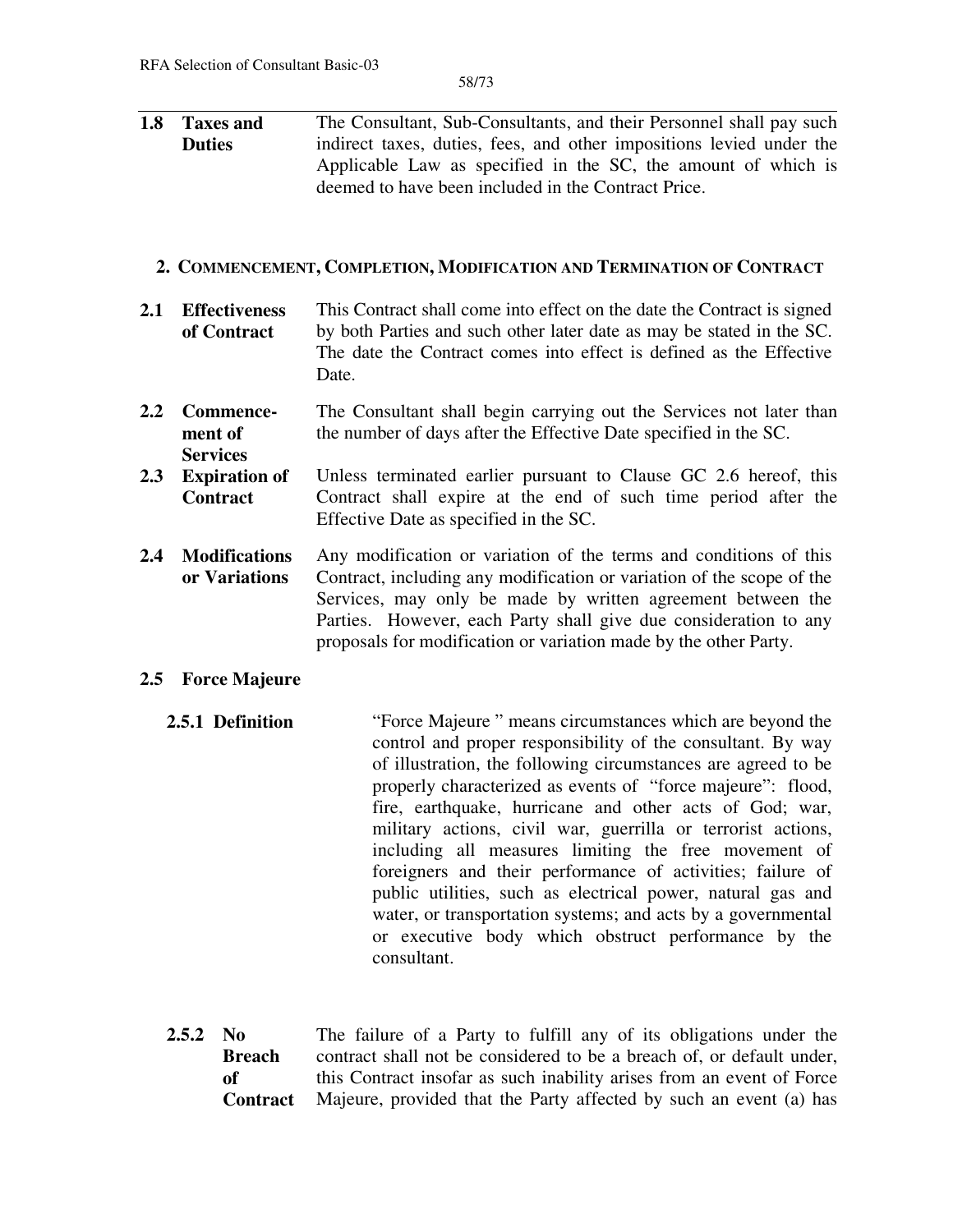taken all reasonable precautions, due care and reasonable alternative measures in order to carry out the terms and conditions of this Contract, and (b) has informed the other Party as soon as possible about the occurrence of such an event.

- **2.5.3 Extension of Time**  Any period within which a Party shall, pursuant to this Contract, complete any action or task, shall be extended for a period equal to the time during which such Party was unable to perform such action as a result of Force Majeure.
- **2.5.4 Payments** During the period of their inability to perform the Services as a result of an event of Force Majeure, the Consultant shall be entitled to continue to be paid under the terms of this Contract, as well as to be reimbursed for additional costs reasonably and necessarily incurred by them during such period for the purposes of the Services and in reactivating the Service after the end of such period.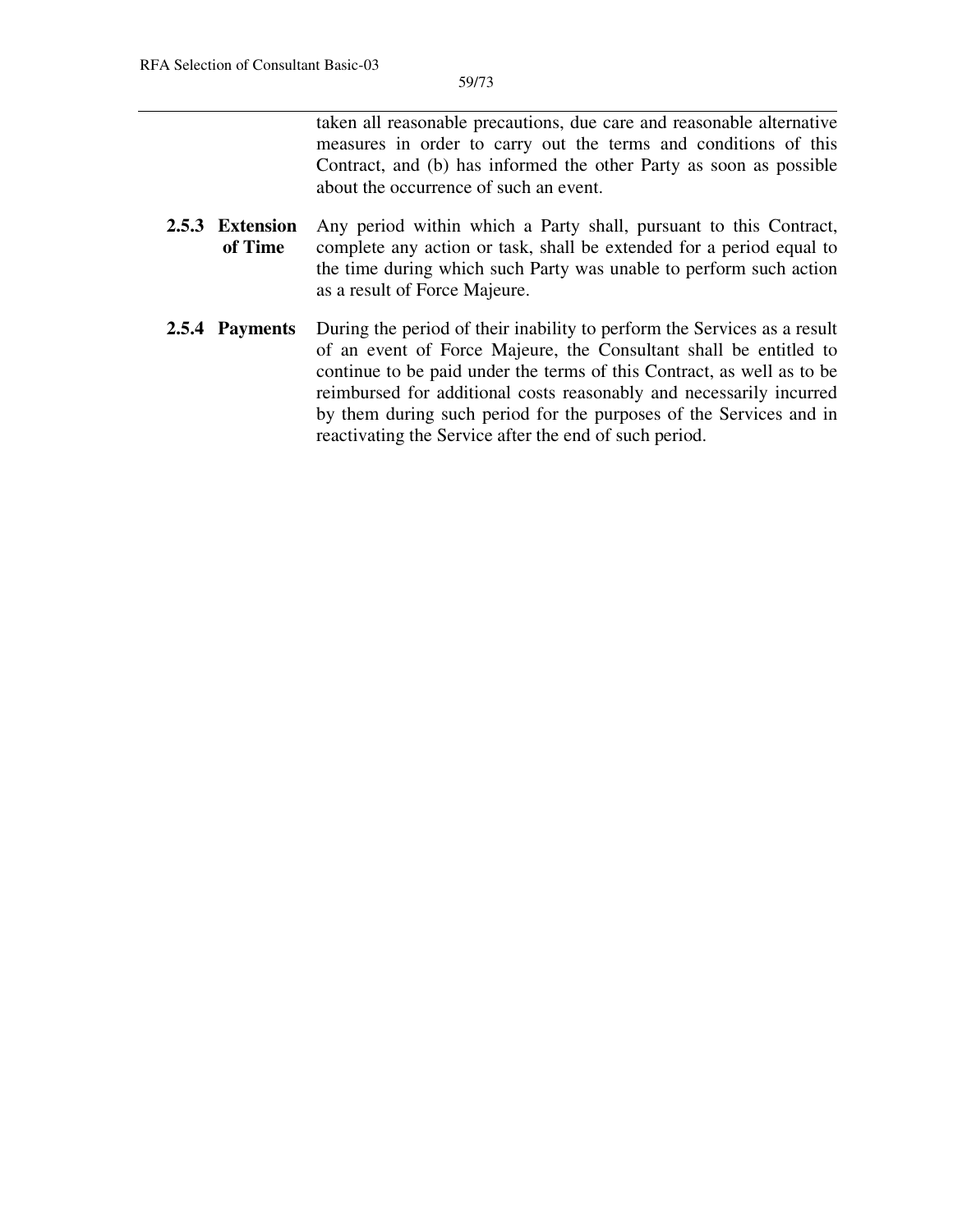## **2.6 Termination**

| <b>Client</b> | $2.6.1$ By the |     | The Client may terminate this Contract in case of the occurrence of<br>any of the events specified in paragraphs (a) through (f) of this Clause<br>GC 2.6.1. In such an occurrence the Client shall give a not less than<br>thirty (30) days' written notice of termination to the Consultant, and<br>sixty $(60)$ days' in the case of the event referred to in (e).                                                              |
|---------------|----------------|-----|------------------------------------------------------------------------------------------------------------------------------------------------------------------------------------------------------------------------------------------------------------------------------------------------------------------------------------------------------------------------------------------------------------------------------------|
|               |                | (a) | If the Consultant does not remedy a failure in the performance<br>of their obligations under the Contract, within thirty (30) days<br>after being notified or within any further period as the Client<br>may have subsequently approved in writing.                                                                                                                                                                                |
|               |                | (b) | If the Consultant becomes insolvent or bankrupt.                                                                                                                                                                                                                                                                                                                                                                                   |
|               |                | (c) | If the Consultant, in the judgment of the Client has engaged in<br>corrupt or fraudulent practices in competing for or in executing<br>the Contract.                                                                                                                                                                                                                                                                               |
|               |                |     | For the purpose of this clause,                                                                                                                                                                                                                                                                                                                                                                                                    |
|               |                |     | "corrupt Practice" means the offering, giving, receiving or soliciting<br>of any thing of value to influence the action of a public official<br>in the selection process or in contract execution.                                                                                                                                                                                                                                 |
|               |                |     | "Fraudulent Practice" means a misrepresentation of the facts in order<br>to influence a selection process or the execution of a contract to<br>the detriment of the client, and includes collusive practice<br>among consultants (prior to or after submission of proposals)<br>designed to establish, prices at artificial non-competitive levels<br>$\&$ to deprive the client of the benefits of free $\&$ open<br>competition" |
|               |                | (d) | If, as the result of Force Majeure, the Consultant are unable to<br>perform a material portion of the Services for a period of not<br>less than sixty $(60)$ days.                                                                                                                                                                                                                                                                 |
|               |                | (e) | If the Client, in its sole discretion and for any reason<br>whatsoever, decides to terminate this Contract.                                                                                                                                                                                                                                                                                                                        |
|               |                | (f) | If the Consultant fails to comply with any final decision<br>reached as a result of arbitration proceedings pursuant to Clause<br>GC 8 hereof.                                                                                                                                                                                                                                                                                     |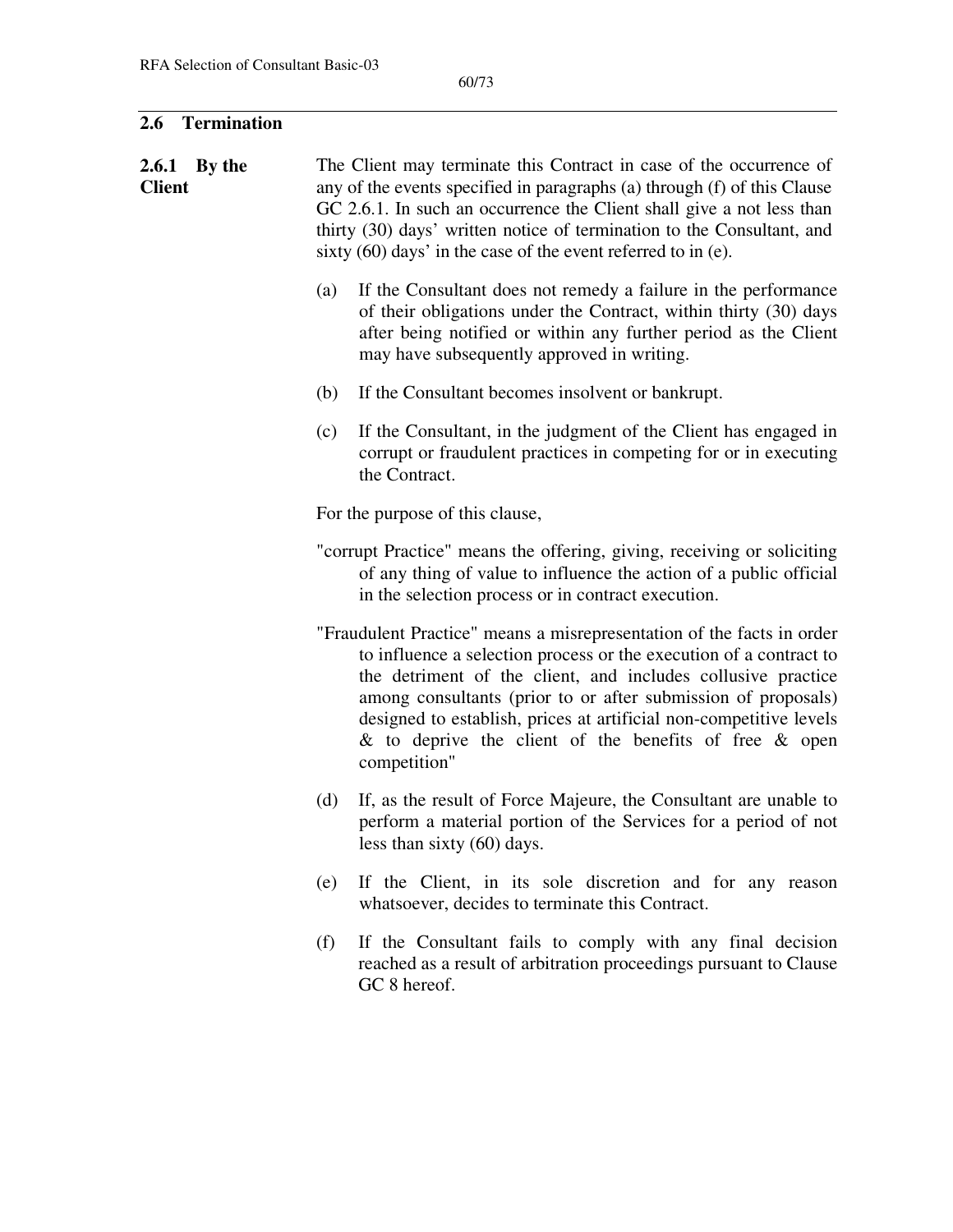| 2.6.2<br>By the<br>Consulta<br>nt                   |                                           |     | The Consultants may terminate this Contract, by not less than thirty<br>(30) days' written notice to the Client, such notice to be given after<br>the occurrence of any of the events specified in paragraphs (a)<br>through (c) of this Clause GC 2.6.2:                                                                                                                                               |
|-----------------------------------------------------|-------------------------------------------|-----|---------------------------------------------------------------------------------------------------------------------------------------------------------------------------------------------------------------------------------------------------------------------------------------------------------------------------------------------------------------------------------------------------------|
|                                                     |                                           | (a) | If the Client fails to pay any money due to the Consultant<br>pursuant to this Contract and not subject to dispute pursuant to<br>Clause GC 7 hereof within forty-five (45) days after receiving<br>written notice from the Consultant that such payment is<br>overdue.                                                                                                                                 |
|                                                     |                                           | (b) | If, as the result of Force Majeure, the Consultant is unable to<br>perform a material portion of the Services for a period of not<br>less than sixty $(60)$ days.                                                                                                                                                                                                                                       |
|                                                     |                                           | (c) | If the Client fails to comply with any final decision reached as a<br>result of arbitration pursuant to Clause GC 8 hereof.                                                                                                                                                                                                                                                                             |
| 2.6.3<br><b>Payment</b><br>upon<br>Termina-<br>tion |                                           |     | Upon termination of this Contract pursuant to Clauses GC 2.6.1 or<br>GC 2.6.2, the Client shall make the following payments to the<br>Consultant:                                                                                                                                                                                                                                                       |
|                                                     |                                           | (a) | payment pursuant to Clause GC 6 for Services satisfactorily<br>performed prior to the effective date of termination;                                                                                                                                                                                                                                                                                    |
|                                                     |                                           | (b) | except in the case of termination pursuant to paragraphs (a)<br>through (c), and (f) of Clause GC 2.6.1, reimbursement of any<br>reasonable cost incident to the prompt and orderly termination<br>of the Contract, including the cost of the return travel of the<br>Personnel and their eligible dependents.                                                                                          |
|                                                     |                                           |     | 3. OBLIGATIONS OF THE CONSULTANT                                                                                                                                                                                                                                                                                                                                                                        |
| <b>General</b><br>3.1                               |                                           |     |                                                                                                                                                                                                                                                                                                                                                                                                         |
| 3.1.1                                               | <b>Standard</b><br>of<br>Perform-<br>ance |     | The Consultant shall perform the Services and carry out their<br>obligations hereunder with all due diligence, efficiency and<br>economy, in accordance with generally accepted professional<br>standards and practices, and shall observe sound management<br>practices, and employ appropriate technology and safe and effective<br>equipment, machinery, materials and methods. The Consultant shall |

equipment, machinery, materials and methods. The Consultant shall always act, in respect of any matter relating to this Contract or to the Services, as faithful advisers to the Client, and shall at all times support and safeguard the Client's legitimate interests in any dealings with Sub-Consultants or third Parties.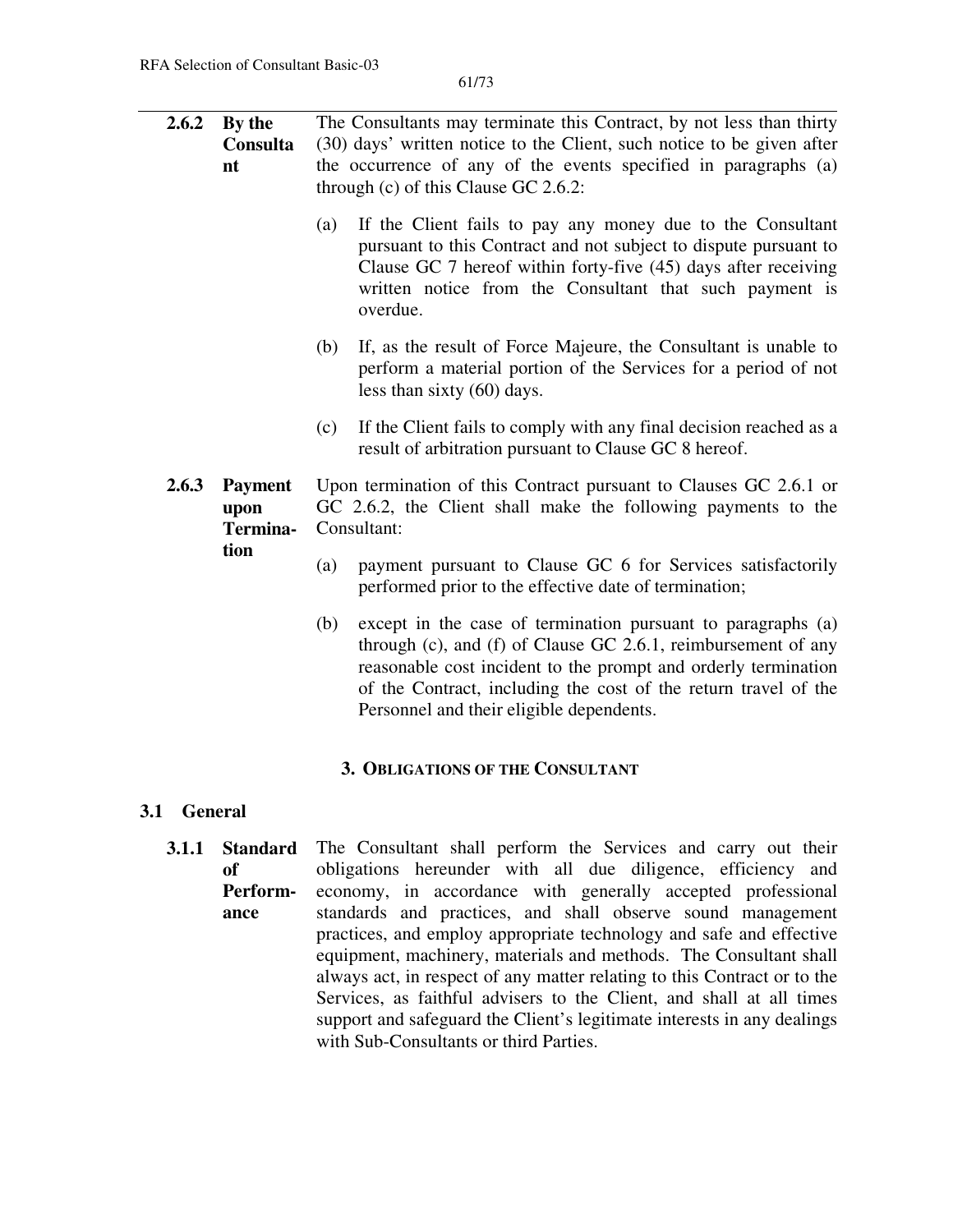- **3.2 Conflict of Interests**  The Consultant shall hold the Client's interests paramount, without any consideration for future work, and strictly avoid conflict with other assignments or their own corporate interests.
	- **3.2.1 Consultants Not to Benefit from Commissions, Discounts, etc.**  The payment of the Consultant pursuant to Clause GC 6 shall constitute the Consultant's only payment in connection with this Contract or the Services, and the Consultant shall not accept for their own benefit any trade commission, discount, or similar payment in connection with activities pursuant to this Contract or to the Services or in the discharge of their obligations under the Contract, and the Consultant shall use their best efforts to ensure that the Personnel, any Sub-Consultants, and agents of either of them similarly shall not receive any such additional payment.
	- **3.2.2 Consultant and Affiliates Not to be Otherwise Interested in Project**  The Consultant agrees that, during the term of this Contract and after its termination, the Consultant and any entity affiliated with the Consultant, as well as any Sub-Consultants and any entity affiliated with such Sub-Consultants, shall be disqualified from providing goods, works or services (other than consulting services) resulting from or directly related to the Consultant's Services for the preparation or implementation of the project.
	- **3.2.3 Prohibition of Conflicting Activities**  Neither the consultant nor their sub-consultants nor the personnel shall engage, either directly or indirectly, in any of the following activities:-

a. During the term of this contract, any business or professional activities in Nepal which would conflict with the activities assigned to them under this contract, or

 b. After the termination of this contract, such other activities as may be specified in the SC.

- **3.3 Confidentiality** Except with the prior written consent of the Client, the Consultant and the Personnel shall not at any time communicate to any person or entity any confidential information acquired in the course of the Services, nor shall the Consultant and the Personnel make public the recommendations formulated in the course of, or as a result of, the Services.
- **3.4 Insurance to be Taken Out by the Consultant**  The Consultant (a) shall take out and maintain, and shall cause any Sub-Consultants to take out and maintain, at their (or the Sub-Consultants', as the case may be) own cost but on terms and conditions approved by the Client, insurance against the risks, and for the coverage, as shall be specified in the SC; and (b) at the Client's request, shall provide evidence to the Client showing that such insurance has been taken out and maintained and that the current premiums have been paid.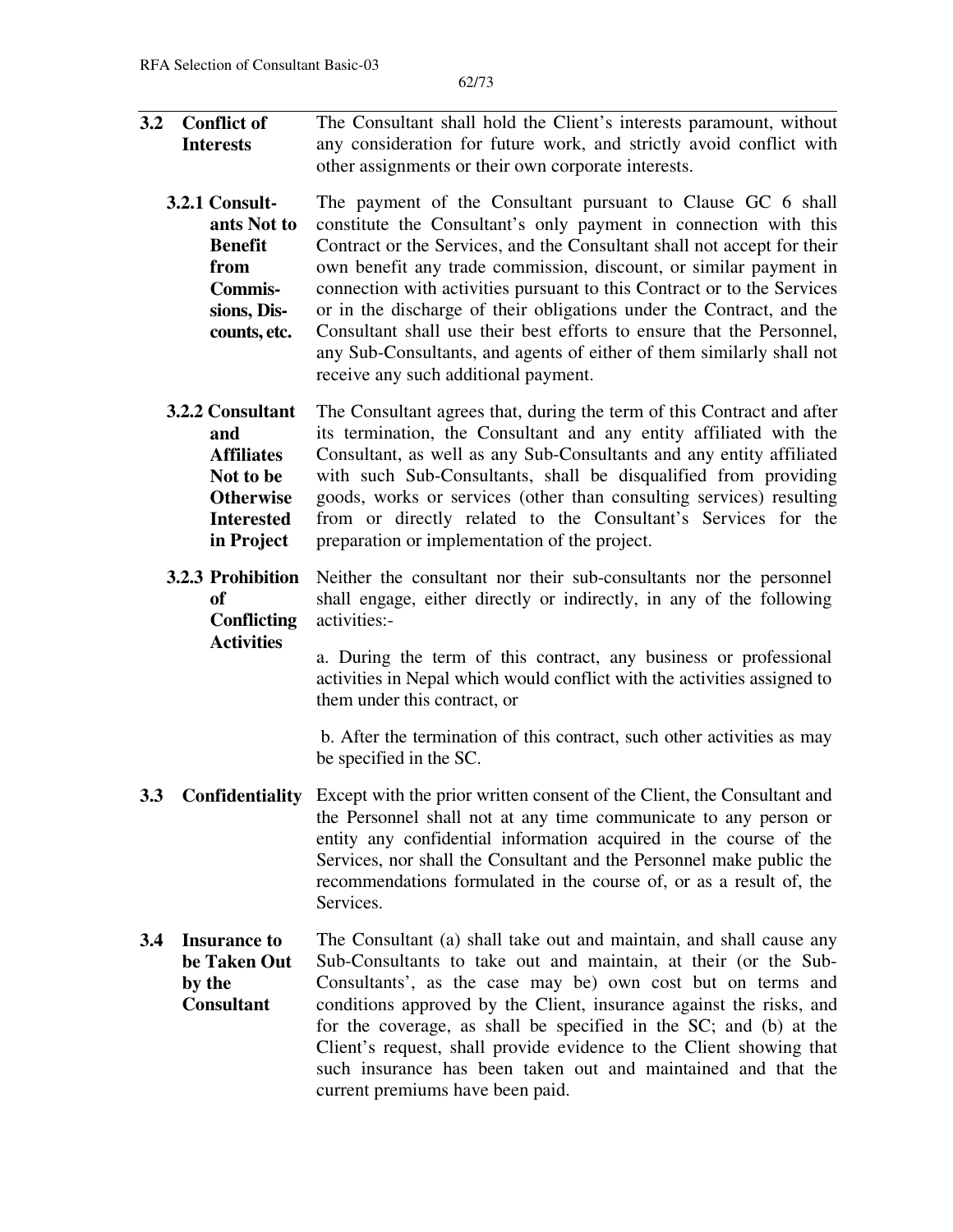| 3.5 | Consultant's<br><b>Actions</b><br><b>Requiring</b><br><b>Client's Prior</b><br><b>Approval</b>            | The Consultant shall obtain the Client's prior approval in writing before<br>taking any of the following actions:                                                                                                                                                                                                                                                                                                                                                                                                                                                                                                                                     |                                                                                                                                                                                                                                                                                                                                                                                        |
|-----|-----------------------------------------------------------------------------------------------------------|-------------------------------------------------------------------------------------------------------------------------------------------------------------------------------------------------------------------------------------------------------------------------------------------------------------------------------------------------------------------------------------------------------------------------------------------------------------------------------------------------------------------------------------------------------------------------------------------------------------------------------------------------------|----------------------------------------------------------------------------------------------------------------------------------------------------------------------------------------------------------------------------------------------------------------------------------------------------------------------------------------------------------------------------------------|
|     |                                                                                                           | (a)                                                                                                                                                                                                                                                                                                                                                                                                                                                                                                                                                                                                                                                   | entering into a subcontract for the performance of any part of the<br>Services,                                                                                                                                                                                                                                                                                                        |
|     |                                                                                                           | (b)                                                                                                                                                                                                                                                                                                                                                                                                                                                                                                                                                                                                                                                   | appointing such members of the Personnel not listed by name in<br>Appendix C, and                                                                                                                                                                                                                                                                                                      |
|     |                                                                                                           | (c)                                                                                                                                                                                                                                                                                                                                                                                                                                                                                                                                                                                                                                                   | any other action that may be specified in the SC.                                                                                                                                                                                                                                                                                                                                      |
| 3.6 | <b>Reporting</b><br><b>Obligations</b>                                                                    | (a)                                                                                                                                                                                                                                                                                                                                                                                                                                                                                                                                                                                                                                                   | The Consultant shall submit to the Client the reports and<br>documents specified in Appendix B hereto, in the form, in the<br>numbers and within the time periods set forth in the said Appendix.                                                                                                                                                                                      |
|     |                                                                                                           | (b)                                                                                                                                                                                                                                                                                                                                                                                                                                                                                                                                                                                                                                                   | Final reports shall be delivered in CD ROM in addition to the hard<br>copies specified in said Appendix.                                                                                                                                                                                                                                                                               |
| 3.7 | <b>Documents</b><br><b>Prepared by</b><br>the Consultant<br>to be the<br><b>Property of</b><br>the Client | (a)                                                                                                                                                                                                                                                                                                                                                                                                                                                                                                                                                                                                                                                   | All plans, drawings, specifications, designs, reports, other<br>documents and software submitted by the Consultant under this<br>Contract shall become and remain the property of the Client, and<br>the Consultant shall, not later than upon termination or expiration<br>of this Contract, deliver all such documents to the Client, together<br>with a detailed inventory thereof. |
|     |                                                                                                           | (b)                                                                                                                                                                                                                                                                                                                                                                                                                                                                                                                                                                                                                                                   | The Consultant may retain a copy of such documents and software.<br>Restrictions about the future use of these documents, if any, shall<br>be specified in the SC.                                                                                                                                                                                                                     |
| 3.8 | Accounting,<br><b>Inspection and</b><br><b>Auditing</b>                                                   | The Consultant (i) shall keep accurate and systematic accounts and<br>records in respect of the Services hereunder, in accordance with<br>internationally accepted accounting principles and in such form and<br>detail as will clearly identify all relevant time changes and costs, and the<br>bases thereof, and (ii) shall periodically permit the Client or its<br>designated representative, and up to two years from the expiration or<br>termination of this Contract, to inspect the same and make copies<br>thereof as well as to have them audited by auditors appointed by the<br>Client if so required by the Client as the case may be. |                                                                                                                                                                                                                                                                                                                                                                                        |

### **4. CONSULTANT'S PERSONNEL**

**4.1 Description of Personnel**  The Consultant shall employ and provide such qualified and experienced Personnel and Sub-Consultants as are required to carry out the Services. The titles, agreed job descriptions, minimum qualifications, and estimated periods of engagement in the carrying out of the Services of the Consultant's Key Personnel are described in Appendix C. The Key Personnel and Sub-Consultants listed by title as well as by name in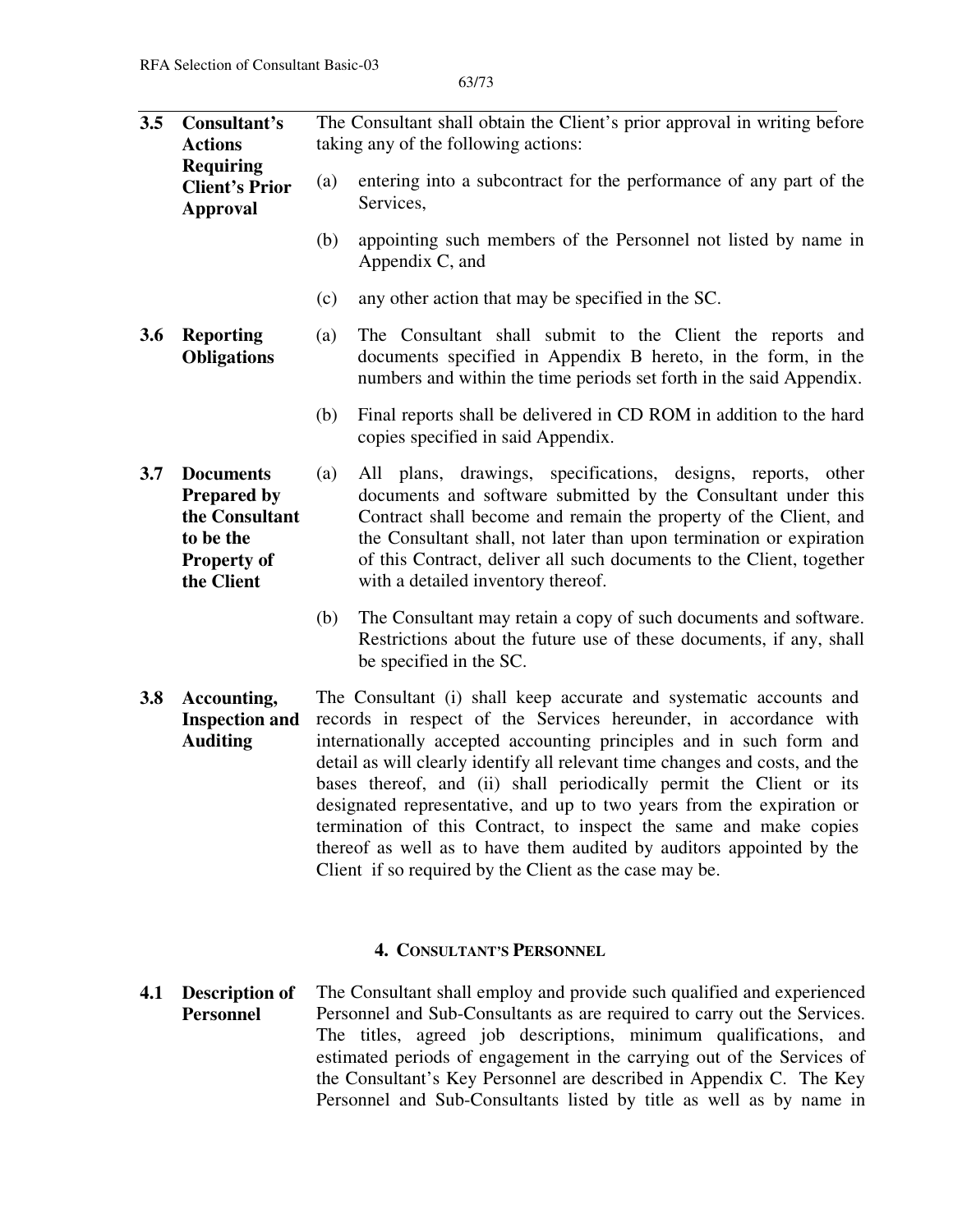## Appendix C are hereby approved by the Client.

- **4.2 Removal and/or Replacement of Personnel**  (a) Except as the Client may otherwise agree, no changes shall be made in the Key Personnel. If, for any reason beyond the reasonable control of the Consultant, such as retirement, death, medical incapacity, among others, it becomes necessary to replace any of the Key Personnel, the Consultant shall provide as a replacement a person of equivalent or better qualifications.
	- (b) If the Client finds that any of the Personnel have (i) committed serious misconduct or have been charged with having committed a criminal action, or (ii) have reasonable cause to be dissatisfied with the performance of any of the Personnel, then the Consultant shall, at the Client's written request specifying the grounds thereof, provide as a replacement a person with qualifications and experience acceptable to the Client.
	- (c) The Consultant shall have no claim for additional costs arising out of or incidental to any removal and/or replacement of Personnel.

## **5. OBLIGATIONS OF THE CLIENT**

**5.1 Assistance and Exemptions**  The Client shall use its best efforts to ensure that the Government shall provide the Consultant such assistance and exemptions as specified in the SC.

**5.2** Change **the Applicable Law**  Law with respect to taxes and duties which increases or decreases the **Related to Taxes**  cost incurred by the Consultant in performing the Services, then the **and Duties**  in If, after the date of this Contract, there is any change in the Applicable remuneration and reimbursable expenses otherwise payable to the Consultant under this Contract shall be increased or decreased accordingly by agreement between the Parties, and corresponding adjustments shall be made to the amounts referred to in Clauses GC 6.2 (a) or (b), as the case may be. However, the payment of an Income Tax is the liability of the consultant, hence shall not be considered for an adjustment.

**5.3 Services and Facilities**  The Client shall make available free of charge to the Consultant the Services and Facilities listed under Appendix F.

### **6. PAYMENTS TO THE CONSULTANT**

**6.1 Lump-Sum Payment**  The total payment due to the Consultant shall not exceed the Contract Price which is an all inclusive fixed lump-sum covering all costs required to carry out the Services described in Appendix A. Except as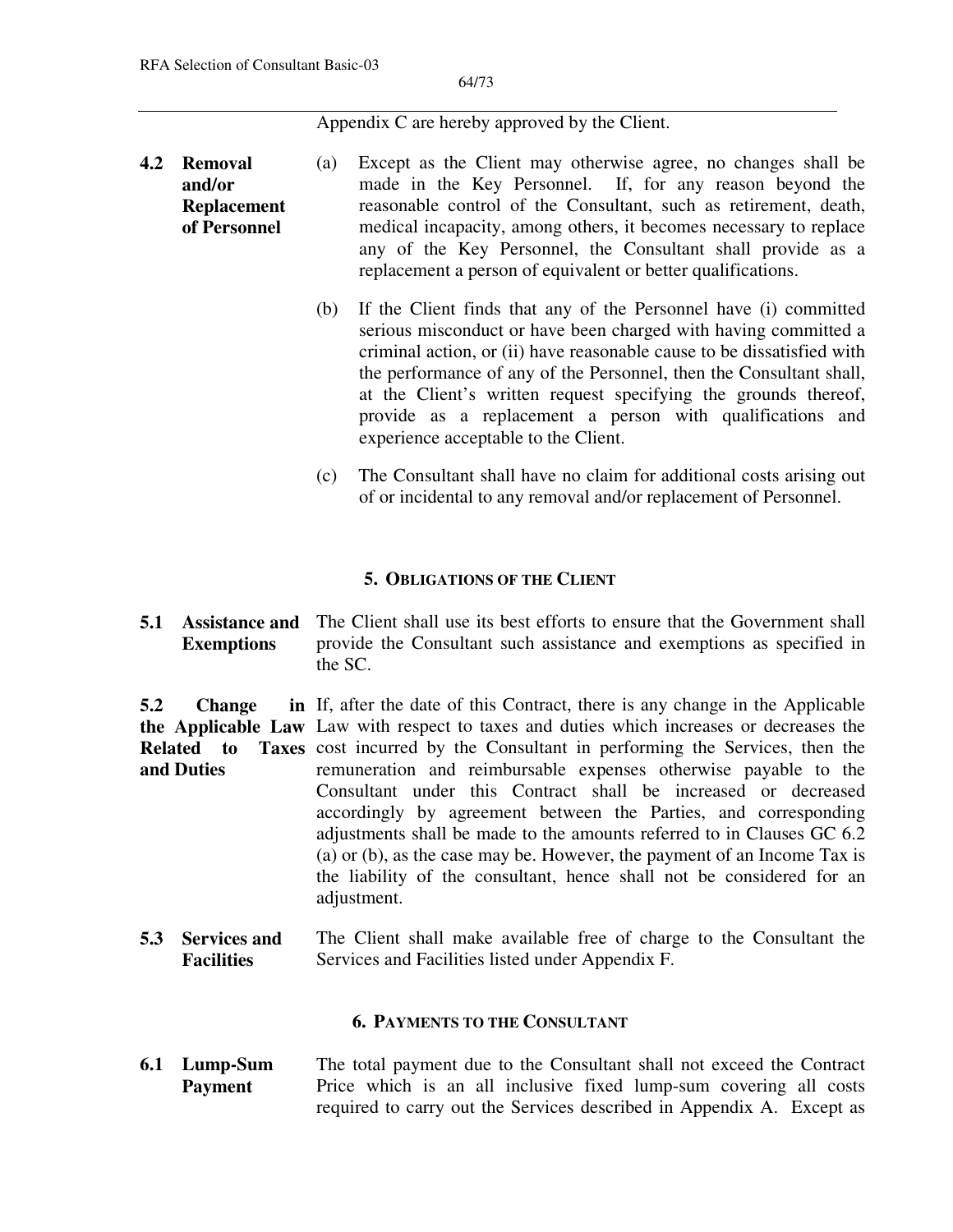provided in Clause 5.2, the Contract Price may only be increased above the amounts stated in Clause 6.2 if the Parties have agreed to additional payments in accordance with Clause 2.4.

- **6.2 Contract Price** (a) The price payable in foreign currency/currencies is set forth in the SC.
	- (b) The price payable in local currency is set forth in the SC.
- **6.3 Payment for Additional Services**  For the purpose of determining the remuneration due for additional services as may be agreed under Clause 2.4, a breakdown of the lumpsum price is provided in Appendices D and E.
- **6.4 Terms and Conditions of Payment**  Payments will be made to the account of the Consultant and according to the payment schedule stated in the SC. Unless otherwise stated in the SC, the first payment shall be made against the provision by the Consultant of an advance payment guarantee for the same amount, and shall be valid for the period stated in the SC. Such guarantee shall be in the form set forth in Appendix G hereto, or in such other form, as the Client shall have approved in writing. Any other payment shall be made after the conditions listed in the SC for such payment have been met, and the Consultant has submitted an invoice to the Client specifying the amount due..
- **6.5 Interest on Delayed Payments** If the Client has delayed payments beyond fifteen (15) days after the due date stated in the Clause SC 6.4

### **7. GOOD FAITH**

**7.1 Good Faith** The Parties undertake to act in good faith with respect to each other's rights under this Contract and to adopt all reasonable measures to ensure the realization of the objectives of this Contract.

### **8. SETTLEMENT OF DISPUTES**

- **8.1 Amicable Settlement**  The Parties agree that the avoidance or early resolution of disputes is crucial for a smooth execution of the Contract and the success of the assignment. The Parties shall use their best efforts to settle amicably all disputes arising out of or in connection with this Contract or its interpretation.
- **8.2 Dispute Resolution**  Any dispute between the Parties as to matters arising pursuant to this Contract that cannot be settled amicably within thirty (30) days after receipt by one Party of the other Party's request for such amicable settlement may be submitted by either Party for settlement in accordance with the provisions specified in the SC.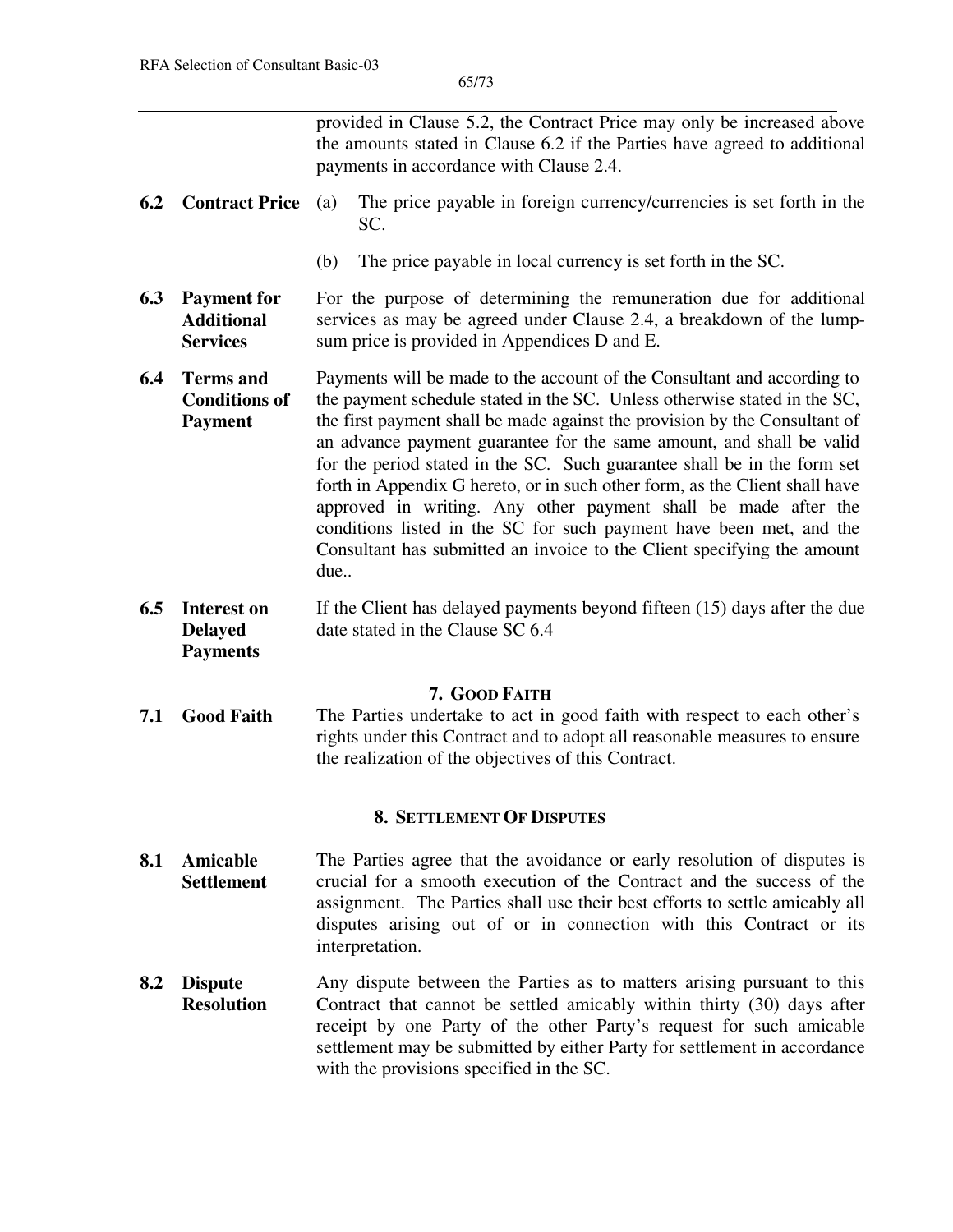# **Number of GC Clause Amendments of, and Supplements to, Clauses in the General Conditions of Contract 1.1** *The words "in the Government's country" are amended to read "in Nepal".*  **1.3** The language is *English* 1.4 **The addresses are:** Client: *Nepal Telecommunications Authority (NTA)* Attention: *Chairman, NTA* Telephone: *977-1-4101030/31/32/33* Facsimile: *977-1-4101034* E-mail: *E-mail: chairman@nta.gov.np,, ntra@nta.gov.np* Consultant: Attention: Facsimile: E-mail: **1.6** The Member in Charge is *[insert name of member] Note: If the Consultant consists of a joint venture/ consortium/ association of more than one entity, the name of the entity whose address is specified in Clause SC 1.6 should be inserted here. If the Consultant consists only of one entity, this Clause SC 1.6 should be deleted from the SC.* **1.7 The Authorized Representatives are:** For the Client: *Mr. Bhesh raj Kanel, Chairman, NTA* For the Consultant:

## **III. Special Conditions of Contract**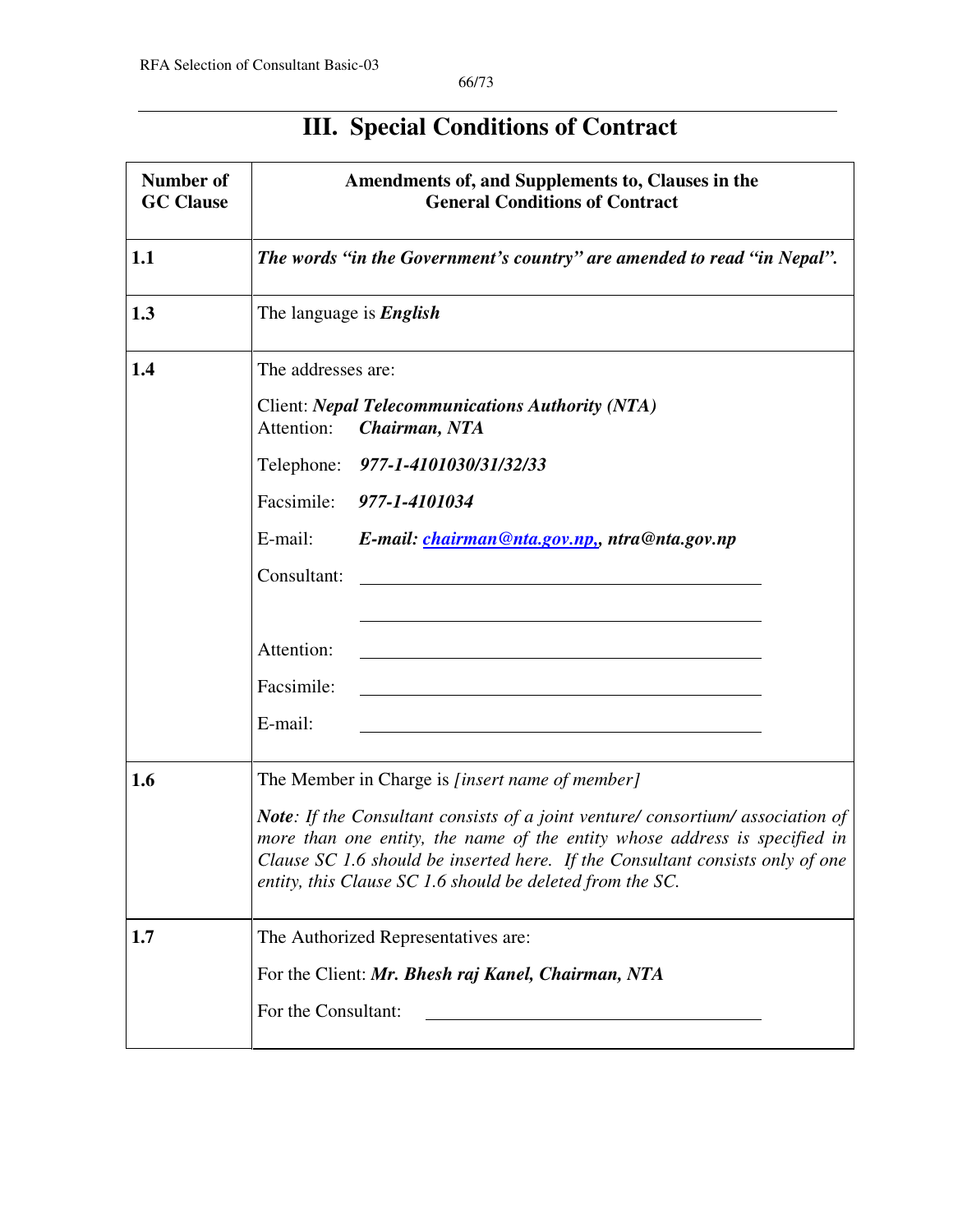| 1.8 | The Consultant, the Sub-Consultants and the Personnel shall be liable for any<br>indirect taxes, duties, fees, levies and other impositions imposed, under the<br>Applicable Law, on the Consultant, the Sub-Consultants and the Personnel in<br>respect of:                                                                                                                                                                                                                                                                                                                            |  |
|-----|-----------------------------------------------------------------------------------------------------------------------------------------------------------------------------------------------------------------------------------------------------------------------------------------------------------------------------------------------------------------------------------------------------------------------------------------------------------------------------------------------------------------------------------------------------------------------------------------|--|
|     | any payments whatsoever made to the Consultant, Sub-Consultants and<br>(a)<br>the Personnel in connection with the carrying out of the Services;                                                                                                                                                                                                                                                                                                                                                                                                                                        |  |
|     | any equipment, materials and supplies brought into the Government's<br>(b)<br>country by the Consultant or Sub-Consultants for the purpose of carrying<br>out the Services and which, after having been brought into such<br>territories, will be subsequently withdrawn there from by them;                                                                                                                                                                                                                                                                                            |  |
|     | any equipment imported for the purpose of carrying out the Services and<br>(c)<br>paid for out of funds provided by the Client and which is treated as<br>property of the Client;                                                                                                                                                                                                                                                                                                                                                                                                       |  |
|     | any property brought into the Government's country by the Consultant,<br>(d)<br>any Sub-Consultants or the Personnel or the eligible dependents of such<br>Personnel for their personal use and which will subsequently be<br>withdrawn there from by them upon their respective departure from the<br>Government's country, provided that:                                                                                                                                                                                                                                             |  |
|     | (1)<br>the Consultant, Sub-Consultants and Personnel, and their eligible<br>dependents, shall follow the usual customs procedures of the<br>Government's country in<br>importing property<br>into<br>the<br>Government's country; and                                                                                                                                                                                                                                                                                                                                                   |  |
|     | if the Consultant, Sub-Consultants or Personnel, or their eligible<br>(2)<br>dependents, do not withdraw but dispose of any property in the<br>Government's country upon which customs duties and taxes have<br>been exempted, the Consultant, Sub-Consultants or Personnel, as<br>the case may be, (i) shall bear such customs duties and taxes in<br>conformity with the regulations of the Government's country, or<br>(ii) shall reimburse them to the Client if they were paid by the<br>Client at the time the property in question was brought into the<br>Government's country. |  |
| 2.1 | The Effective Date means the date of the signing of the contract or such<br>other time period as parties may agree in writing.                                                                                                                                                                                                                                                                                                                                                                                                                                                          |  |
| 2.2 | The date for the commencement of Services is: Not later than the 5 days<br>after the effective date or such other time period as parties may agree in<br>writing.                                                                                                                                                                                                                                                                                                                                                                                                                       |  |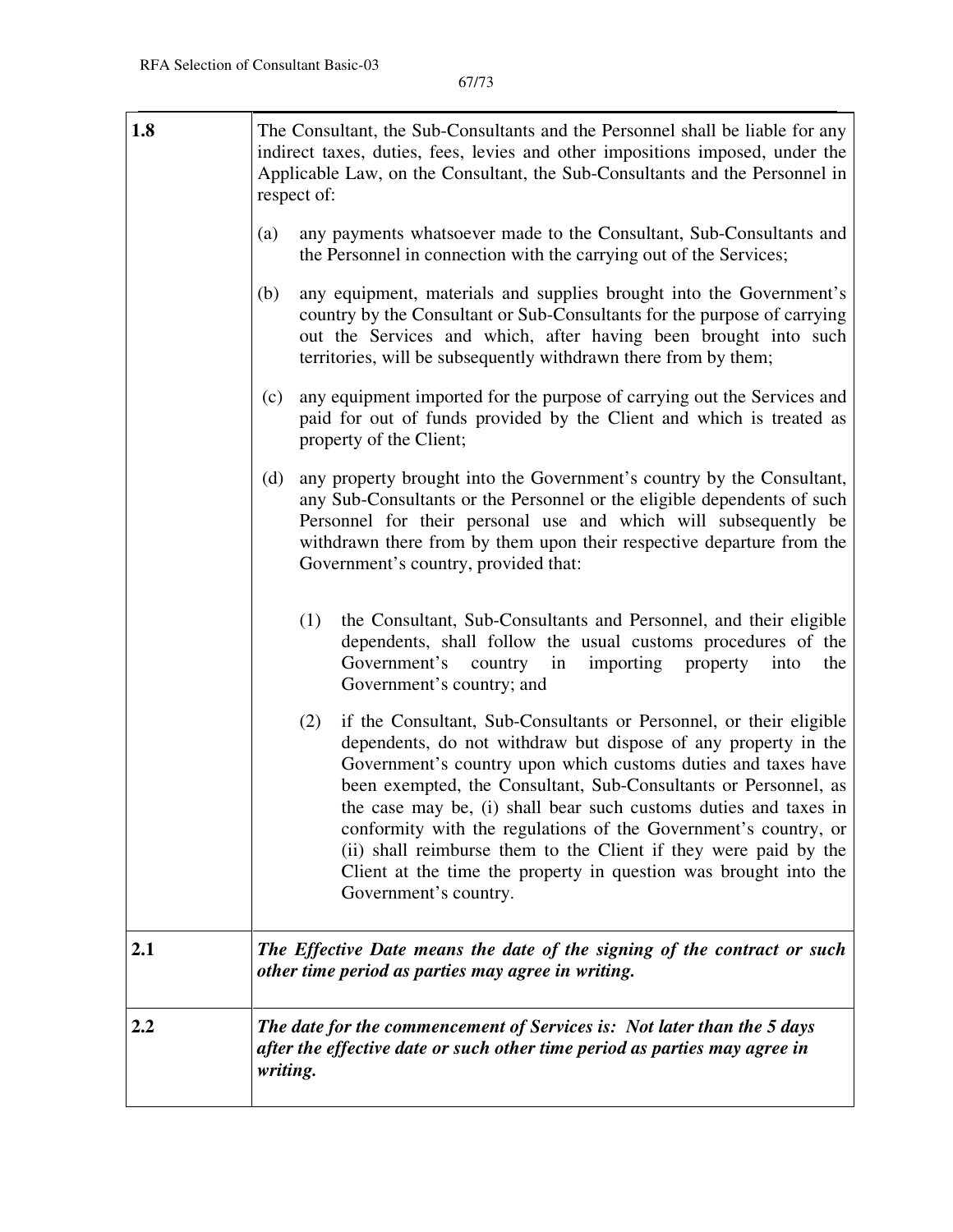| 2.3    |                                                                                                                                                                                                                                                                                              |
|--------|----------------------------------------------------------------------------------------------------------------------------------------------------------------------------------------------------------------------------------------------------------------------------------------------|
| 3.4    | The risks and the coverage shall be as follows:                                                                                                                                                                                                                                              |
|        | (a) Professional liability insurance, with a minimum of an amount equivalent<br>to the Contract Price.                                                                                                                                                                                       |
|        | Third party motor vehicle liability: insurance in respect of motor vehicles<br>(b)<br>operated in Nepal by the Consultant or its Personnel or any Sub-<br>Consultants or their Personnel, with a minimum coverage of death (NRs.<br>500,000.00) and Injury (NRs. 200,000.00) per occurrence. |
|        | Third Party liability insurance, with a minimum coverage of NRs.<br>(c)<br>1,000,000.00.                                                                                                                                                                                                     |
| 3.7(b) | The Consultant shall not use these documents and software for purposes<br>unrelated to this Contract without the prior written approval of the Client.                                                                                                                                       |
| 5.1    | <b>Not Applicable.</b>                                                                                                                                                                                                                                                                       |
| 6.2(a) | The amount in foreign currency or currencies is:                                                                                                                                                                                                                                             |
| 6.2(b) | The amount in local currency is: equivalent to NRs                                                                                                                                                                                                                                           |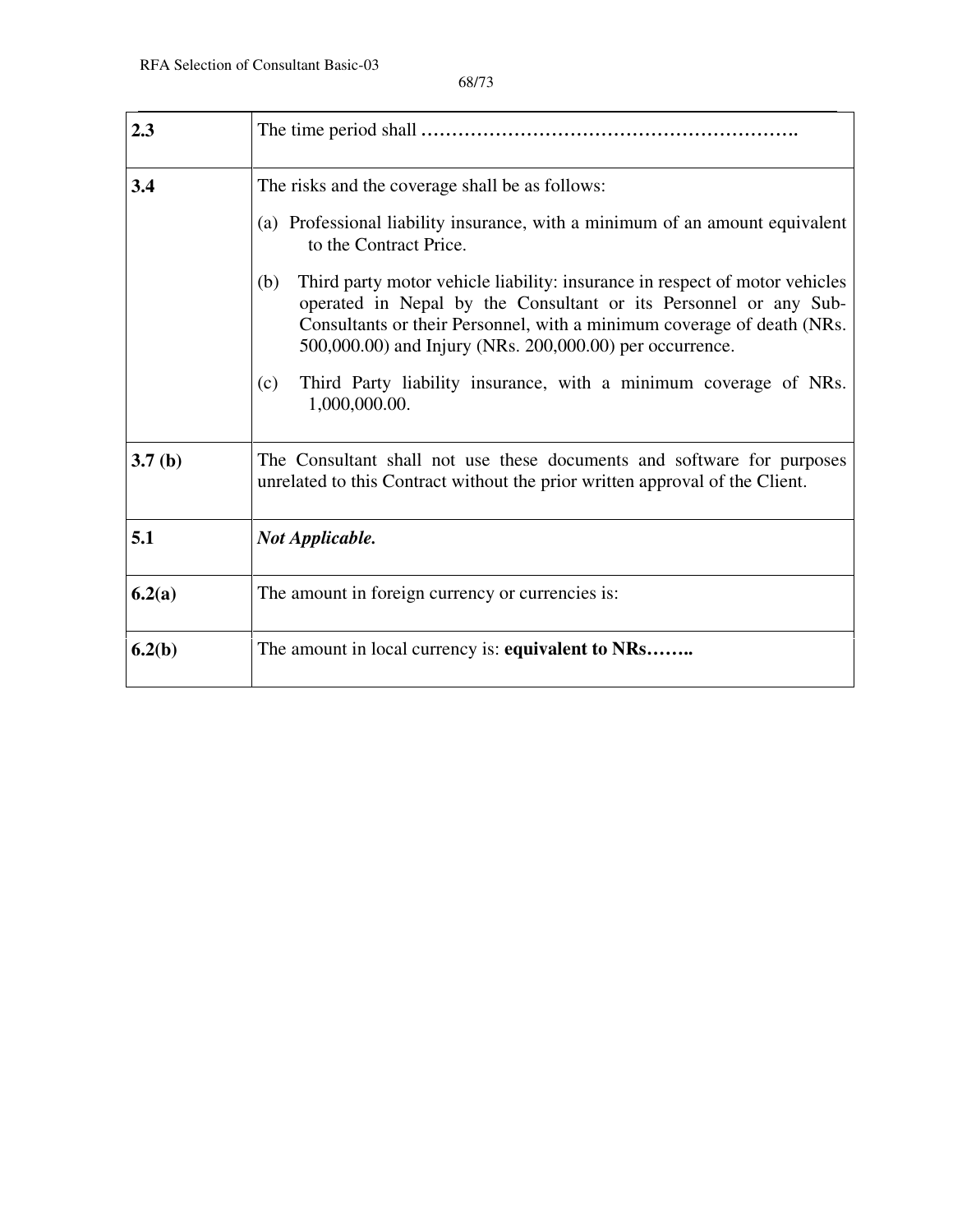| 6.4 | The accounts are:                                                                                                                                                                                 |  |  |  |  |  |
|-----|---------------------------------------------------------------------------------------------------------------------------------------------------------------------------------------------------|--|--|--|--|--|
|     | for foreign currency or currencies: [insert account]                                                                                                                                              |  |  |  |  |  |
|     | for local currency: [insert account]                                                                                                                                                              |  |  |  |  |  |
|     | Payments shall be made according to the any of the following schedule in the<br>lump-sum basis:                                                                                                   |  |  |  |  |  |
|     | <b>Schedule 1</b>                                                                                                                                                                                 |  |  |  |  |  |
|     | (a) Twenty (20) percent of the Contract Amount shall be paid on the<br>commencement date against the submission of Bank Guarantee for the<br>same.                                                |  |  |  |  |  |
|     | (b) Ten (10) percent of the Contract Amount shall be paid upon<br>submission of the inception report (describing the methodology for<br>conducting the assignment) satisfactory to the Client.    |  |  |  |  |  |
|     | (c) Twenty (25) percent of the Contract Amount shall be paid upon<br>submission of Interim Report (Certification of completion of<br>Milestones) satisfactory to the Client.                      |  |  |  |  |  |
|     | (d) Forty (25) percent of the Contract Amount shall be paid upon<br>submission of the draft final report satisfactory to the Client.                                                              |  |  |  |  |  |
|     | (e) Twenty (20) percent of the Contract amount shall be paid upon approval<br>of the final report satisfactory to the Client                                                                      |  |  |  |  |  |
|     | The bank guarantee shall be released when the total payments reach fifty<br>$(50)$ percent of Lump-sum amount.                                                                                    |  |  |  |  |  |
|     | <b>Schedule 2</b>                                                                                                                                                                                 |  |  |  |  |  |
|     | (a) Twenty (20) percent of the Contract Amount shall be paid upon<br>submission of the inception report (describing the methodology for<br>conducting the assignment) satisfactory to the Client. |  |  |  |  |  |
|     | (b) Thirty (30) percent of the Contract Amount shall be paid upon<br>submission of Interim Report (Certification of completion of Milestones)<br>satisfactory to the Client.                      |  |  |  |  |  |
|     | Thirty (30) percent of the Contract Amount shall be paid upon<br>(c)<br>submission of the draft final report satisfactory to the Client.                                                          |  |  |  |  |  |
|     | (d) Twenty (20) percent of the Contract amount shall be paid upon<br>approval of the final report satisfactory to the Client                                                                      |  |  |  |  |  |
|     |                                                                                                                                                                                                   |  |  |  |  |  |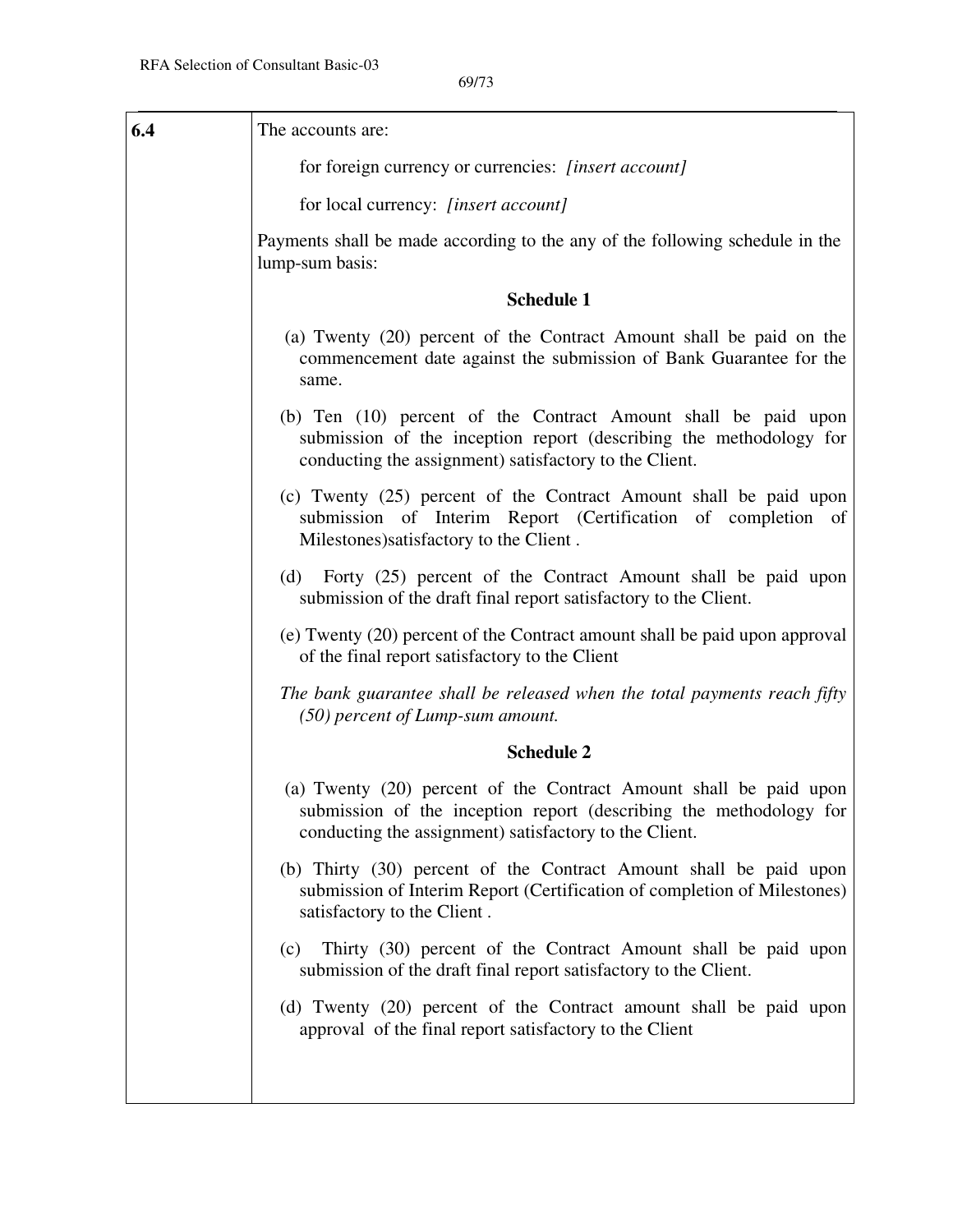| 6.5 | Payment shall be made within Fifteen (15) days of receipt of invoice and<br>relevant documents specified in clause 6.4, and within 30 (Thirty) days in the<br>case of final payment.                                                                                                                  |
|-----|-------------------------------------------------------------------------------------------------------------------------------------------------------------------------------------------------------------------------------------------------------------------------------------------------------|
|     | The interest rate is: the London inter-bank on-lending rate (LIBOR), plus $2\%$<br>for foreign currency; and 2% over prevailing commercial prime lending rate<br>for local currency.                                                                                                                  |
| 8.2 | This RFP shall be exclusively subject to, and interpreted in<br>accordance with, the Laws of Nepal.                                                                                                                                                                                                   |
|     | Any dispute, controversy or claim arising out of or in connection<br>with this RFP document, or the breach, termination or<br>invalidity thereof, shall be settled by arbitration in<br>accordance with the UNCITRAL Arbitration Rules as at<br>present in force and the venue shall be in Kathmandu. |
|     | If the consultant is a national of the Government's Country, this<br>provision should be modified and referred to Government<br>country's rules for settlement of disputes.                                                                                                                           |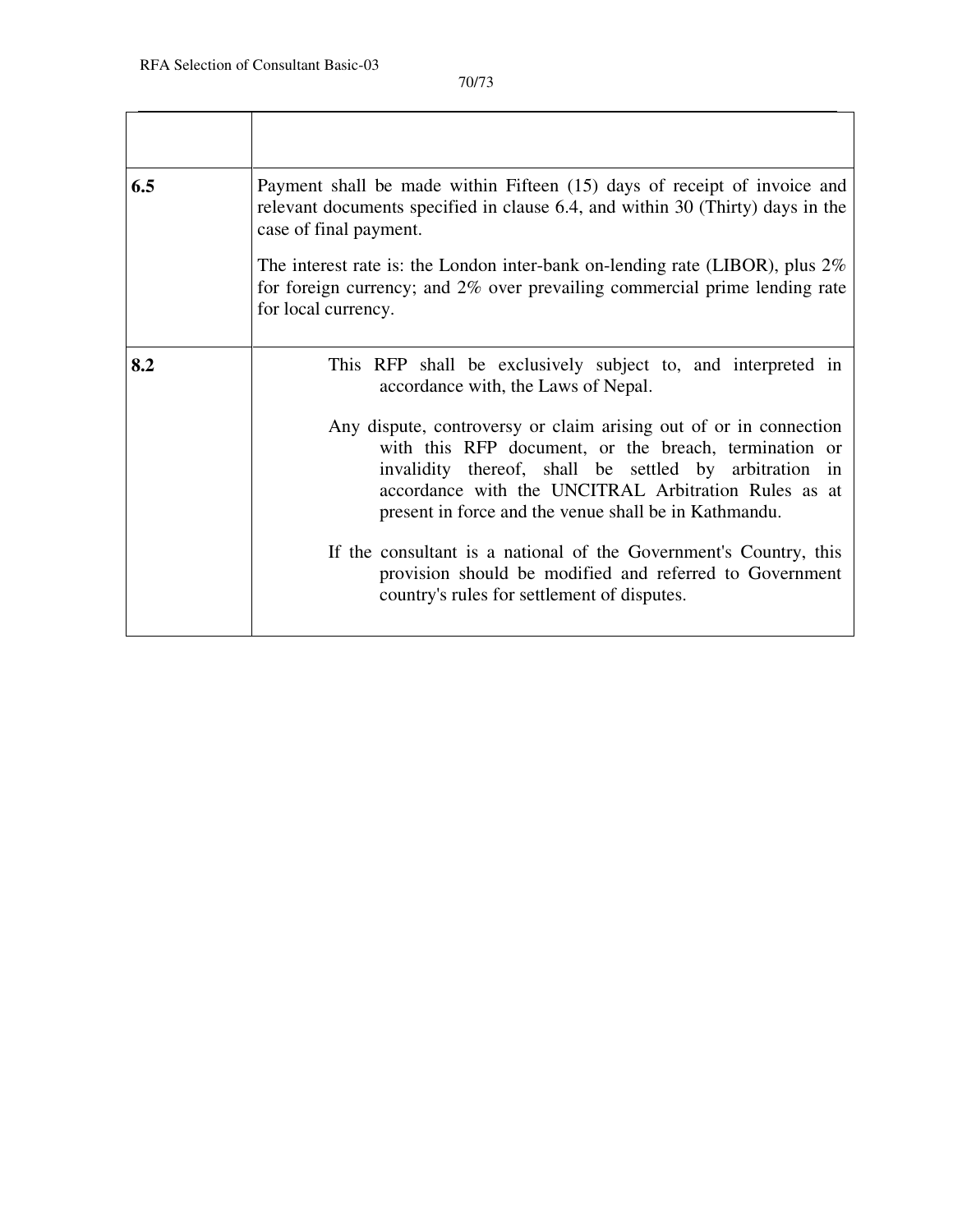## **IV. Appendices**

## **APPENDIX A – DESCRIPTION OF SERVICES**

*Note: Give detailed descriptions of the Services to be provided, dates for completion of various tasks, place of performance for different tasks, specific tasks to be approved by Client, etc.*

### **APPENDIX B - REPORTING REQUIREMENTS**

*Note: List format, frequency, and contents of reports; persons to receive them; dates of submission; etc.* 

## **APPENDIX C - KEY PERSONNEL AND SUB-CONSULTANTS**

## **APPENDIX D - BREAKDOWN OF CONTRACT PRICE IN FOREIGN CURRENCY –**

## **APPENDIX E - BREAKDOWN OF CONTRACT PRICE IN LOCAL CURRENCY –**

### **APPENDIX F - SERVICES AND FACILITIES PROVIDED BY THE CLIENT**

- Assistance in obtaining visa and permits needed to carry out the services in Nepal.
- Facilitate access to Reports, Information's, Data's etc subject to availability

### **APPENDIX G: MINUTES OF NEGOTIATIONS MEETINGS**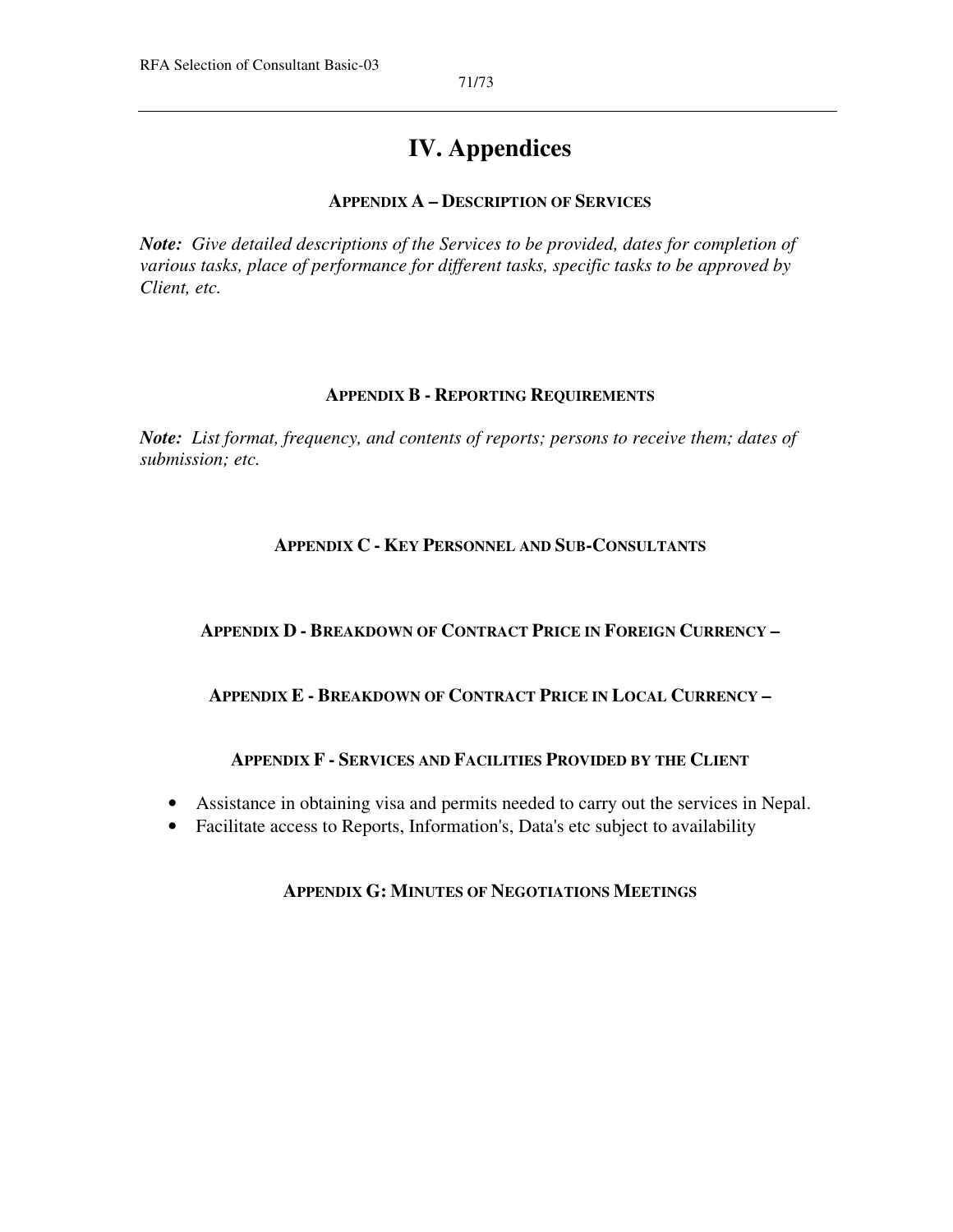72/73

Section 7

## **Bid Bond Form**

Ref No : ................. Date: ..........................

The Chairman, Nepal Telecommunications Authority GPO Box No. 9754 Bluestar Office Complex, Tripureswor Kathmandu, Nepal

Whereas *[Name of the consultant]* hereinafter called "The Consultant" has submitted its application dated *[Date]* to [Name of the service] hereinafter called "The SERVICE"

KNOW ALL PEOPLE by these presents that we *[Name of Bank]* of *[Name of country]* having our registered office at *[Address of Bank]* hereinafter called "The BANK" are bound unto Nepal Telecommunications Authority, hereinafter called "The AUTHORITY" by the amount of NRs..........OR US\$.................willingly and truly to be paid out to the said AUTHORITY upon entering any of the conditions specified below. The BANK binds itself, its successors and assigns by these presents sealed with the common seal of the said Bank this ............................ day of ..................... 2010.

The conditions of this obligation are :-

- (i) If the CONSULTANT withdraws its application prior to award of contract.
- (ii) If the CONSULTANT, having been notified of the acceptance of application by the AUTHORITY during the period of validity fails or refuses to furnish the Performance Guarantee of the specified amount and correct validity and Letter of Acceptance in accordance with the instructions given in the Letter of Intent issued by the AUTHORITY.
- (iii) If the CONSULTANT does not commence its service within 15 (fifteen) days after issuance of the directive to this effect.

We undertake to pay to the AUTHORITY up to the above amount upon receipt of its first written demand without the AUTHORITY having to substantiate its demand, provided that in its demand the AUTHORITY will note that the amount claimed by it is due to the occurrence of one or more of the aforementioned conditions, specifying the occurred condition or conditions.

This guarantee will remain valid for 90 (Ninty) days from the closing date of submission of the application (i.e., until …………, 2010) and any demand in respect thereof should reach the Bank not later than the above date.

> \_\_\_\_\_\_\_\_\_\_\_\_\_\_\_\_\_\_\_\_\_ Signature and Seal of Bank Date : Address :